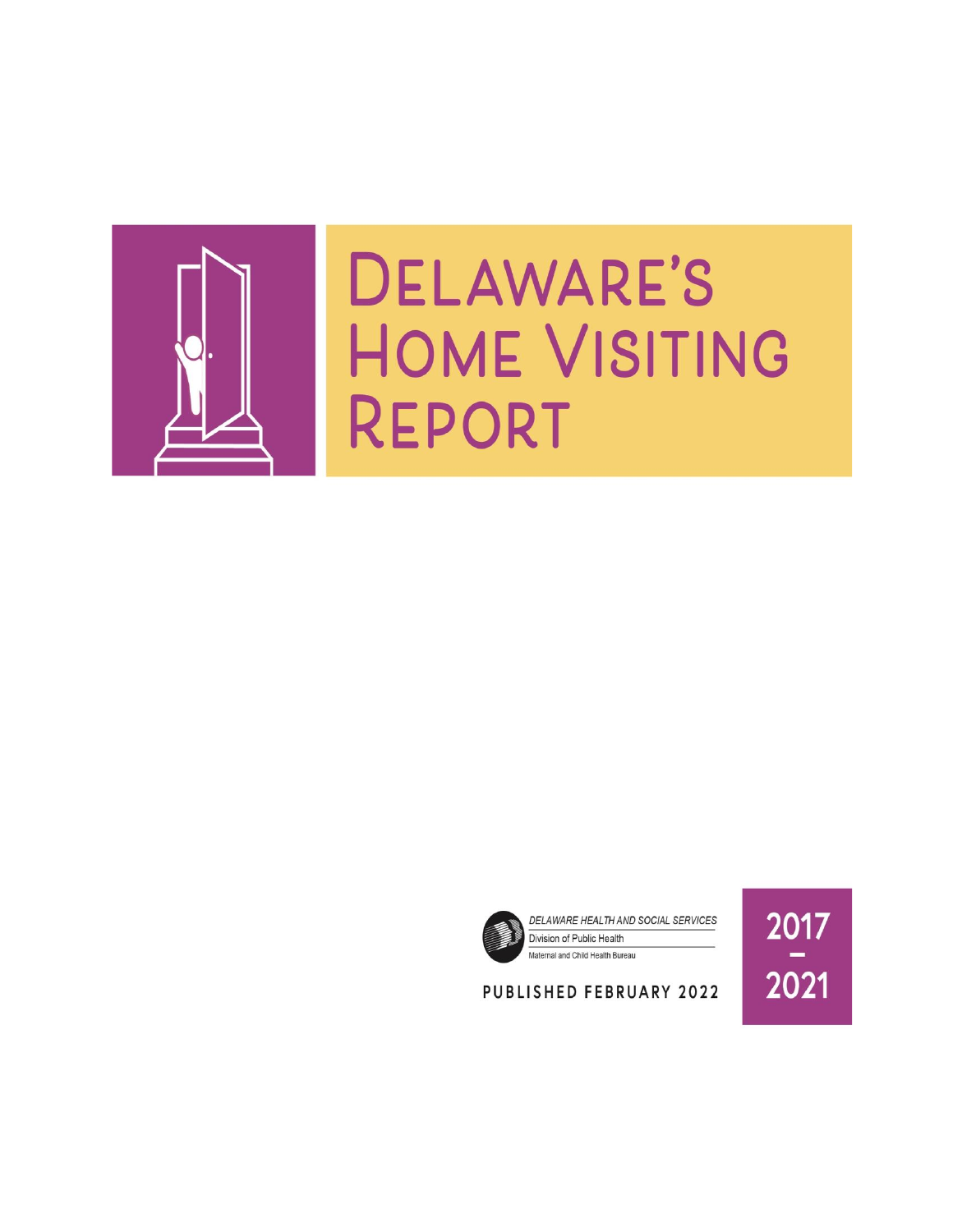# **Contact Information**

Christy Wright Delaware Department of Health and Social Services Division of Public Health 1351 West North Street Dover, DE 19904 302-744-4825 Office 302-739-3313 Fax [christy.wright@delaware.gov](mailto:christy.wright@delaware.gov)

Crystal Sherman Delaware Department of Health and Social Services Division of Public Health 1351 West North Street Dover, DE 19904 302-608-5742 Office 302-739-6653 Fax [crystal.sherman@delaware.gov](mailto:crystal.sherman@delaware.gov)

Vikrum Vishnubhakta Consultant/Principal, Forward Consultants 431 West 37th Street, Suite 9E New York, NY 10018 414-687-4676 Direct Line 608-338-0426 Fax [vikrum@forward-consultants.com](mailto:vikrum@forward-consultants.com)

#### **Citation**

The Division of Public Health will be acknowledged when the report is quoted or referenced using the following format: "Delaware Department of Health and Social Services, Division of Public Health. Delaware's Home Visiting Report, 2017-2021, February 2022."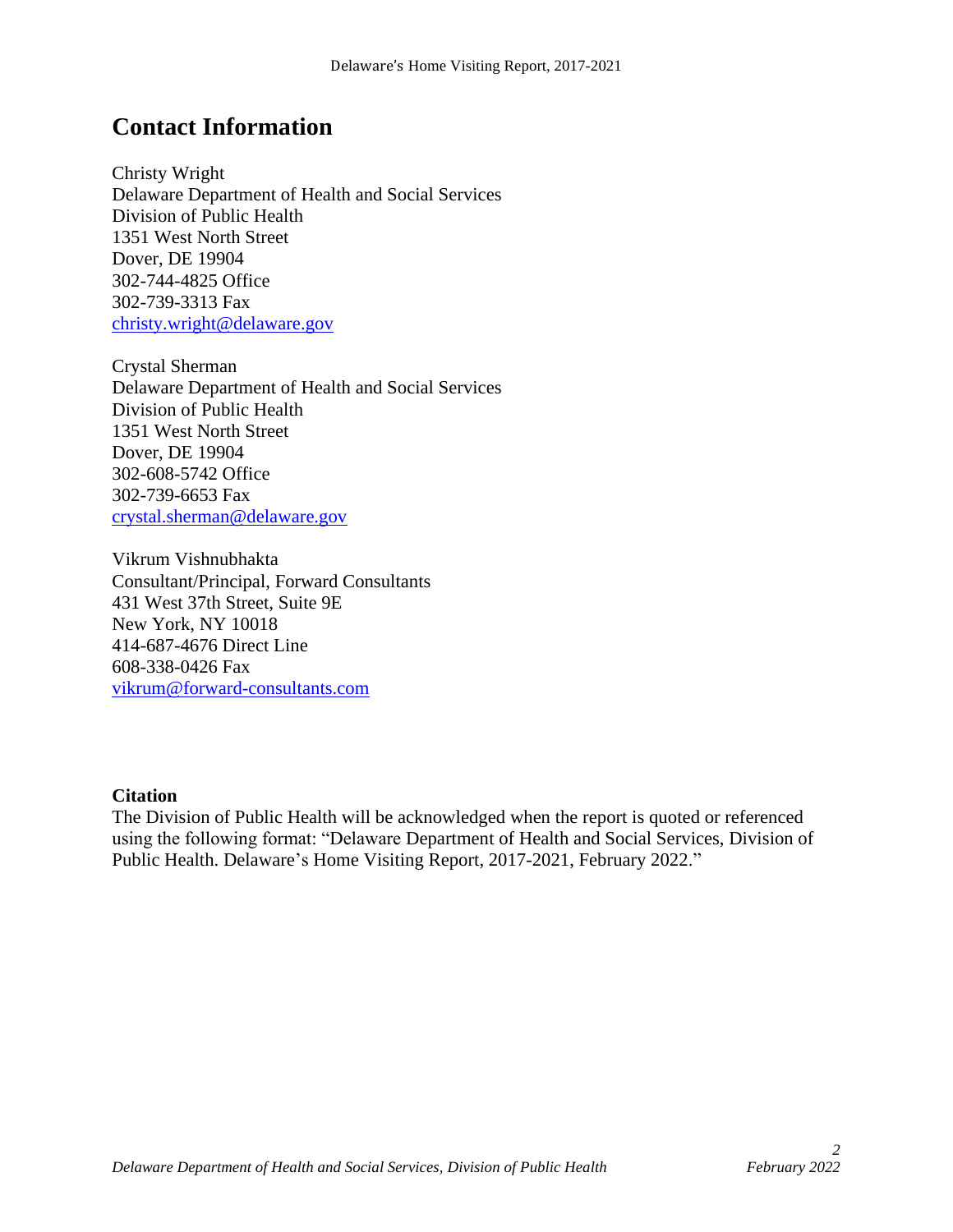# **Executive Summary**

Delaware Governor John Carney said, "My greatest hope is that every child graduate from high school with the option to choose to go on to higher education or into the workforce. To do this, we must ensure all of our students are reading on grade level by third grade, proficient in math by the end of middle school, and given the individualized supports needed to be successful." Over the years, the State of Delaware has demonstrated this commitment through a coordinated, comprehensive, and sustainable early childhood framework.

The Division of Public Health recognizes evidence-based home visiting programs as vital components of this framework. They are instrumental in improving traditional maternal, infant, and early childhood measures, such as safe sleep practices, developmental screening rates, and intimate partner violence screening. Newer challenges are accessing services and maintaining home visiting clients' livelihoods during the Coronavirus disease 2019 (COVID-19) pandemic and addressing increased rates of opioid dependency among perinatal women.

This document provides a comprehensive picture of home visiting within Delaware between 2017 and 2021. It makes use of several robust sources, such as performance measurement assessments, home visiting surveys, and materials developed by other Delaware-based stakeholders in the maternal, infant, and early childhood community. The document is intended to serve as a critical and foundational resource for understanding the needs of at-risk families; assessing services in perinatal, maternal, and early childhood systems; revealing maternal and child population trends; determining areas of increasing or decreasing risk; and identifying potential resources to support families in need. In 2021:

- *–* 14,454 home visits were provided statewide, including 6,008 virtual visits; and
- *–* 1,363 families were served, including 1,240 children served.

Finally, this document serves as the mandated report per Delaware State Senate 151<sup>st</sup> General Assembly *Senate Concurrent Resolution No. 50: Directing the Department of Health and Social Services to Produce an Annual Report on the Status of Delaware's Home Visiting Programs*:

"BE IT RESOLVED by the Senate of the 151st General Assembly of the State of Delaware, the House of Representatives concurring therein, that the Department of Health and Social Services is directed to produce an annual report to the Governor, the Delaware State Senate, the Delaware State House of Representatives, the General Assembly Kids' Caucus, and the Delaware Early Childhood Council by December 1 of each year.

BE IT FURTHER RESOLVED that the report must include a section addressing specific challenges to delivery of services which is to be based on needs assessments, data submission, and staff and family surveys.

BE IT FURTHER RESOLVED that recommendations for improvement should include issues around financing the programs, recruitment and retention of staff and families, strategies to support equitable access and capacity to meet community need, current research on best practices in delivery of services, assessment of potential resources for families to access continued services as a child ages, additional performance outcome and data collection strategies, and family engagement techniques."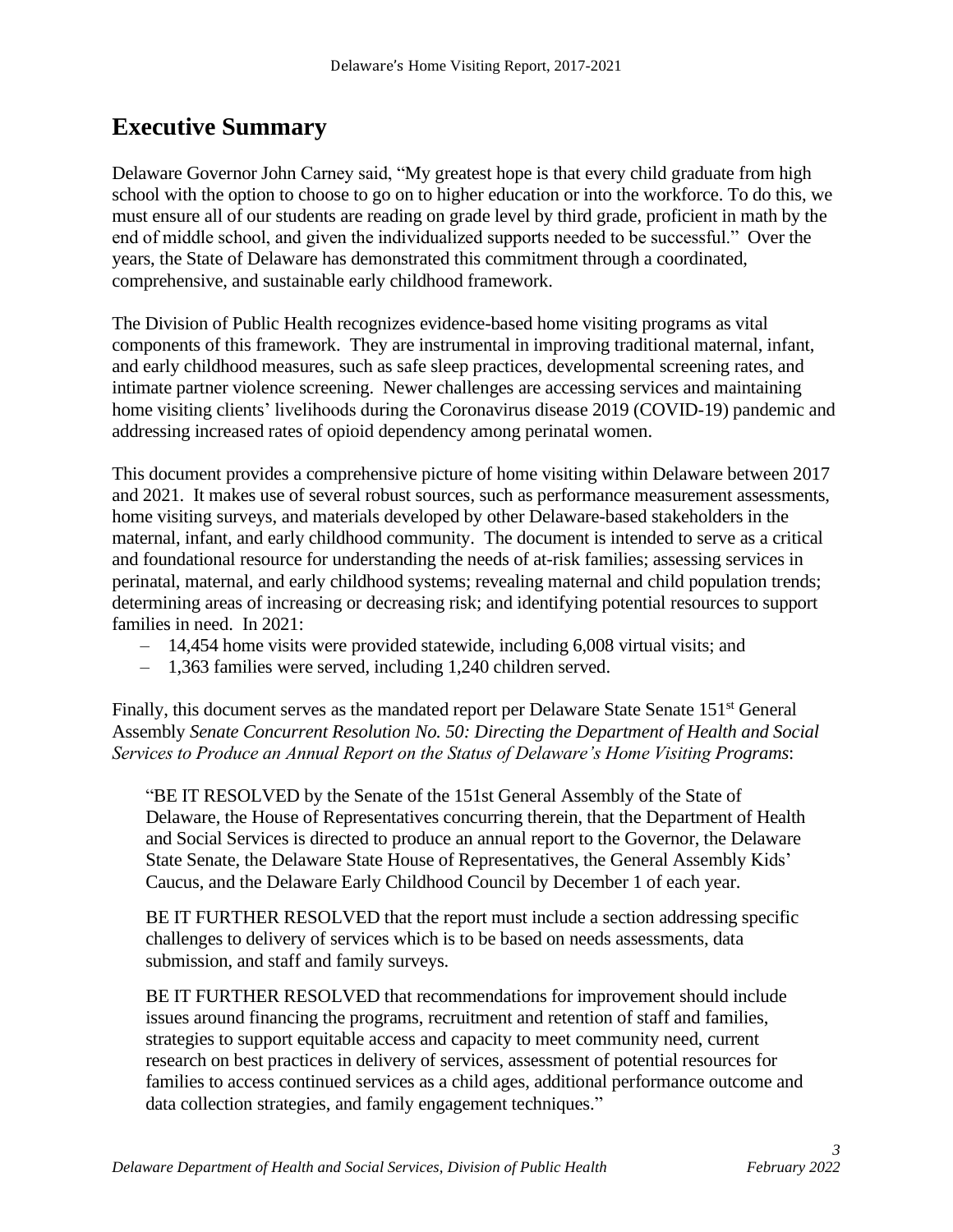# **Table of Contents**

| Summary of Demographics and Service Utilization of MIECHV-funded Programs 24 |  |
|------------------------------------------------------------------------------|--|
|                                                                              |  |
|                                                                              |  |
|                                                                              |  |
|                                                                              |  |
|                                                                              |  |
|                                                                              |  |
|                                                                              |  |
|                                                                              |  |
|                                                                              |  |
| Child Maltreatment (Families Without Reported Child Maltreatment)  29        |  |
|                                                                              |  |
|                                                                              |  |
|                                                                              |  |
|                                                                              |  |
|                                                                              |  |
|                                                                              |  |
|                                                                              |  |
|                                                                              |  |
|                                                                              |  |
|                                                                              |  |
|                                                                              |  |
| Appendix A. Demographics and Service Utilization of MIECHV-funded Programs36 |  |
| Appendix B. Demographics and Service Utilization of Early Head Start  41     |  |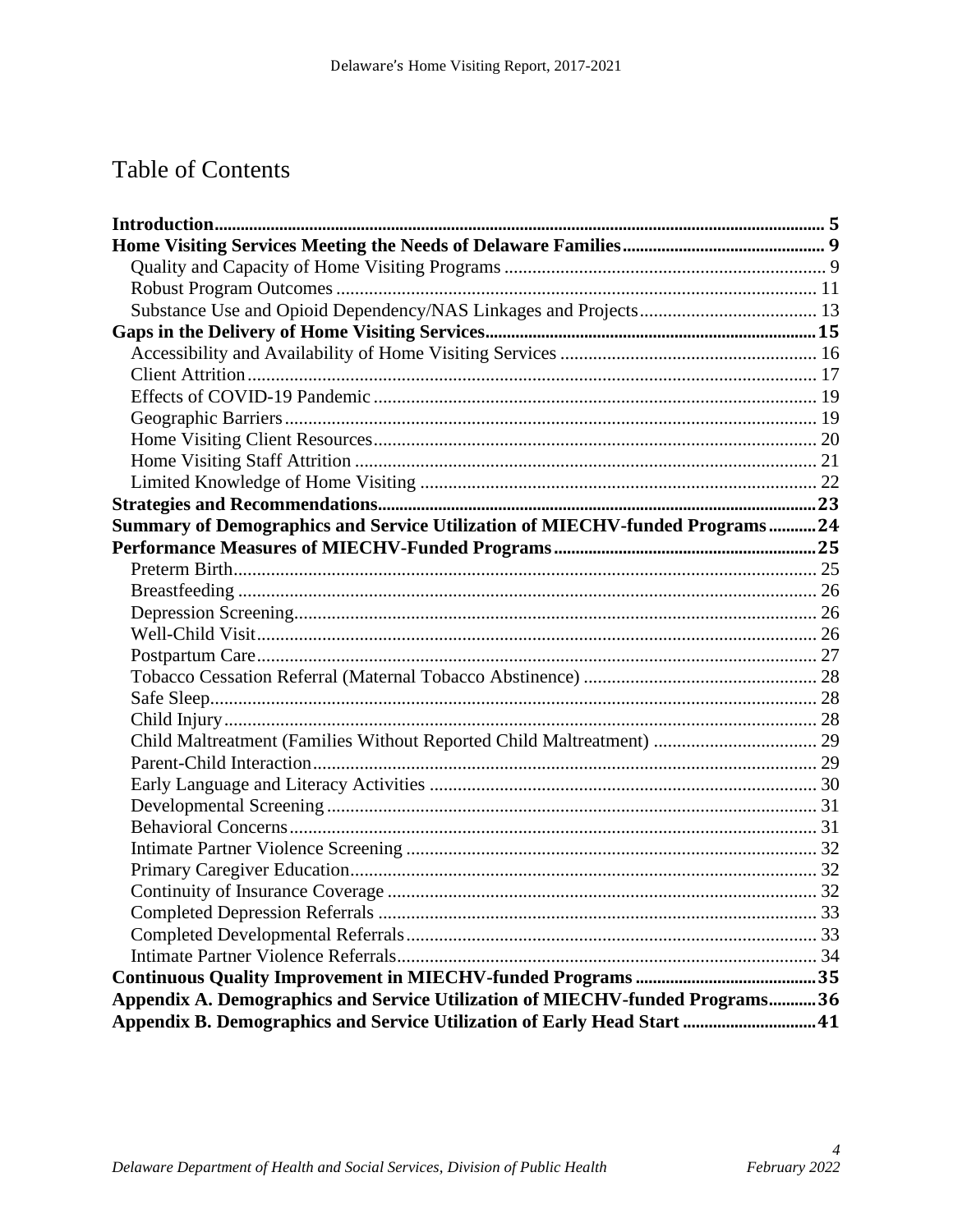## <span id="page-4-0"></span>**Introduction**

Evidence-based home visiting (EBHV) is a voluntary service for at-risk pregnant women and caregivers of infants and children up to age five years. EBHV services help prevent child abuse and neglect, support positive parenting, improve maternal and child health, and promote child development and school readiness. Home visiting plays an instrumental role in assisting families enhance their health and well-being by addressing social determinants of health. Through consistent and routine home visits, home visitors develop a strong and trusted rapport with their home visiting clients, which affords the home visitor the ability to meaningfully and positively impact their home visiting clients in a way that clinically based health care providers often cannot.

Studies on the cost-effectiveness of home visiting programs have reported a high return on investment. For example, a 2005 study of one home visiting program carried out across multiple sites found a return on investment of \$1.80 for every dollar spent.<sup>1</sup> Moreover, high quality nurse home visiting programs have been shown to yield returns of up to \$5.70 per dollar spent in reduced mental health and criminal justice costs, decreased dependence on welfare, and increased employment.<sup>2,3</sup> These returns generate a total benefit to society of more than \$41,000 per family served.[3](#page-4-1)

<span id="page-4-1"></span>Figure 1 illustrates how home visiting fits into the socio-ecological framework championed by the State of Delaware to improve maternal and child health.

#### **Figure 1. Socio-Ecological Framework for Home Visiting in Maternal and Child Health.**



<sup>&</sup>lt;sup>1</sup> National Council of State Legislators. (2019). "Early Childhood Home Visiting: What Legislators Need to Know." <sup>2</sup> The Pew Center on the States (October 2011). "The Business Case for Home Visiting Smart Investments That Support Children, Parents, and a Growing Economy."

<sup>3</sup> L. A. Karoly, M. R. Kilburn, and J. S. Cannon. (2005). "Early Childhood Interventions: Proven Results, Future Promise." Santa Monica, CA: The RAND Corporation.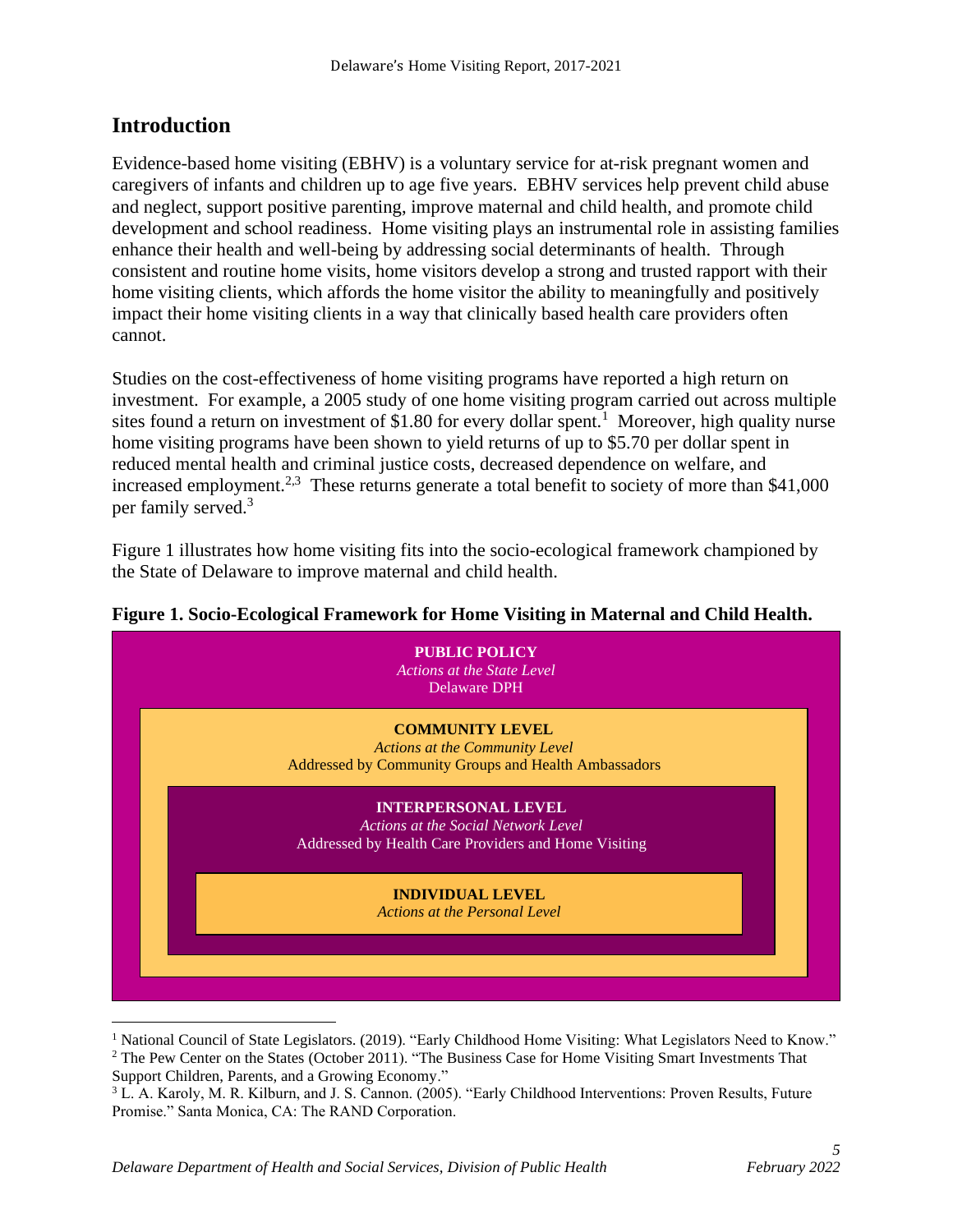#### *Source: The Socio-Ecological Model, Centers for Disease Control and Prevention, 2002.*

Delaware has made significant strides in transforming home visiting programs within the state into high-quality, evidence-based home visiting programs that are part of a comprehensive early childhood system. Several organizations in the state currently operate four evidence-based models in Delaware. These four programs are Nurse Family Partnership, Healthy Families America, Parents as Teachers, and Early Head Start.

| <b>Model</b>                                                 | <b>Approach</b>                                                                                                                                               | <b>Model Services</b>                                                                                                                                                                                                                                      | <b>Intended Population</b>                                                                                                                                                                                                                 |
|--------------------------------------------------------------|---------------------------------------------------------------------------------------------------------------------------------------------------------------|------------------------------------------------------------------------------------------------------------------------------------------------------------------------------------------------------------------------------------------------------------|--------------------------------------------------------------------------------------------------------------------------------------------------------------------------------------------------------------------------------------------|
| <b>Early Head</b><br><b>Start (EHS)</b>                      | Comprehensive<br>two-generation<br>federal initiative<br>aimed at enhancing<br>the development of<br>infants and toddlers<br>while strengthening<br>families. | Includes a minimum of $(1)$<br>weekly 90-minute home<br>visits and (2) two group<br>socialization activities per<br>month for parents and their<br>children.                                                                                               | Serves low-income<br>pregnant women and<br>families with children<br>younger than age 3. To be<br>eligible for services, most<br>families must be at 100<br>percent of federal poverty<br>level but can be enrolled<br>130 percent of FPL. |
| <b>Healthy</b><br><b>Families</b><br><b>America</b><br>(HFA) | Theoretically<br>rooted in the belief<br>that early, nurturing<br>relationships are the<br>foundation for life-<br>long, healthy<br>development.              | Includes assessments to<br>determine families at risk<br>for child maltreatment or<br>other adverse childhood<br>experiences; home visiting<br>services; and assessment of<br>parent-child interactions,<br>child development, and<br>maternal depression. | Seeks to engage parents<br>facing challenges such as<br>single parenthood; low<br>income; adverse child<br>experiences; substance<br>abuse; mental health<br>issues; and/or domestic<br>violence.                                          |
| Nurse-<br><b>Family</b><br>Partnership<br>(NFP)              | A home visiting<br>model shaped by<br>attachment theory,<br>human ecology<br>theory, and social-<br>cognitive theory.                                         | Includes one-on-one home<br>visits between a registered<br>nurse educated in the NFP<br>model and the client.                                                                                                                                              | Designed for first-time,<br>low-income mothers and<br>their children.                                                                                                                                                                      |
| <b>Parents as</b><br><b>Teachers</b><br>(PAT)                | The home visits<br>focus on three areas<br>of emphasis:<br>parent-child<br>interaction,<br>development-<br>centered parenting,<br>and family well-<br>being.  | Has four components: (1)<br>one-on-one (or personal)<br>visits; $(2)$ group<br>connections; (3) health,<br>hearing, vision, and<br>developmental screenings<br>for children; (4) linkages<br>and connections for<br>families to resources.                 | Serves families with high-<br>needs characteristics.<br>Parents as Teachers<br>affiliates select the specific<br>characteristics and<br>eligibility criteria of the<br>target population they plan<br>to serve.                            |

|  | Table 1. Delaware Home Visiting Models, 2021. |  |  |  |  |
|--|-----------------------------------------------|--|--|--|--|
|--|-----------------------------------------------|--|--|--|--|

*Source: U.S. Department of Health and Human Services, Administration for Children & Families, Home Visiting Evidence of Effectiveness. Retrieved from: [https://homvee.acf.hhs.gov/evidence-overview.](https://homvee.acf.hhs.gov/evidence-overview)*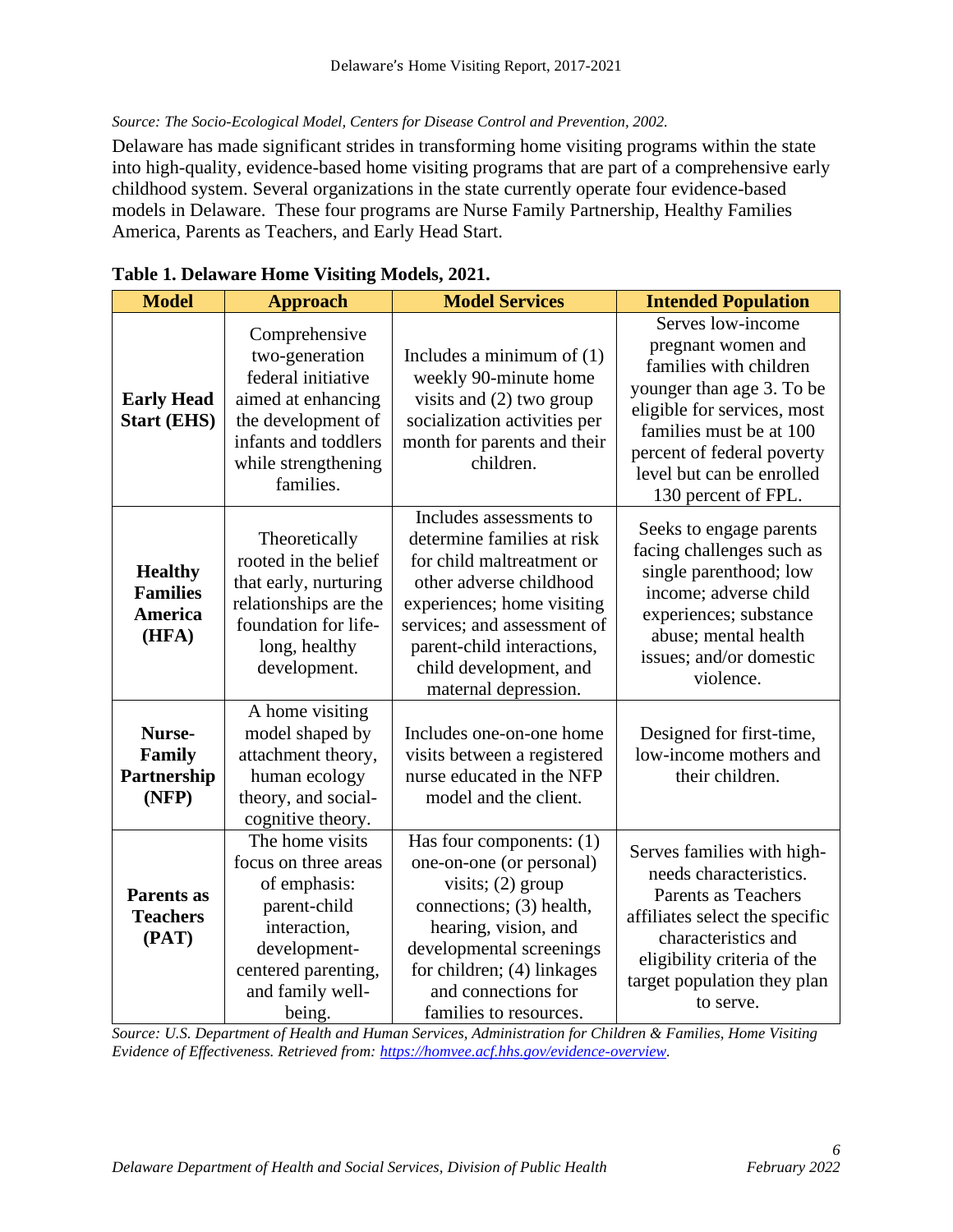Three of the programs receive state funds, which demonstrates the state's commitment toward supporting and sustaining home visiting. Two programs – Healthy Families America at Children and Families First as well as Parents As Teachers (PAT) – are also supported by funds from the Maternal, Infant, and Early Childhood Home Visiting (MIECHV) program. The State of Delaware strives to ensure that all eligible families and households have access to these programs and works diligently to leverage multiple funding streams across programs to sustain their operation. Approximately 60 percent of funding (\$4,000,000) across all programs is supported by federal funds (Table 2).

| <b>Home Visiting Program</b>    | <b>Federal Funds</b> | <b>State Funds</b> |
|---------------------------------|----------------------|--------------------|
| Early Head Start                | \$1,400,000          | N/A                |
| <b>Healthy Families America</b> | \$1,300,000          | \$400,000          |
| Nurse-Family Partnership        | \$300,000            | \$1,000,000        |
| Parents As Teachers             | \$1,000,000          | \$1,200,000        |
| Total                           | \$4,000,000          | \$2,600,000        |

**Table 2. Approximate Funding by Evidence-Based Home Visiting Program, Delaware, 2021.**

*Source: Delaware Department of Health and Social Services, Division of Public Health, Maternal Child Health.*

The Delaware Home Visiting Community Advisory Board (CAB) oversees the coordination of home visiting services within the early childhood system to ensure quality service delivery. The CAB promotes a cross-sector collaboration among relevant state and community-based organizations to reduce duplication and advance common goals. The CAB is comprised of providers, policy makers, and other advocates and includes numerous stakeholders such as: the Division of Family Services and Division of Prevention & Behavioral Services under the Department of Services for Children Youth and Their Families, birthing facilities, a Community-Based Child Abuse and Prevention (CBCAP) grantee, the Division of Public Health (DPH), the ECCS Coordinator, Family Court, Federally Qualified Health Centers, Medicaid managed care organizations, the Office of the Child Advocate, Head Start, United Way, and all home visiting programs (Early Head Start, Healthy Families Delaware, Parents as Teachers, and Nurse Family Partnership).

Home Visiting programs are a part of the larger early childhood system supported by the Delaware Early Childhood Council (DECC), established per Title 14 of the Delaware Code. The DECC's mission is to promote the development of a comprehensive and coordinated early childhood system, birth to eight, which provides the highest quality services and environment for Delaware's children and their families. The 2020-2025 DECC Strategic Plan, *Strengthening Early Success: Building Our Future Together* is currently being implemented and addresses home visiting.

To ensure families are connected with the appropriate service, the home visiting continuum share a central intake through Help Me Grow (HMG) 2-1-1. HMG is a partnership of many organizations such as hospitals, pediatric primary-care practices, early care and education professionals, families, and grassroots community organizations that offers many programs,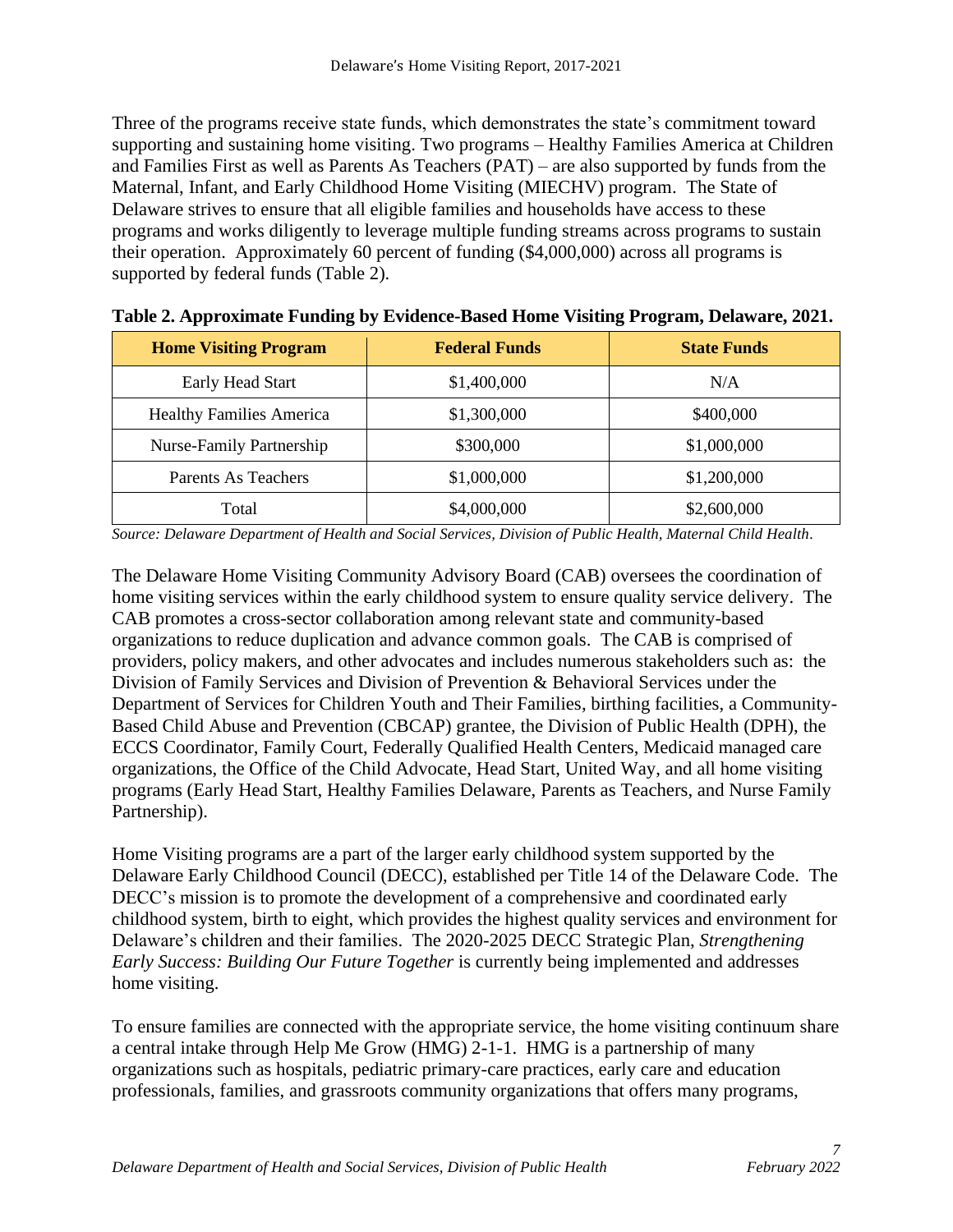services, and helpful information for parents-to-be and families. United Way of Delaware has been a proud supporter of Delaware 211 since 2005. Every day of the year, this statewide information and referral service provides Delaware residents with an easy way to connect to help with essential health and human services, including affordable housing, utility assistance, health care, senior services, food assistance, and other vital programs<sup>4</sup> (Table 3).

## **Table 3. Number of Help Me Grow Callers Seeking Information and Referrals to Home Visiting Programs, Delaware, 2019-2021.**

|                            | 2019  | <b>2020</b> | 2021  |
|----------------------------|-------|-------------|-------|
| Number of Calls Received   | 1,750 | 1.537       | 2,174 |
| Referrals to Home Visiting | 332   | 419         | 419   |

*Source: Delaware Department of Health and Social Services, Division of Public Health, Maternal Child Health.*

<sup>4</sup> Delaware 211. Retrieved from[: https://www.delaware211.org/.](https://www.delaware211.org/)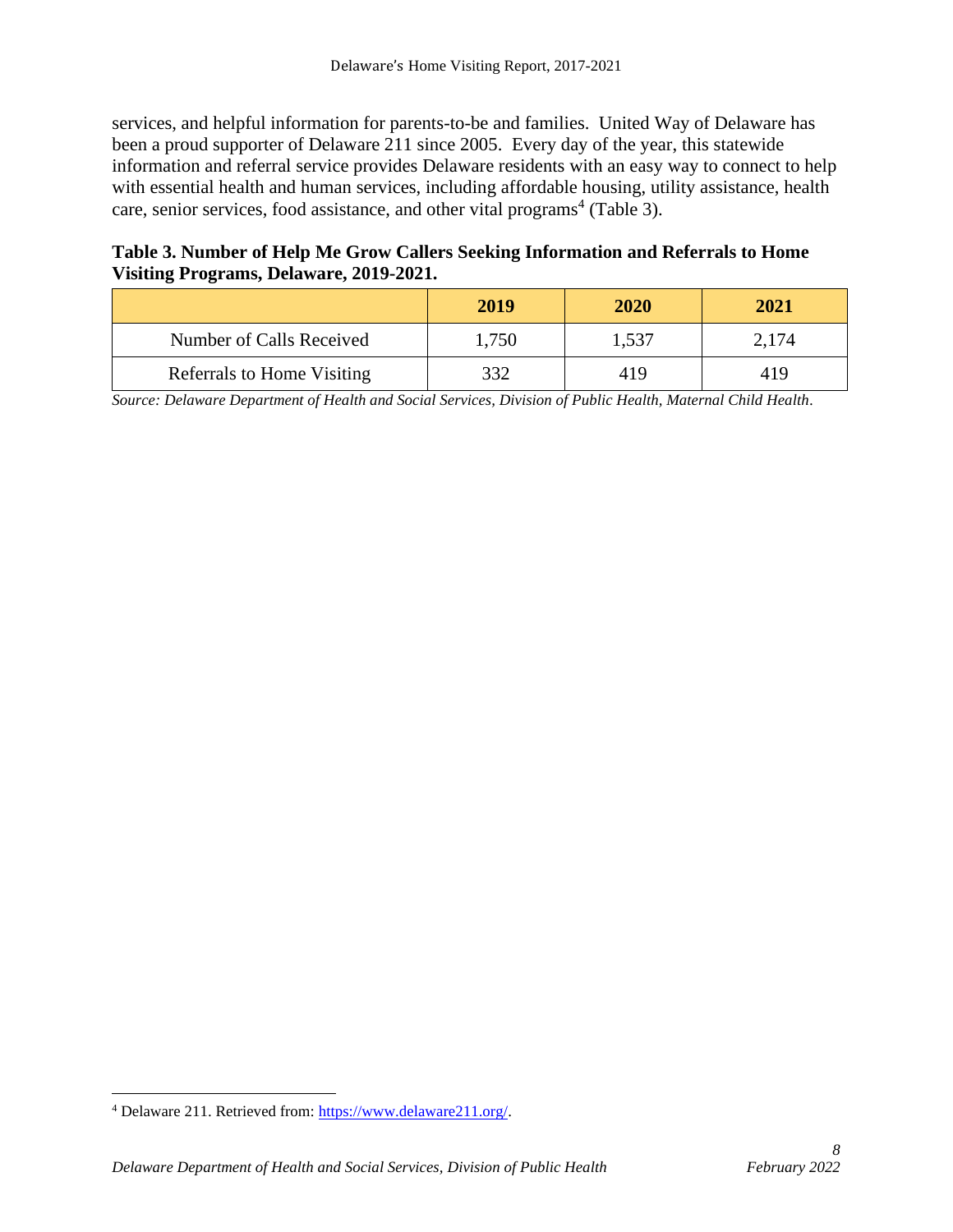## <span id="page-8-0"></span>**Home Visiting Services Meeting the Needs of Delaware Families**

## <span id="page-8-1"></span>**Quality and Capacity of Home Visiting Programs**

The number of families served by a home visiting program is markedly less than the estimate of need across all counties. The gap in estimated coverage ranges from 41.3 percent in Kent County to 15.3 percent in Sussex County in 2021, according to criteria set forth by the Health Resources Services Administration (HRSA) (Table 4).

|                                                                    | Kent  | <b>New Castle</b> | <b>Sussex</b> |
|--------------------------------------------------------------------|-------|-------------------|---------------|
| Estimated number of families served by a<br>home visiting program. | 309   | 589               | 317           |
| Estimate of need in county (from HRSA)                             | 748   | 2,890             | 2,076         |
| Estimate of coverage (families served/need)                        | 41.3% | 20.4%             | 15.3%         |

#### **Table 4. Home Visiting Characteristics by County, Delaware, 2021.**

*Source: Delaware Department of Health and Social Services, Division of Public Health, Maternal Child Health.*

At-risk ZIP Codes (i.e., regions with higher rate of adverse maternal, infant, and child health outcomes and poor socioeconomic status) are currently targeted for home visiting services (Figure 2). Families residing in these 19 ZIP Codes are given priority service for home visiting; however, all programs offer services statewide. From 2010 to 2015, ZIP Codes 19703 and 19809 (Northeast Wilmington), as well as 19930, 19939, 19944, 19945, 19966, 19967, 19970, and 19975 (Eastern Sussex) were included as at-risk. However, based on the criteria in the 2015 Home Visiting Needs Assessment, those 10 ZIP Codes were deemed to no longer meet the criteria for being at higher risk. Conversely, ZIP Codes 19720 and 19706 (Southeast Wilmington) were added due to the findings of the 2015 Home Visiting Needs Assessment. Finally, based on the 2020 Home Visiting Needs Assessment, ZIP Codes 19901, 19902, and 19904 (Dover), as well as 19936 (Cheswold), 19938 (Clayton), 19955 (Kenton), and 19977 (Smyrna) were included as at-risk ZIP Codes.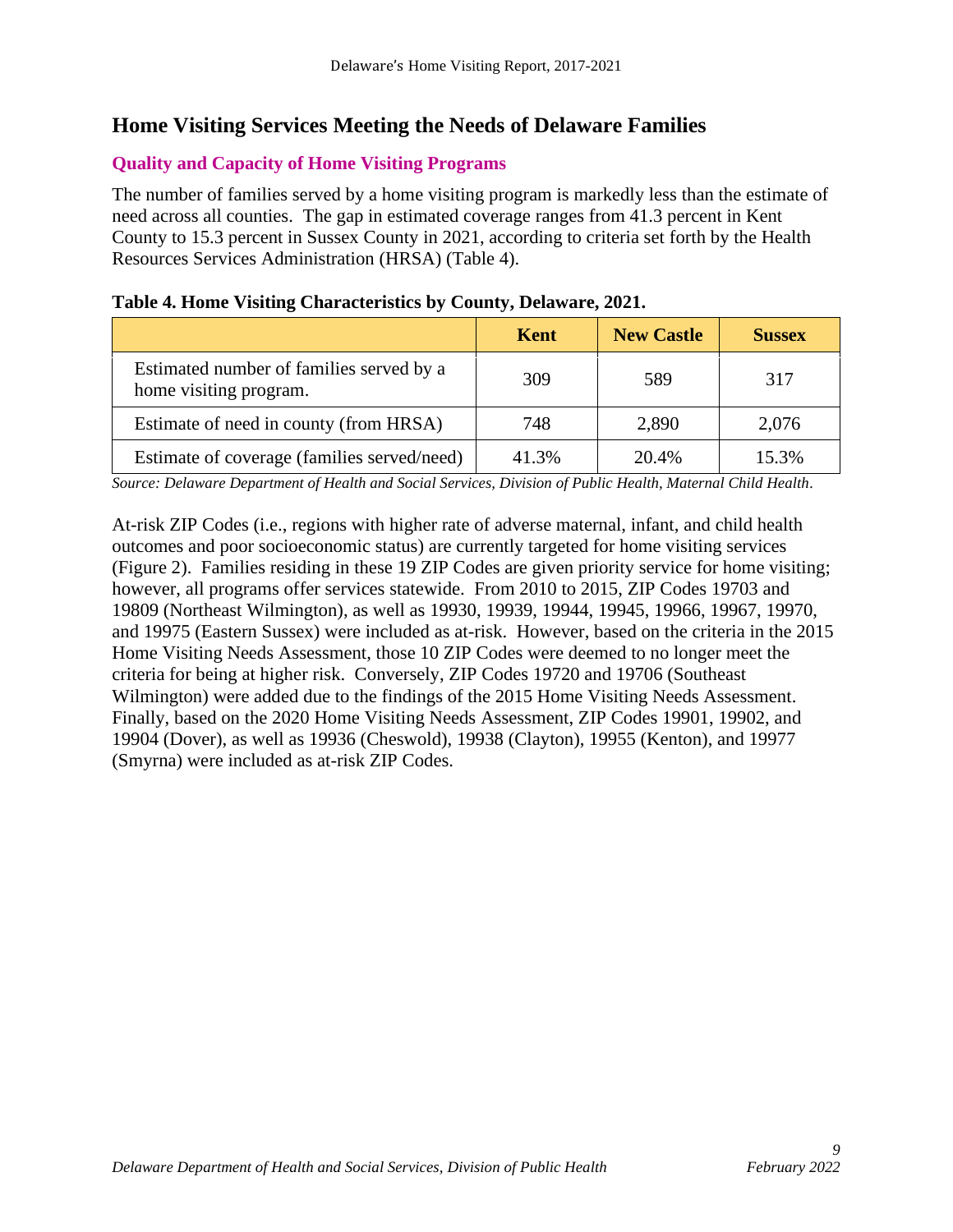



*Source: UDS Mapper.*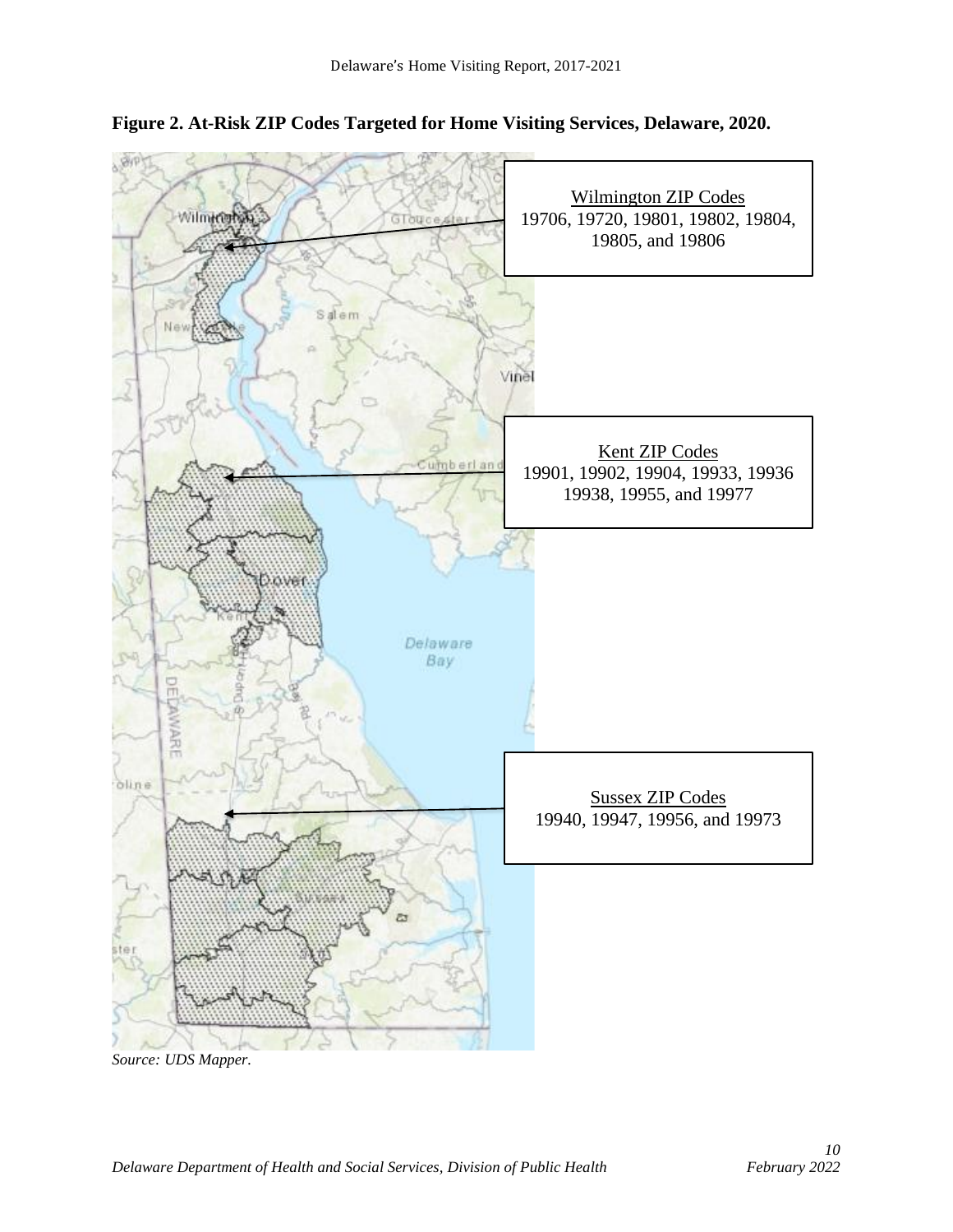PAT serves as the largest evidence-based home visiting program in the state and provided services to 787 households in FY21. Four hundred forty of those households were supported by MIECHV (Table 5). Examining data reported in September 2021, an estimated 41.0 percent of visits were in-person; 54.1 percent were virtual/video conferencing/telehealth; 4.3 percent were hybrid (i.e., a mixture of both); and less than one percent were carried out via telephone.

| <b>Program</b><br><b>Name</b> | <b>Funder</b>         | <b>Funded</b><br><b>Enrollment</b><br><b>Capacity</b> | <b>Households</b><br>that Received<br><b>Services in</b><br><b>FY 2021</b> | <b>Home Visits</b><br><b>Made in FY</b><br>2021 | <b>Virtual Visits</b><br>in FY 2021 |
|-------------------------------|-----------------------|-------------------------------------------------------|----------------------------------------------------------------------------|-------------------------------------------------|-------------------------------------|
| <b>EHS</b>                    | <b>HHS</b>            | 127                                                   | 103                                                                        | 5,392                                           |                                     |
| <b>HFA</b>                    | <b>MIECHV</b>         | 180                                                   | 175                                                                        | 2,445                                           |                                     |
| <b>NFP</b>                    | <b>State</b><br>Funds | 200                                                   | 304                                                                        | 3,133                                           | 2,636 (CY21)                        |
| <b>PAT</b>                    | DOE,<br><b>MIECHV</b> | DOE: 235<br>MIECHV: 304                               | DOE: 347<br>MIECHV: 440                                                    | DOE: 3,951<br><b>MIECHV: 4,600</b>              | Video: 6,222<br>Phone: 1,384        |

**Table 5. Inventory of Existing Home Visiting Programs, Delaware, FY 2021.**

*Source: Delaware Department of Health and Social Services, Division of Public Health, Maternal Child Health. Note: Virtual visits reported by NFP were for calendar year 2021 and not fiscal year 2021.* 

## <span id="page-10-0"></span>**Robust Program Outcomes**

The home visiting programs are addressing many of the identified needs for their enrolled families. This has been demonstrated by both the robust program outcomes reported over time and home visiting satisfaction survey results.

Overall, the MIECHV-supported sites fare well on most benchmarks, particularly early childhood-related benchmarks. The following are some of the successes reported during FY 2021 (October 1, 2020 to September 30, 2021). More detail on these data is provided in the *Summary of Demographics and Service Utilization of MIECHV-Funded Programs* section):

- Almost 90.0 percent of newly enrolled mothers were documented as receiving a depression screening with the Patient Health Questionnaire-9 (PHQ-9).
- Roughly 80.0 percent of prenatally enrolled mothers were reported as receiving a postpartum care visit within three months of delivery.
- Of children enrolled in home visiting, 82.2 percent were reported as receiving an Ages and Stages Questionnaire (ASQ) screening at the age-appropriate time interval.
- Of enrolled children, 86.8 percent were reportedly in a household in which a family member was documented as reading, telling stories, and/or singing songs with the child most days during a typical week.
- More than 90.0 percent of newly enrolled primary caregivers were documented as being screened for intimate partner violence.

Similarly, an August 2020 DPH survey of 45 home visitors to ascertain their self-reported confidence in the provision of home visiting services yielded positive results (Table 6). Nearly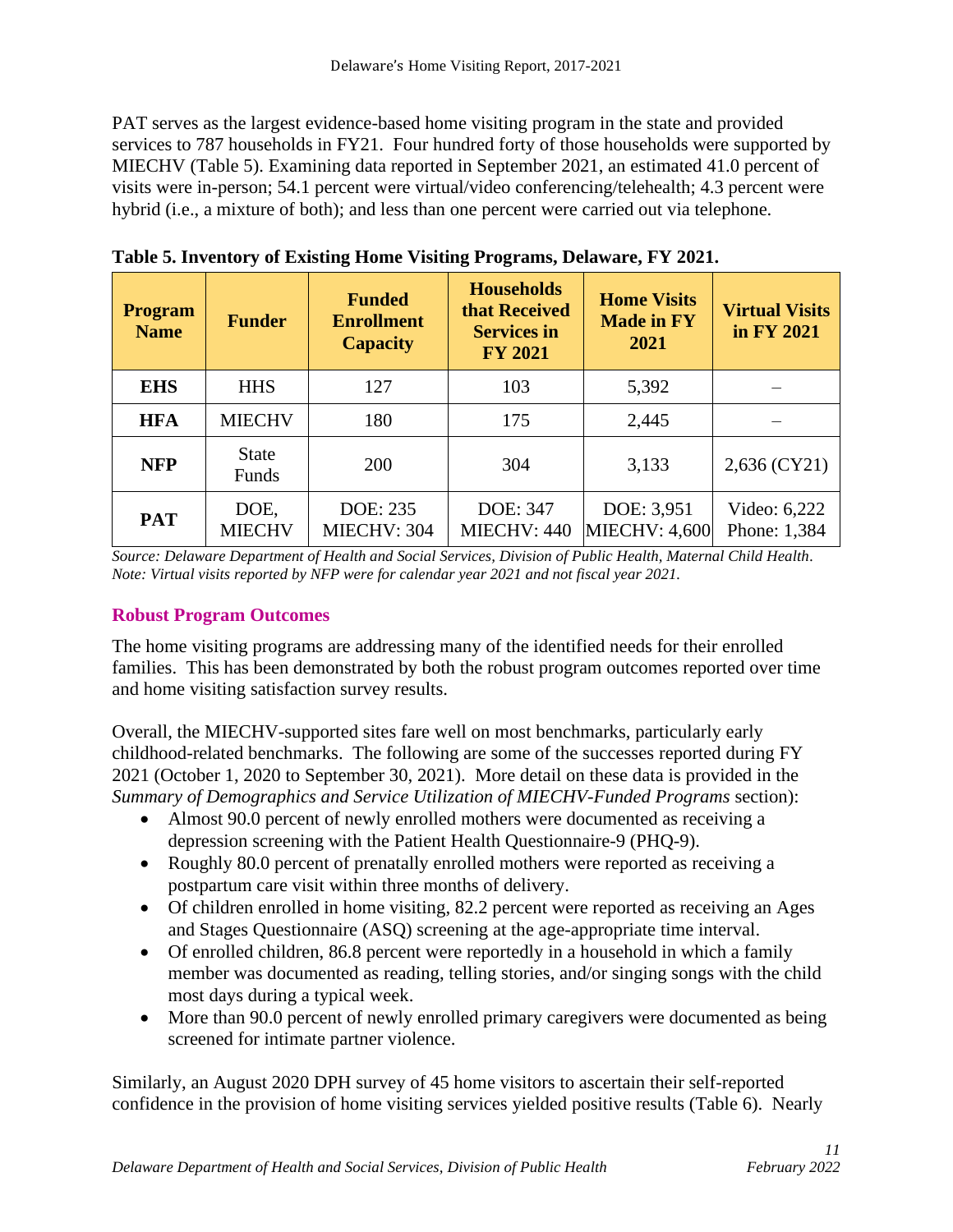all home visitors either "Strongly Agree" or "Agree" with the survey statements. The same survey asked the home visitors to provide their perspectives on their respective home visiting programs. Respondents tended to either "Strongly Agree" or "Agree" with each statement (Table 7).

**Table 6. Number and Percentage of Responses to Questions on the Confidence of Home Visitors, Survey of Delaware Home Visitors, August 2020.**

| I am confident that I can                           | <b>Strongly</b><br><b>Agree</b> | Agree      | <b>Disagree</b> | <b>Strongly</b><br><b>Disagree</b> |
|-----------------------------------------------------|---------------------------------|------------|-----------------|------------------------------------|
| Address the varied cultural needs of families.      | 20                              | 24         |                 |                                    |
|                                                     | $(44.4\%)$                      | $(53.3\%)$ | $(2.2\%)$       |                                    |
| Address the needs of families of children with      | 19                              | 23         |                 |                                    |
| special needs.                                      | $(43.2\%)$                      | $(52.3\%)$ | $(2.3\%)$       | $(2.3\%)$                          |
| Address the needs of families impacted by           | 19                              | 20         |                 |                                    |
| substance use/abuse.                                | $(46.3\%)$                      | $(48.8\%)$ | $(4.9\%)$       |                                    |
| Support caregivers who screen positive for intimate | 19                              | 19         |                 |                                    |
| partner violence.                                   | $(46.3\%)$                      | $(46.3\%)$ | (4.9%)          | $(2.4\%)$                          |

*Source: Delaware Division of Public Health August 2020 Survey of Home Visitors. Note: The most common responses are in gold.*

## **Table 7. Number and Percentage of Responses to Questions on the Quality of Home Visiting Programs, Survey of Delaware Home Visitors, August 2020.**

| The home visiting program I work for                                                                                                                                                    | <b>Strongly</b><br>Agree | <b>Agree</b>     | <b>Disagree</b>  | <b>Strongly</b><br><b>Disagree</b> |
|-----------------------------------------------------------------------------------------------------------------------------------------------------------------------------------------|--------------------------|------------------|------------------|------------------------------------|
| Has qualified staff providing services.                                                                                                                                                 | 32<br>$(71.1\%)$         | 12<br>(26.7%)    | 1<br>$(2.2\%)$   |                                    |
| Has enough staff providing services.                                                                                                                                                    | $9(22.0\%)$              | 17<br>(41.5%)    | 12<br>$(29.3\%)$ | 3<br>$(7.3\%)$                     |
| Has enough materials and resources to meet<br>families' needs.                                                                                                                          | $9(20.0\%)$              | 26<br>$(57.8\%)$ | 10<br>$(22.2\%)$ |                                    |
| Provides relevant training to their staff.                                                                                                                                              | 26<br>(57.8%)            | 17<br>(37.8%)    | $2(4.4\%)$       |                                    |
| Has low staff turnover.                                                                                                                                                                 | $9(21.4\%)$              | 15<br>(35.7%)    | 13<br>$(31.0\%)$ | 5<br>$(11.9\%)$                    |
| Provides families with skills needed to improve<br>health and well-being of young children.                                                                                             | 27<br>$(60.0\%)$         | 18<br>$(40.0\%)$ |                  |                                    |
| Provides families with the resources (e.g.,<br>information about child development, parenting<br>curriculum) they need to improve the health and<br>well-being of their young children. | 34<br>$(73.9\%)$         | 11<br>$(23.9\%)$ | $(2.2\%)$        |                                    |
| Refers families to other community services when<br>appropriate/necessary.                                                                                                              | 35<br>$(76.1\%)$         | 10<br>(21.7%)    | 1<br>$(2.2\%)$   |                                    |
| Helps families build a strong relationship with<br>their children.                                                                                                                      | 34<br>$(73.9\%)$         | 12<br>$(26.1\%)$ |                  |                                    |
| Provides families with supports and resources to<br>promote school readiness.                                                                                                           | 32<br>$(69.6\%)$         | 14<br>$(30.4\%)$ |                  |                                    |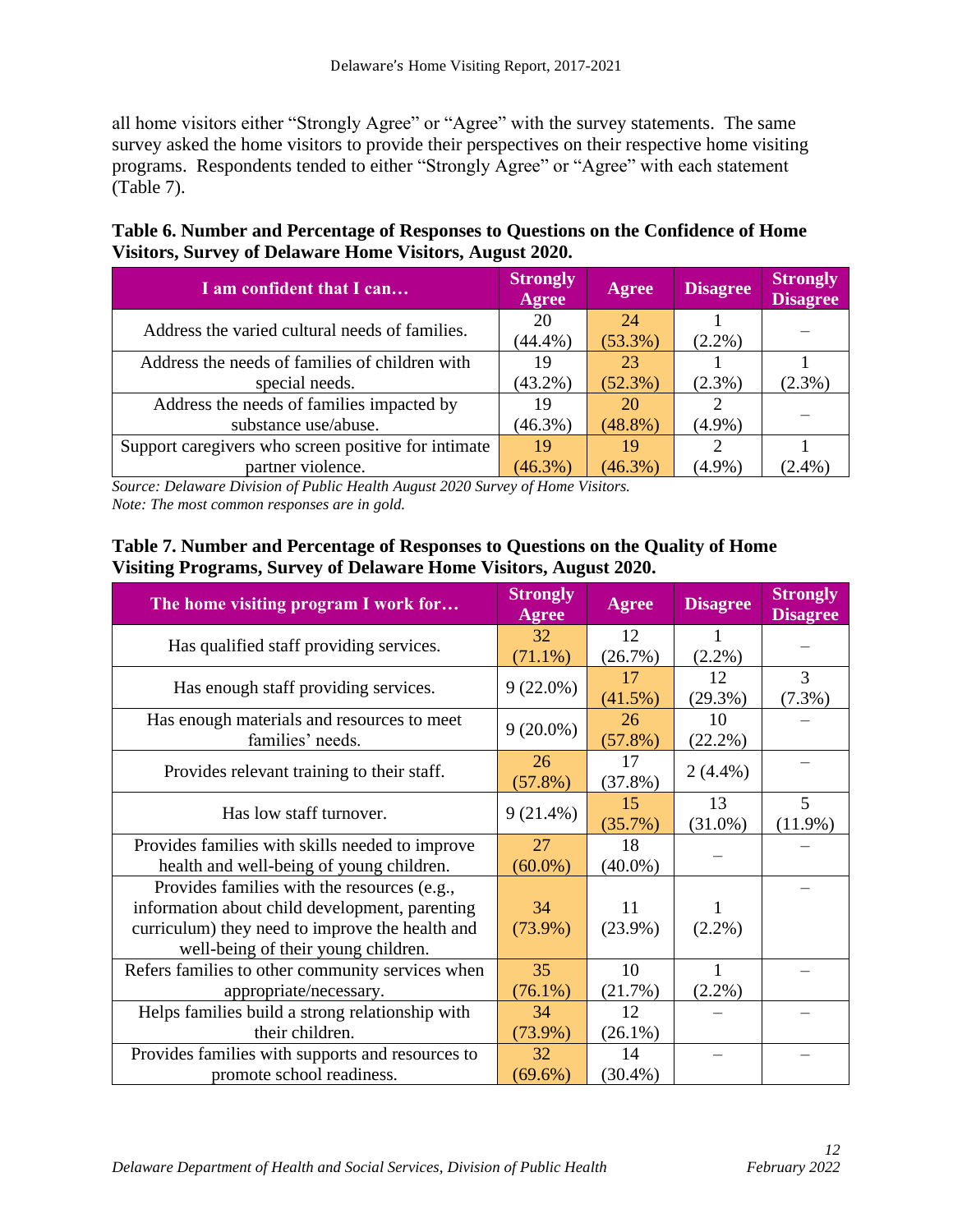| The home visiting program I work for                                                                                        | <b>Strongly</b><br><b>Agree</b> | <b>Agree</b>     | <b>Disagree</b> | <b>Strongly</b><br><b>Disagree</b> |
|-----------------------------------------------------------------------------------------------------------------------------|---------------------------------|------------------|-----------------|------------------------------------|
| Collaborates with other organizations in the<br>community to support the health and well-being of<br>children and families. | 31<br>$(67.4\%)$                | 12<br>$(26.1\%)$ | $(6.5\%)$       |                                    |
| Works with families who speak languages other                                                                               | 25                              | 18               |                 |                                    |
| than English.                                                                                                               | $(54.3\%)$                      | $(39.1\%)$       | $(4.3\%)$       | $(2.2\%)$                          |

*Source: Delaware Division of Public Health August 2020 Survey of Home Visitors. Note: The most common responses are in gold.*

In addition to these insights, relevant strengths listed in the recently completed Preschool Development Birth-5 Grant (PDG B-5) needs assessment include:

- Very few children were waitlisted for existing services among those families who navigated the signup process.
- Families are highly satisfied with services provided by Child Development Watch family service coordinators and home visiting programs.

Families interviewed through the PDG B-5 needs assessment and MIECHV Neonatal Abstinence Syndrome (NAS) Innovation Grant reinforced these findings, stating:

- *–* "I thought it was helpful and we absolutely loved our home visitor. My son really connected with her." – *Parent in Kent County, Preschool Development Grant Birth Through 5 Needs Assessment*
- *–* "I have been visiting with [client] since 05/2017 and have been able to assist the family in learning to be observers in supporting their [index child's] development, in finding area resources such as a breastfeeding support group close to their home, the DMV to purchase an affordable car seat and have it fitted into their vehicle, and to navigate a supportive routine for their child." *– Home Visitor Shadow Visit Comment, Delaware MIECHV NAS Innovation Grant*

## <span id="page-12-0"></span>**Substance Use and Opioid Dependency/NAS Linkages and Projects**

In addition to these encouraging program outcomes and satisfaction survey results, MIECHVsupported home visitors have shown their effectiveness in assisting home visiting clients identified as using opioids and/or other identified substances and infants identified with Neonatal Abstinence Syndrome (NAS). As part of the State of Delaware MIECHV NAS Project, home visitors who had home visiting clients with opioid/substance misuse issues, and/or with infants with NAS, completed shadow visits with their field supervisors to gauge their knowledge, ability, and comfort in addressing the specific needs of these families. The shadow visits occurred in three rounds following a series of trainings on the management of opioid dependency among perinatal women. The first round of training occurred in February and March 2018; a second round took place in July and August 2018; and a third round was in January and February 2019. Home visitors with one or two home visiting clients and who are enrolled in the project had one shadow visit in each of the three rounds. It was anticipated that the shadow visits would occur for the same home visiting clients in at least two of the three rounds.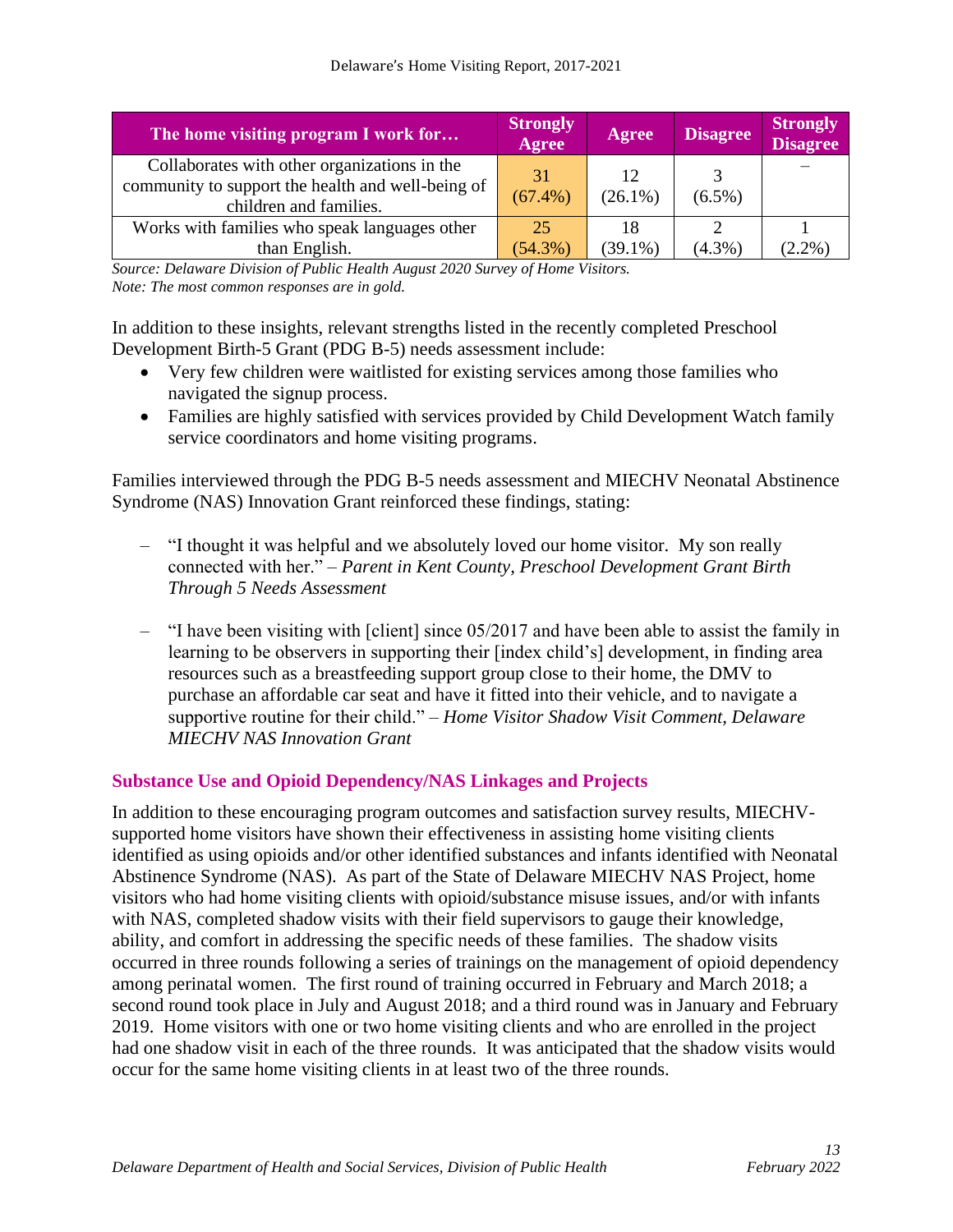Presented below are excerpts of this feedback from the three shadow visit rounds. These excerpts showcase how the home visitors helped meet the needs of these families.

- − "While working with this family, I realized Mom was not very knowledgeable about the effects of drugs or methadone on her growing baby. Mom was also unfamiliar with the symptoms and behaviors of a baby born on drugs. This gave me the opportunity to educate mom [using] what I learned in the training and I was more confident in relaying the information." *– First Shadow Round*
- − "Prior to the training, my understanding of treatment measures and identifying ways to treat individuals in recovery were based primarily sporadic information I received. Since the training, I am able to pinpoint, understand, and explain the different treatments available to those who struggle with opioid dependency. In this case, this training has been helpful because, as I follow-up on her success and address issues that may influence her recovery, I am able to make an informed reference to her particular method of treatment. Also, I am able to make suggestions and provide support based on other factors (mental health) that influence recovery." *– First Shadow Round*
- − "I'm currently working with three families that are in recovery and dealing with the effects of NAS babies. Each case is unique in its rewards and challenges. With this training, I now have more knowledge and experience to share with them." *– First Shadow Round*
- − "Working with this family has helped me understand the value for my family in using methadone as she weans herself off of it. They had been very open with this struggle and successes. (She is the) mother of five children but two live with her and her husband…she has seen better outcomes with the help of people who care for her wellbeing." *– First Shadow Round*
- − "Over the last 6 months, I have continued to consistently visit the family participating in my shadow visits… We have been working on personal goals including mom finding a therapist/counselor to work on self-care, depression, and family stability (employment and education). Parent-child interaction is always a focus and mom has made gains over the last 6 months in being aware of her daughter's developmental stages and finding family activities to promote her growth and development. As a home visitor, I see the gains the family has made and look forward to our continued partnership to empower mom to reach for and achieve her goals." *– Second Shadow Round*
- − "The training has helped me help parents become more successful with talking about their addiction and wanting to be a better parent. Breastfeeding has become more of a positive experience with helping parents (w/drug use of opioids) realize that with mom breastfeeding she is helping her baby throughout dependence of opioids as well as building a bond with her baby." *– Second Shadow Round*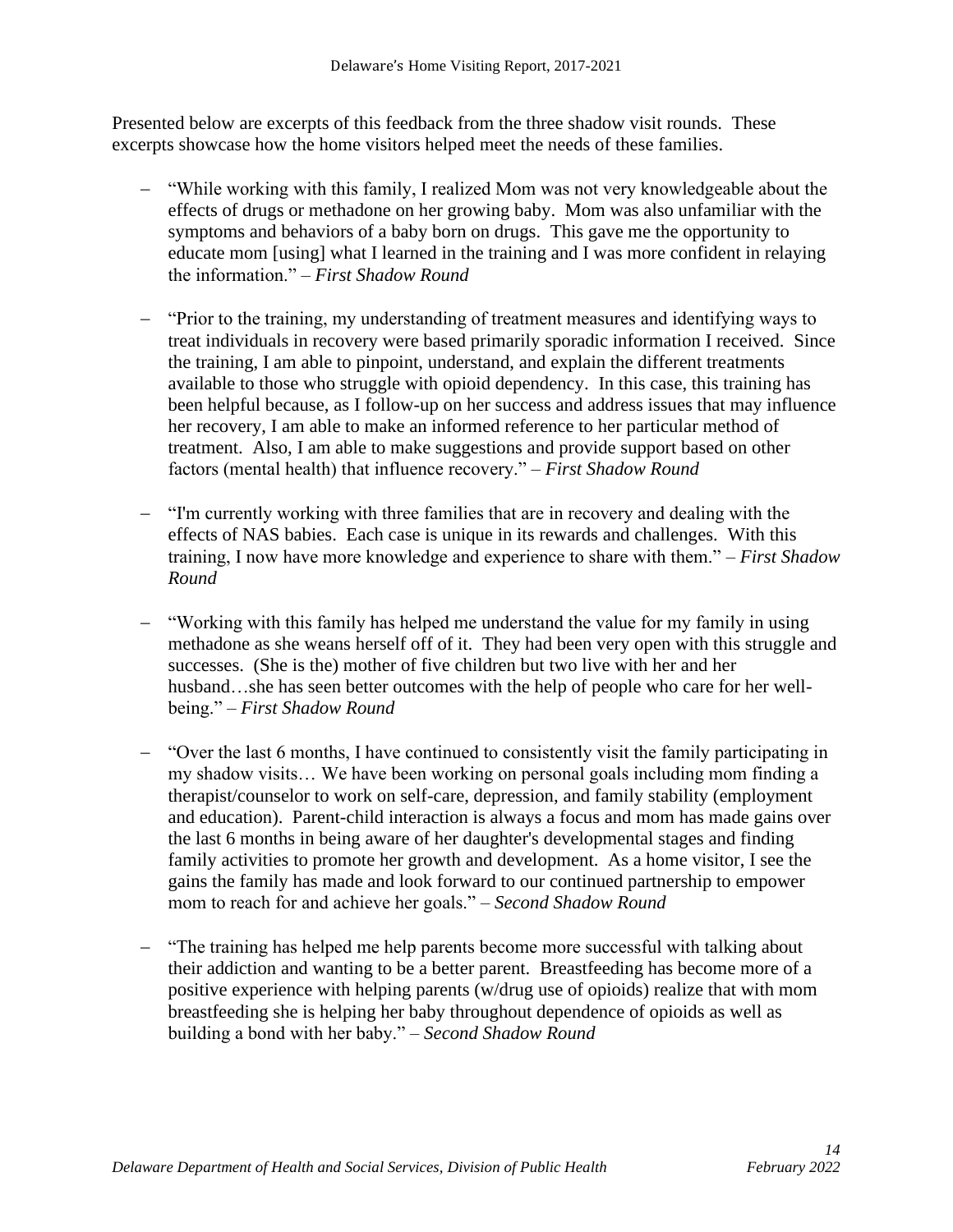- − "This client has been actively compliant with her sobriety and has planned to stay away from friends that are still using drugs. This client is very knowledgeable of parenting and environmental effects on children." *– Second Shadow Round*
- − "During our home visits, I routinely follow up on her current participation in substance treatment (counseling, medication), help identify and validate her personal accomplishments/strengths, and verify her progression. Also, I am able to effectively assist with identifying everyday stresses that can disrupt her recovery and support building positive coping strategies (stress management, fostering positive relationships, build self-esteem)." *– Second Shadow Round*

## <span id="page-14-0"></span>**Gaps in the Delivery of Home Visiting Services**

According to the National Home Visiting Resource Center (NHVRC), 45,900 pregnant women in Delaware and families with children under 6 years old and not yet in kindergarten could benefit from home visiting.<sup>5</sup> These families included 62,900 children (Figure 3).

## **Figure 3. Estimated Number and Percentage of Children by Age Group Who Could Benefit from Home Visiting, Delaware, 2017-2021.**

| Infants $(\leq l$ Year) | Toddlers (1-2 Years) | Preschoolers (3-5 Years)                                                                                           |  |  |
|-------------------------|----------------------|--------------------------------------------------------------------------------------------------------------------|--|--|
| 9,700 (15.0%)           | 21,800 (35.0%)       | 31,400 (50.0%)                                                                                                     |  |  |
|                         |                      | $\mathbf{r}$ .<br>$c \,$ $\sim$ $11 \cdot \frac{11}{11} \cdot \frac{11}{11}$<br>$1 \cap 1$ $1 \cdot 1$ $1 \cdot 1$ |  |  |

*Source: Delaware Department of Health and Social Services, Division of Public Health, Maternal Child Health, National Home Visiting Resource Center (NHVRC)*

*Note: Percentage is calculated from total number of children (62,900) to families with pregnant women or children under 6 and not enrolled in kindergarten.* 

Many home visiting services are geared toward particular subpopulations. In 2021, the NHVRC estimated the percentage of families in Delaware who could benefit from home visiting services based on five priority criteria. Of the 45,900 families who could benefit, half met one or more priority criteria and one-fifth met two or more priority criteria (Figure 4).

<sup>5</sup> National Home Visiting Resource Center. State & Tribal Profiles, Delaware. Retrieved from: [https://nhvrc.org/state\\_profile/delaware-2021/](https://nhvrc.org/state_profile/delaware-2021/)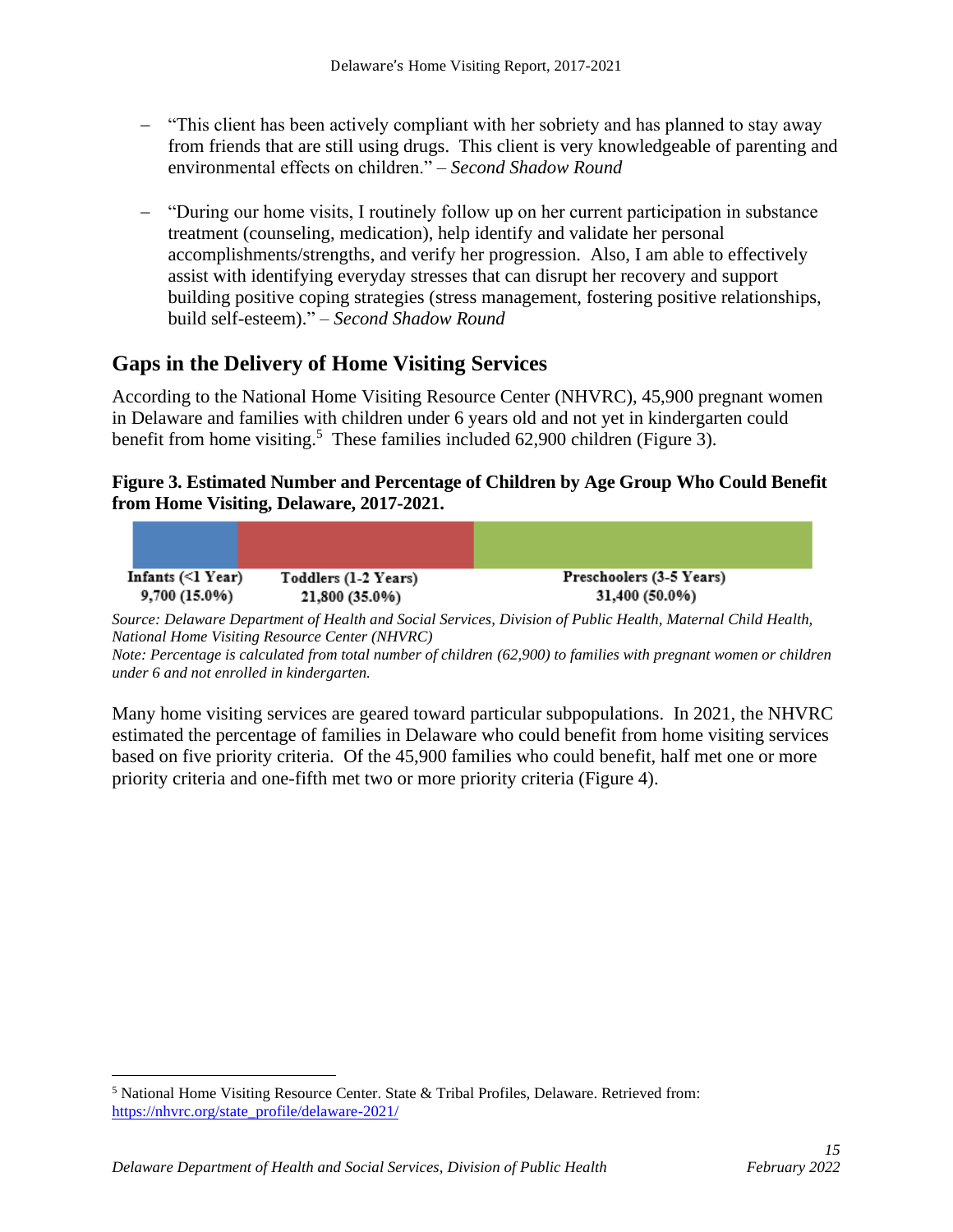## **Figure 4. Estimated Percentage of Families Who Could Benefit from Home Visiting by Priority Criteria, Delaware, 2017-2021.**



*Source: Delaware Department of Health and Social Services, Division of Public Health, Maternal Child Health, National Home Visiting Resource Center (NHVRC) Note: Percentage is calculated from the estimated total number of families (45,900) who could benefit from home visiting.*

Consistent gaps were recognized through survey findings and ongoing conversations with home visiting field supervisors, community advisory board, and home visitors.

## <span id="page-15-0"></span>**Accessibility and Availability of Home Visiting Services**

The results to an August 2020 survey of home visitors suggests that although the home visitors tend to claim that home visiting services are easy for families to access, the home visitors generally say there are not enough home visiting programs to meet everyone's needs and there is a need to expand home visiting programming (Table 8).

| Table 8. Number and Percentage of Responses to Questions on the Accessibility and      |
|----------------------------------------------------------------------------------------|
| Availability of Home Visiting Services, Survey of Delaware Home Visitors, August 2020. |

| Within the last year, in the jurisdiction where<br>I work | <b>Strongly</b><br>Agree | Agree      | <b>Disagree</b> | <b>Strongly</b><br><b>Disagree</b> |
|-----------------------------------------------------------|--------------------------|------------|-----------------|------------------------------------|
| Home visiting services are easy for families to           |                          | 22.        | 13              |                                    |
| access.                                                   | $(9.5\%)$                | $(52.4\%)$ | $(31.0\%)$      | $3(7.1\%)$                         |
| There are enough home visiting programs to                |                          | 16         | 20              |                                    |
| meet everyone's needs.                                    | $(2.4\%)$                | $(39.0\%)$ | $(48.8\%)$      | $4(9.8\%)$                         |
| There is a need for different home visiting               | 6                        | 15         | 10              |                                    |
| programs than the ones currently provided.                | (16.7%)                  | $(41.7\%)$ | (27.8%)         | $(13.9\%)$                         |
| There is a need to expand the current program I           | 14                       | 18         |                 |                                    |
| work for within Delaware.                                 | $(35.9\%)$               | $(46.2\%$  | $(10.3\%)$      |                                    |

*Source: Delaware Division of Public Health August 2020 Survey of Home Visitors. Note: The most common responses are in gold.*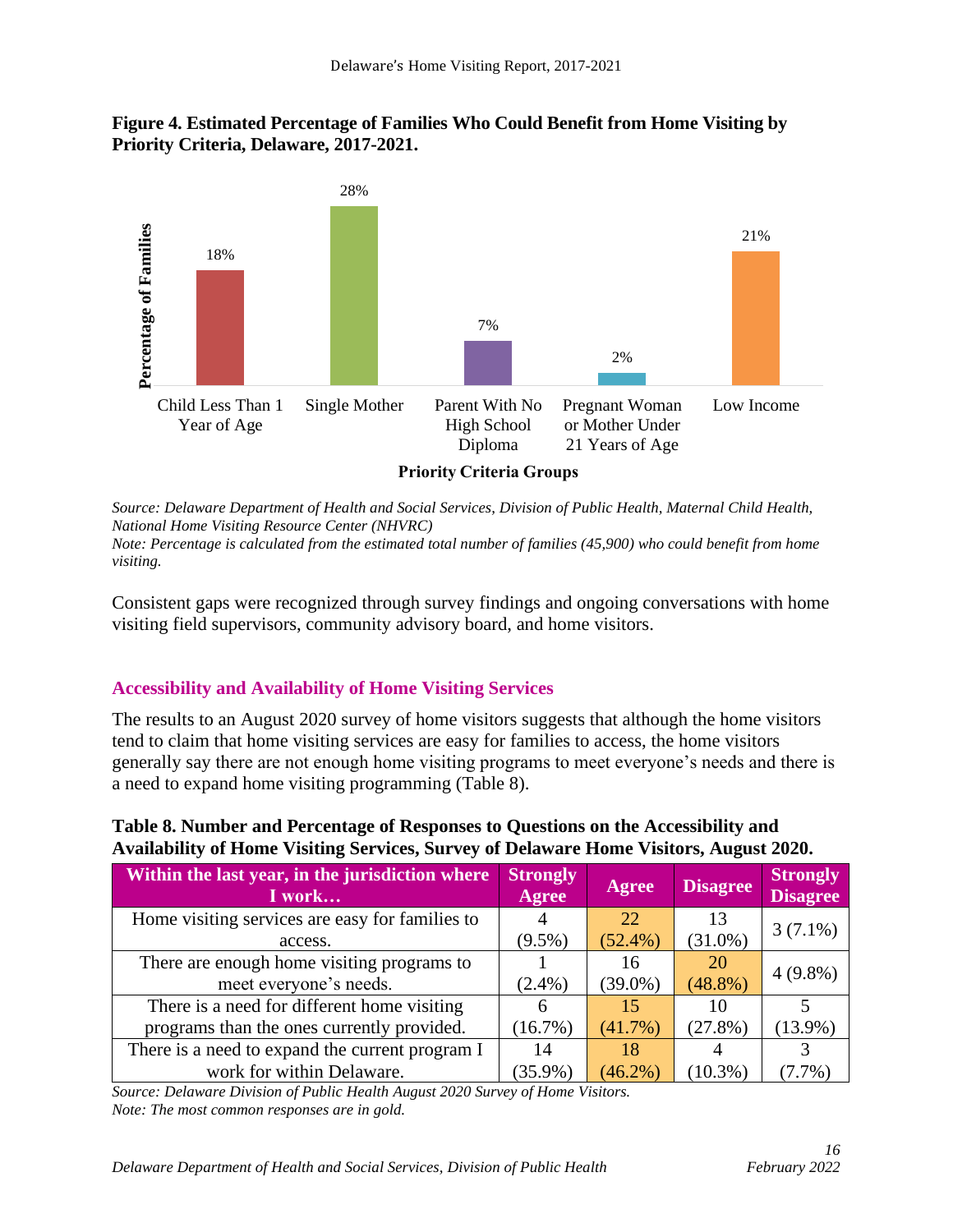According to families surveyed through the PDG B-5 needs assessment, early childhood care and education (ECCE) programming has several weaknesses, namely:

- ECCE hours of service do not reflect family needs.
- There is an insufficient supply of ECCE programs by location and age groups served. Three percent of child care centers offer extended hours of care but represent 86 percent of the state's licensed program seats.
- The cost of ECCE is high and can make up a considerable portion of household income for families across income levels.
- Access to adequate financial assistance is limited, even for families that qualify for subsidies.
- Families find that the ECCE system is often confusing and cumbersome.
- There is an underutilization of high-quality services and information resources.

Families interviewed through the PDG B-5 needs assessment echo the abovementioned weaknesses, articulating:

- − "The hub. That's an idea that I hear all the time from parents. Trying to navigate all of the different services that a lot of them need and having to go to different places, fill out different forms that sometimes are redundant. It's overwhelming." – *Early Childhood Professional; New Castle County*
- − "They send you to different places too much. I'm in a domestic violence situation and I need emergency housing and childcare. I don't have time to wait." – *Parent, Kent County*

Given these pervasive concerns, the home visiting continuum needs to include potentially more diverse and less-intensive programs that meets the needs of families. Given that almost half of home visitors surveyed (48.8 percent) stated that they disagree that there are enough home visiting programs to meet everyone's needs, this sentiment is echoed by the home visitors themselves (Table 8). Additional funding support and the exploration of promising approaches (i.e., relatively newer programs that have not yet met all of the criteria for being evidence-based) may help address this need.

## <span id="page-16-0"></span>**Client Attrition**

Not surprisingly, client attrition has persistently adversely affected the ability of home visitors in assisting their home visiting clients and achieving robust program outcomes over time. The causes of client attrition are fairly diverse but generally center on the fact that the population targeted for home visiting services are highly vulnerable and quite mobile, which leads to a relatively high loss of contact.

Among MIECHV-supported households in Fiscal Year 2021 (i.e., October 1, 2020 to September 30, 2021), 144 reportedly stopped services before completing the evidence-based home visiting program service model; this corresponds to 23.4 percent of MIECHV-supported households. This also contrasts with 86 households (14.0 percent) that reportedly completed their respective evidence-based home visiting program service model in the same period. Moreover, during Fiscal Year 2021, the average length of time MIECHV-supported households remain enrolled in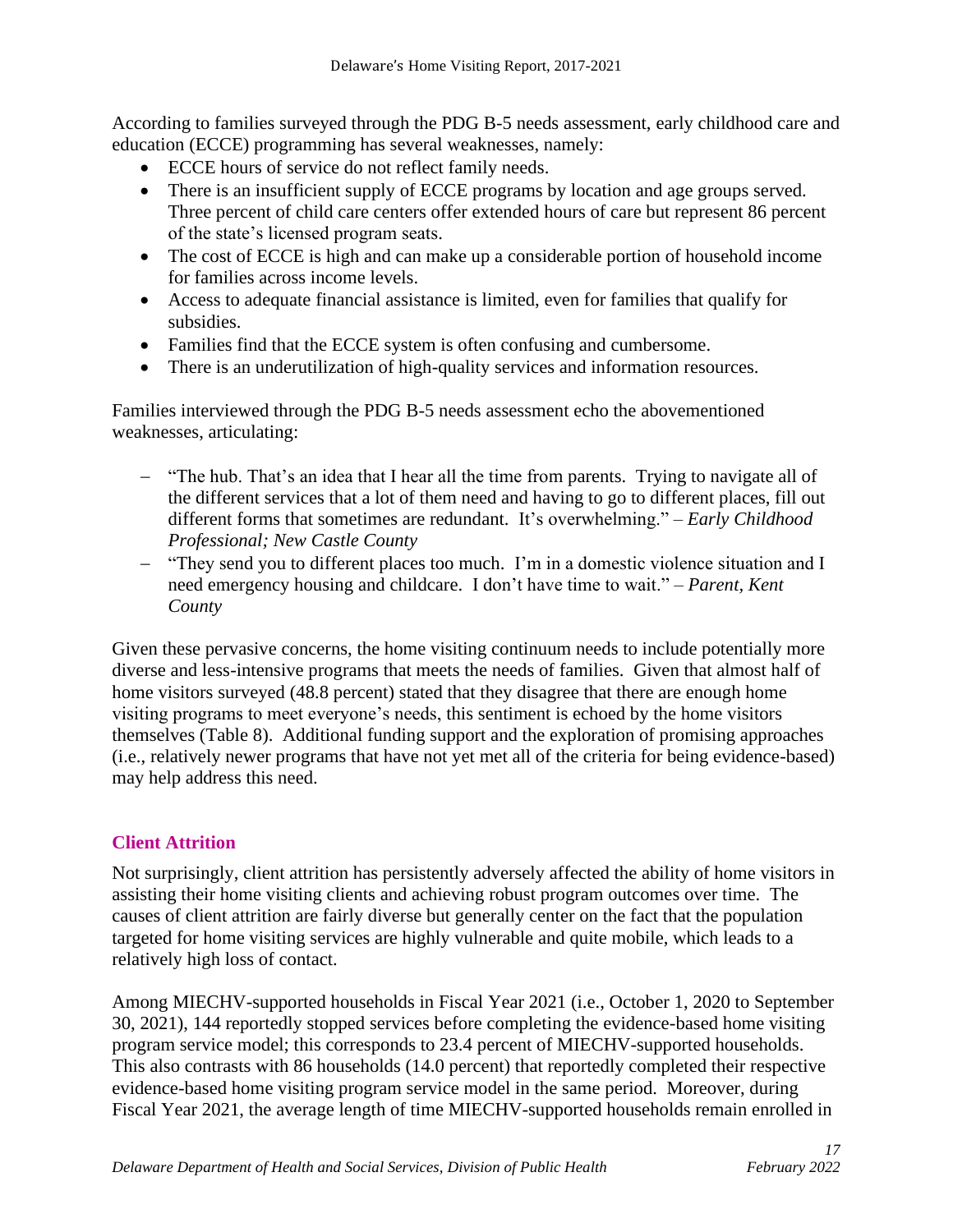their respective programs was approximately 16 months.

Moreover, the PDG B-5 needs assessment outlined several issues related to client attrition. As parents work to navigate the early childhood program space, they may rely on their personal social networks for information because of the lack of perceived helpfulness of formal information sources. Other related issues include a gap in culturally responsive supports for dual language learners, perceived lack of support and coordination for children with special needs, and a lack of a holistic understanding of parental and familial needs.

<span id="page-17-0"></span>Finally, client attrition could potentially be mitigated by expanding the array of programs available to eligible families. As mentioned in the previous section, less intensive evidencebased programs and promising approaches might better meet the needs of specific families, and thereby, enhance their satisfaction, retention, and positive outcomes within such programs.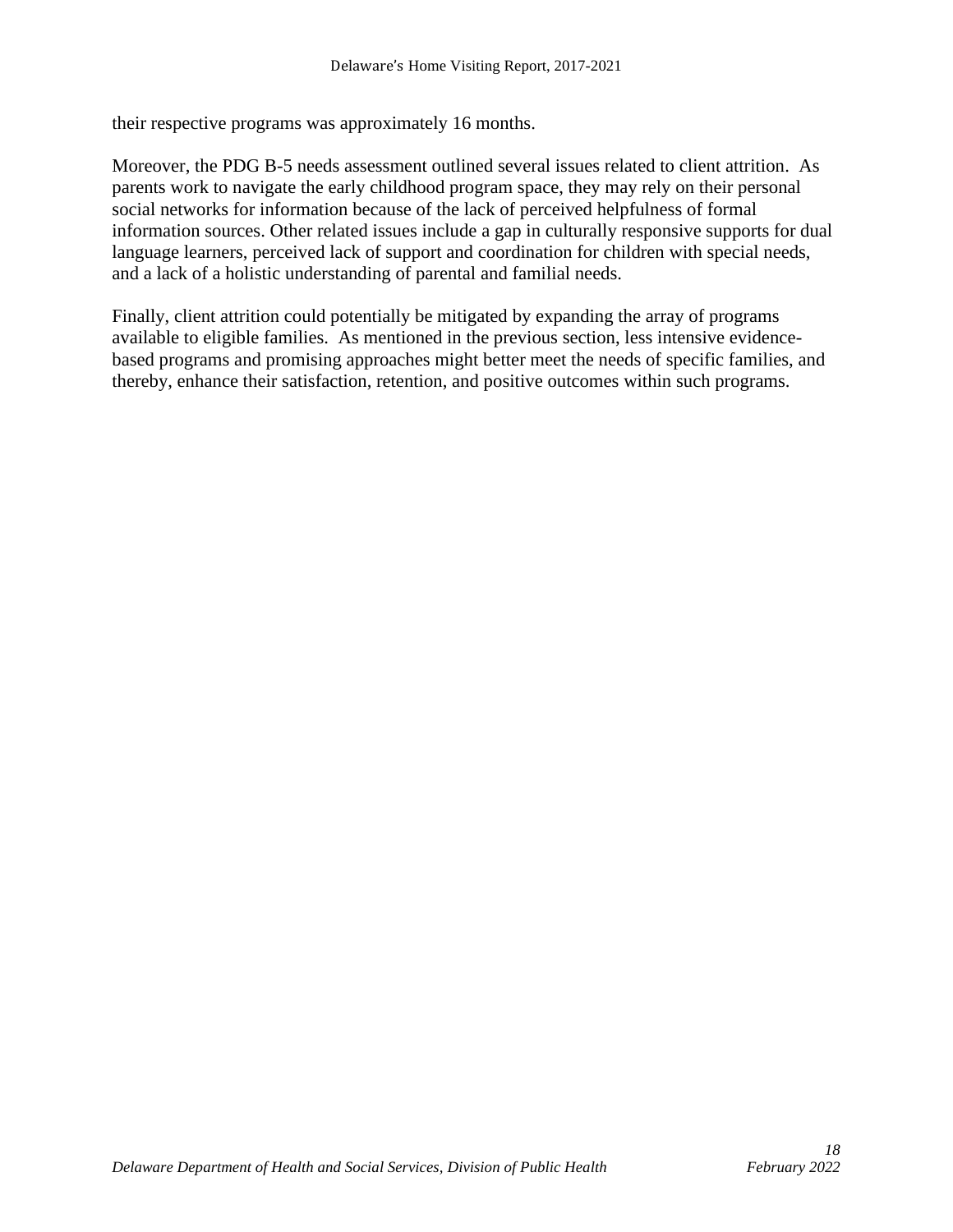#### **Effects of COVID-19 Pandemic**

The ongoing COVID-19 pandemic has tremendously affected the provision of home visiting services. To ensure the safety of participating families and home visiting staff, home visits were mostly provided virtually since early 2020. The COVID-19 crisis also resulted in the need for additional resources for the home visitors related to the curricula and mental health treatment:

- − "We could use more resources to share with our families during this time of COVID-19 when they are in need of more help than they needed before." *– Home Visitor; CFF/HFA (Children and Families First, Healthy Families America; Sussex County*
- − "Our recent shift to virtual home visiting has provided families with vital information, resources, and support in the safest and most engaging manner possible. Consideration should be given to updating curriculum to more specifically address COVID-19 related issues/topics (social-emotional learning/trauma-informed care/mindfulness for adults and children), provide continued quality trainings/workshops (Rapid Response Virtual Home Visiting) to support our personal self-care/mental wellness as well as for the families we serve, practical trainings/demonstrations to share best virtual practices and use of technology, and revising program policies and procedures (i.e., expected number of enrolled families, reporting requirements/timelines, visit duration) that effectively address managing workload for staff and families' needs." – *Home Visitor; PAT (Parents as Teachers); New Castle County*

## <span id="page-18-0"></span>**Geographic Barriers**

Geographic barriers have also played a role in reducing the potential enrollment of home visiting clients into home visiting programs. This is especially the case in Sussex County, which has a largely rural and isolated population. Although this gap was mitigated to an extent through the enhanced focus of MIECHV, ECCS, and regional agencies (e.g., Sussex County Health Promotion Coalition), in western Sussex County in particular, limited transportation and outreach challenges statewide remain an ongoing issue. In the August 2020 survey, a home visitor affirms this issue by stating:

− "Some of the families in the Hispanic communities are limited in the resources they can qualify for. For example, it can vary from not having a means of transportation to get the resources or not qualifying for financial assistance for rent or housing due to citizenship status." – *Home Visitor; PAT (Parents as Teachers); New Castle County*

The 2018 Community Needs Assessment for Head Start captured this comment from an early childhood educator:

− "Public transportation in the state is not as good as it needs to be. It doesn't run as much outside of Wilmington as in the city. And there is nothing downstate, in Sussex County. You have to take 2-3 buses to get where you want to go even in Wilmington." – *Early Childhood Educator*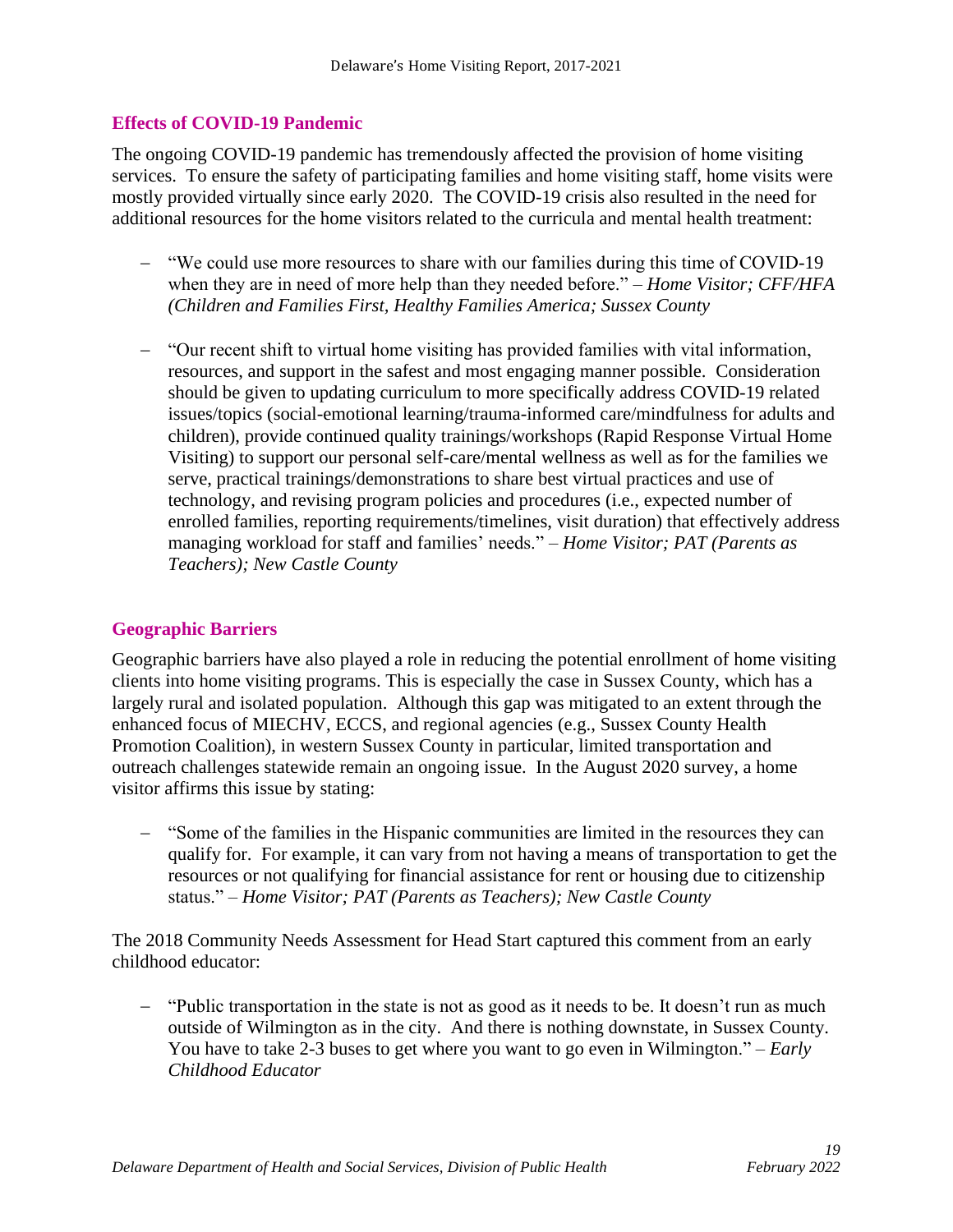## <span id="page-19-0"></span>**Home Visiting Client Resources**

In addition to accessibility and availability, home visitors affirm that there are limited resources for their home visiting clients, namely housing, healthy food options, and health-related services (Table 9).

**Table 9. Number and Percentage of Responses to Questions on Home Visiting Client Resources, Survey of Delaware Home Visitors, August 2020.**

| Within the last year, in the jurisdiction where<br>I work | <b>Strongly</b><br>Agree | Agree      | <b>Disagree</b> | <b>Strongly</b><br><b>Disagree</b> |
|-----------------------------------------------------------|--------------------------|------------|-----------------|------------------------------------|
| There is enough affordable housing to meet                |                          |            |                 | 32                                 |
| everyone's needs.                                         | $(2.3\%)$                | $(4.7\%)$  | (18.6%)         | $(74.4\%)$                         |
| Families have easy access to healthy food                 |                          |            | 20              |                                    |
| options most days of the week.                            | $(11.4\%)$               | (38.6%)    | $(45.5\%)$      | $2(4.5\%)$                         |
| All family members have access to health                  |                          |            |                 |                                    |
| resources (including primary care, pediatric care,        |                          | 13         | 15              | 14                                 |
| OB care, mental health, and dental services) to           | $(6.7\%)$                | $(28.9\%)$ | (33.3%)         | $(31.1\%)$                         |
| meet everyone's needs.                                    |                          |            |                 |                                    |

*Source: Delaware Division of Public Health August 2020 Survey of Home Visitors. Note: The most common responses are in gold.*

In the survey results, the home visitors gave considerable feedback related to this issue:

- − "We are needed in homes with less 'stressors' as identified by the state and wanted by these parents for support and educational benefits. We need funding for more staff or more hours for current staff, because families that meet even the current stressors are not aware of our programs and need services, but unfortunately, we can only serve so many at one time." – *Home Visitor; PAT (Parents as Teachers); Kent County*
- − "Curriculum isn't always helpful, not enough parent child activities, families in constant crisis not able to focus on building parent child relationship." *– Home Visitor; CFF/HFA (Children and Families First, Healthy Families America; New Castle County*
- − "It is extremely challenging to work with families when their basic mental health needs are not met. There are multiple barriers for client to seek mental health treatment (transportation, stigma, lack of time, no childcare). I would love to have dual services in our program in which a mental health provider can provide counseling and treatment for families. The families we serve have significant past trauma and present stresses; mental health is desperately needed." *– Home Visitor; CFF/HFA (Children and Families First, Healthy Families America; New Castle County*

The 2018 Community Needs Assessment for Head Start<sup>6</sup> affirmed these findings with an early childhood educator, who stated:

− "The waiting list for mental health services can be very long. They are not getting educational support for social/emotional, so then they get to school and are not ready." –

<sup>6</sup> 2018 Community Needs Assessment (May 2018). Willow Tree Early Education Team.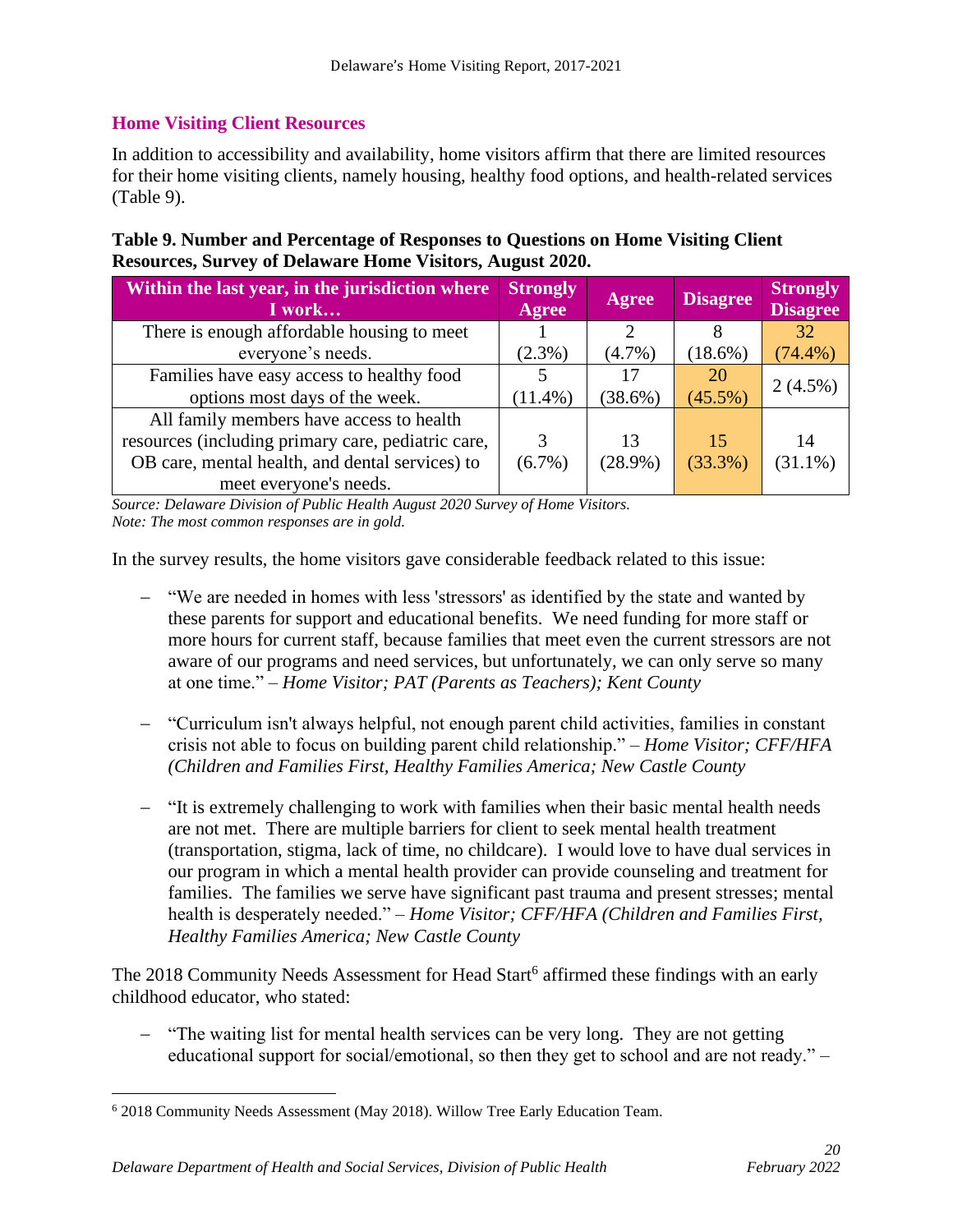#### <span id="page-20-0"></span>*Early Childhood Educator* **Home Visiting Staff Attrition**

Staff attrition was also identified as an ongoing issue among the home visiting programs. Competition with more lucrative professional opportunities in the hospital setting for nursetrained home visitors and the interest of home visitors pursuing further education was noted as common reasons for staff attrition across the home visiting programs. Findings from an August 2020 survey of home visitors echo these statements:

- − "Funding to allow comparable compensation to teacher pay would assist in lowering staff turnover." – *Home Visitor; PAT (Parents as Teachers); Sussex County*
- − "High turnover rate is exhausting." *– Home Visitor; CFF/HFA (Children and Families First, Healthy Families America; New Castle County*
- − "Managing such large caseloads interferes with the quality of delivery [and leads to] burnout!" – *Home Visitor; CFF/HFA (Children and Families First, Healthy Families America; Sussex County*

The 2018 Community Needs Assessment for Head Start echoes this issue in the early childhood education setting:

- − "Compensation in [early childhood education] is a big problem. Teachers qualify for the Early Childhood Assistance Program because they live in poverty. They qualify for food stamps. This makes an odd situation, where the parents don't have respect for us and won't come to us for help because we are in the same position financially as they are, facing the same stressors. Early childhood and childcare salaries are low, no benefits including retirement." – *Early Childhood Educator*
- − "There are still not enough early childhood certified professionals or early childhood special needs. People are not going into the field and it's not valued. I know this because I asked the college for some students to come do [internships] and they didn't have any enrolled in the [early childhood education] program." – *Early Childhood Educator*

The PDG B-5 needs assessment<sup>7</sup> has also noted these weaknesses in developing and maintaining a high-quality stable workforce, noting:

- Professional development programming is not accessible or considered particularly valuable to educators. Only 14 percent of trainings are located on-site at programs.
- Programs struggle to retain their workforce despite educators wanting to make work in the early childhood care space their long-term career.
- <span id="page-20-1"></span>• Poor compensation does not incentivize quality applicants or retention/professional development within the current workforce.

<sup>7</sup> PDG B-5 Consolidated Needs Assessment Summary (2020). Delaware Department of Education.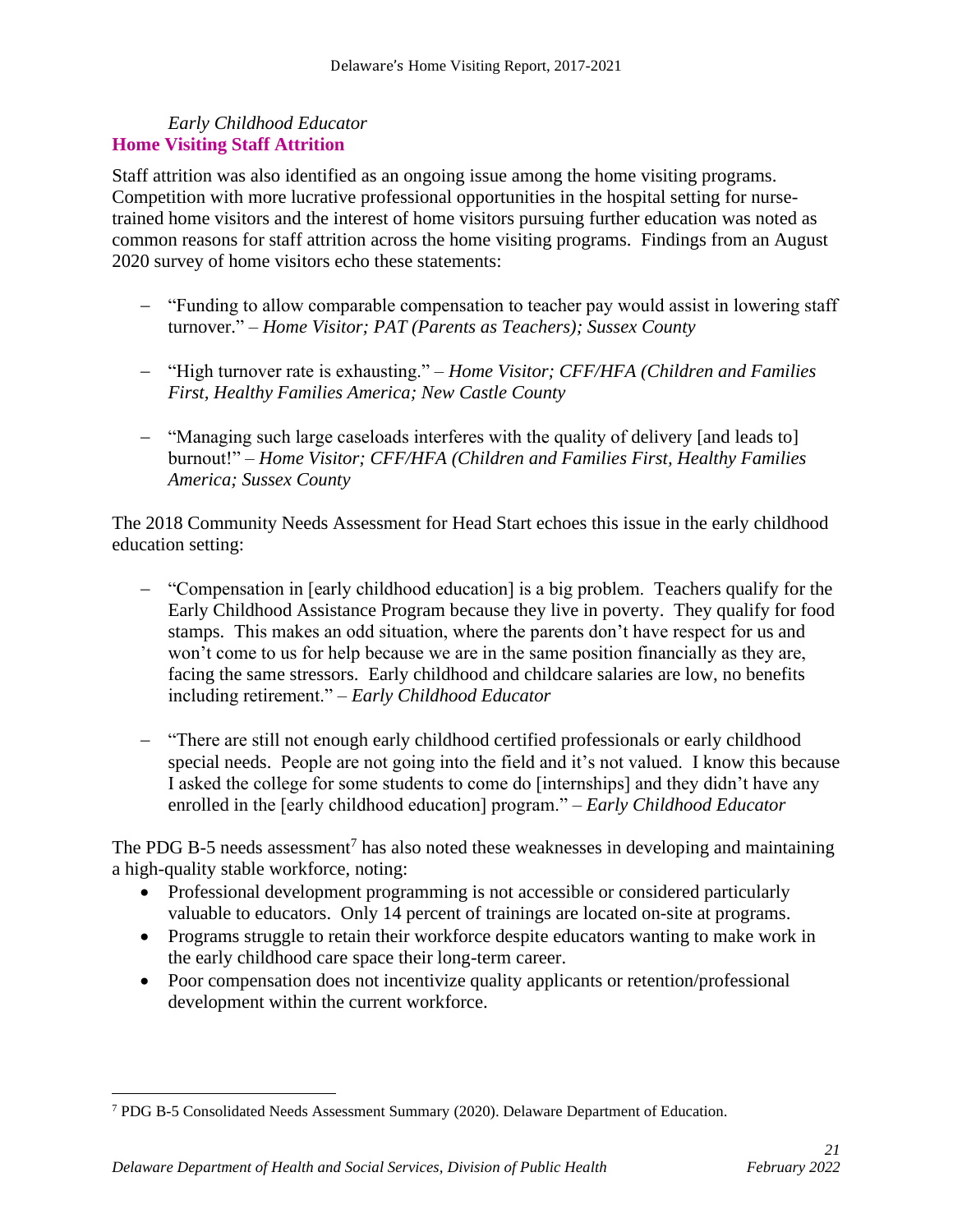## **Limited Knowledge of Home Visiting**

Though not as commonly identified as client and staff attrition, the limited understanding of home visiting programs outside of the maternal, infant, and early childhood setting has hindered the opportunity for home visiting programs to potentially enroll home visiting clients who meet the eligibility criteria and for whom home visiting services would likely provide health and socioeconomic benefits. This limited cognition of home visiting stems not just from the general population but also from staff at birthing hospitals, federally qualified health centers, and community-based organizations who sometimes do not refer eligible and potentially interested families.

Surveyed home visitors tended to state that families did not know about home visiting services and that such services were not well advertised (Table 10).

## **Table 10. Number and Percentage of Responses to Questions on the Familiarity of Home Visiting, Delaware, August 2020.**

| Within the last year, in the jurisdiction where Strongly<br>I work | Agree     | Agree      | <b>Disagree</b> | <b>Strongly</b><br><b>Disagree</b> |
|--------------------------------------------------------------------|-----------|------------|-----------------|------------------------------------|
| Families know about home visiting services                         |           | 15         |                 |                                    |
| (e.g., services provided, who is eligible, etc.).                  | $(4.8\%)$ | $(35.7\%)$ | $(45.2\%)$      | $(14.3\%)$                         |
|                                                                    |           | 12         | 19              |                                    |
| Home visiting services are well advertised.                        | $(4.5\%$  | $(27.3\%)$ | $(43.2\%$       | $25.0\%$                           |

*Source: Delaware Division of Public Health August 2020 Survey of Home Visitors. Note: The most common responses are in gold.*

In addition to the above-mentioned results, home visitors articulated the following relevant statements as part of the survey findings:

- − "I think the supports are present, however, more advertising to families could be beneficial." *– Home Visitor; New Directions Early Head Start; New Castle County*
- − "In light of our new COVID-19 climate, more intentional marketing and advertisement of home visitor is needed more than ever to support referrals from community partners, recruitment, and retention (i.e., billboards, posters, mailers, signage in public areas like hospitals, daycares, schools, bus stops, social service offices, WIC)." – *Home Visitor; PAT (Parents as Teachers); New Castle County*
- − "Recruiting families for the program tends to be tough. Many recruiting attempts get few to no applications. Running out of ideas." *– Home Visitor; New Directions Early Head Start; Kent County*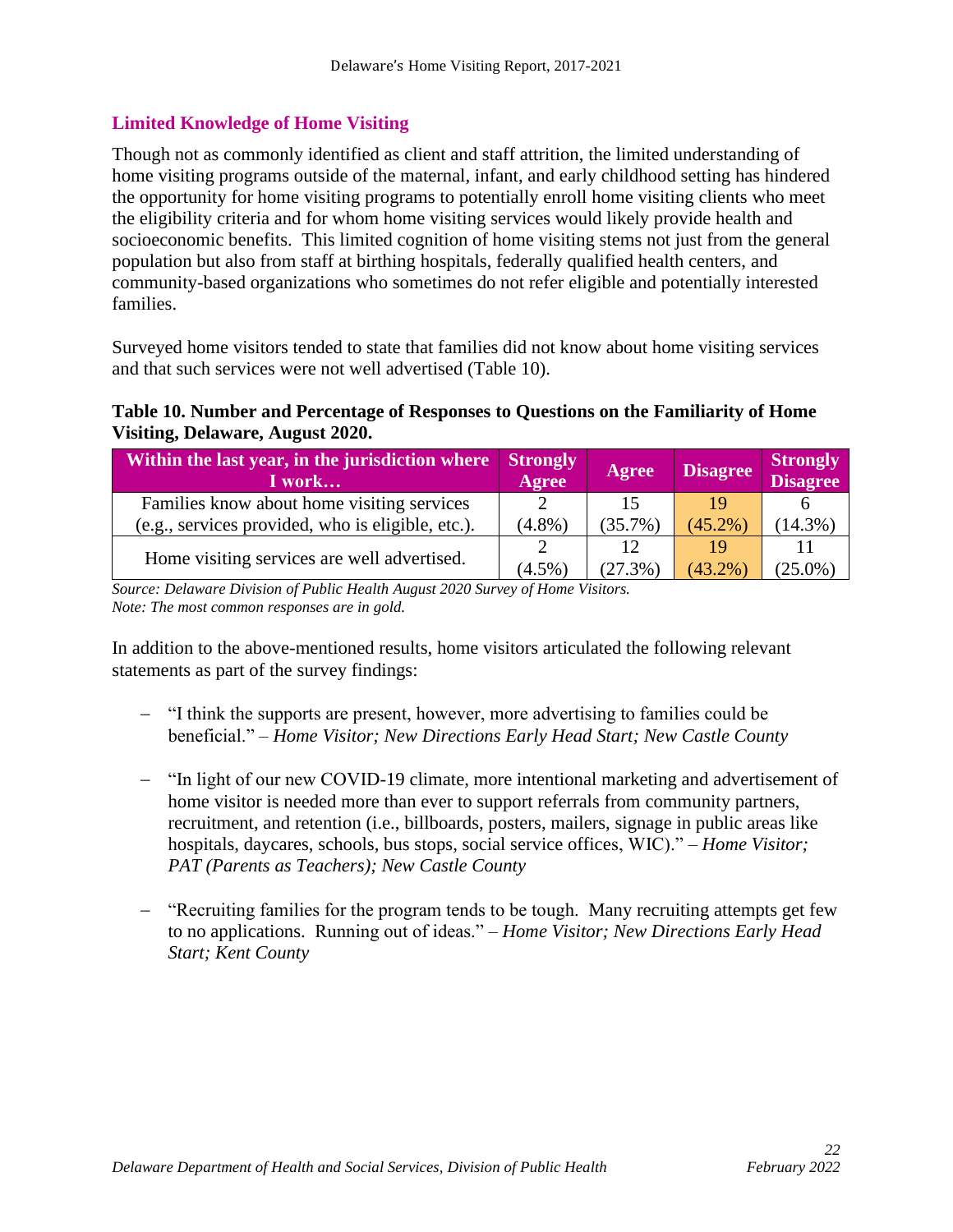## <span id="page-22-0"></span>**Strategies and Recommendations**

Given these identified strengths and gaps, the State of Delaware should consider the following specific strategies and constituent recommendations to improve home visiting service delivery:

#### **Strategy 1: Diversify financial support for evidence-based home visiting services.**

- **Recommendation 1.1:** Examine sustainable methods by which staff attrition could be reduced through improved funding for programs, enhanced certifications and trainings, and/or methods to improve workforce satisfaction.
- **Recommendation 1.2:** Work with the Division of Medicaid and Medical Assistance on a path towards reimbursement for evidence-based home visiting services.
- **Recommendation 1.3:** Increase awareness on the return on investment and overall benefits of evidence-based home visiting programs.

## **Strategy 2: Enhance the cultural and linguistic competency of home visiting staff.**

- **Recommendation 2.1:** Recruit bilingual staff to provide services in the underserved Hispanic community in southern Delaware.
- **Recommendation 2.2:** Develop a culturally and linguistically relevant plan to increase awareness of home visiting services among the underserved Hispanic community in southern Delaware.

## **Strategy 3: Expand the current home visiting continuum to include a more diverse array of programs that range in intensity.**

- **Recommendation 3.1:** Identify evidence-based or promising approaches that would meet the needs of Delaware families with less intensive services.
- **Recommendation 3.2:** Better incorporate community health workers and family navigators into the provision of evidence-based home visiting services.

## **Strategy 4: Increase the standardization of data collection among all evidence-based home visiting programs.**

- **Recommendation 4.1:** Identify key data variables that can be easily collected and reported without being an additional burden to programs. Data variables will include demographics, service utilization, and shared outcomes.
- **Recommendation 4.2**: Offer technical assistance and support to program agencies with the collection and reporting of the identified data variables.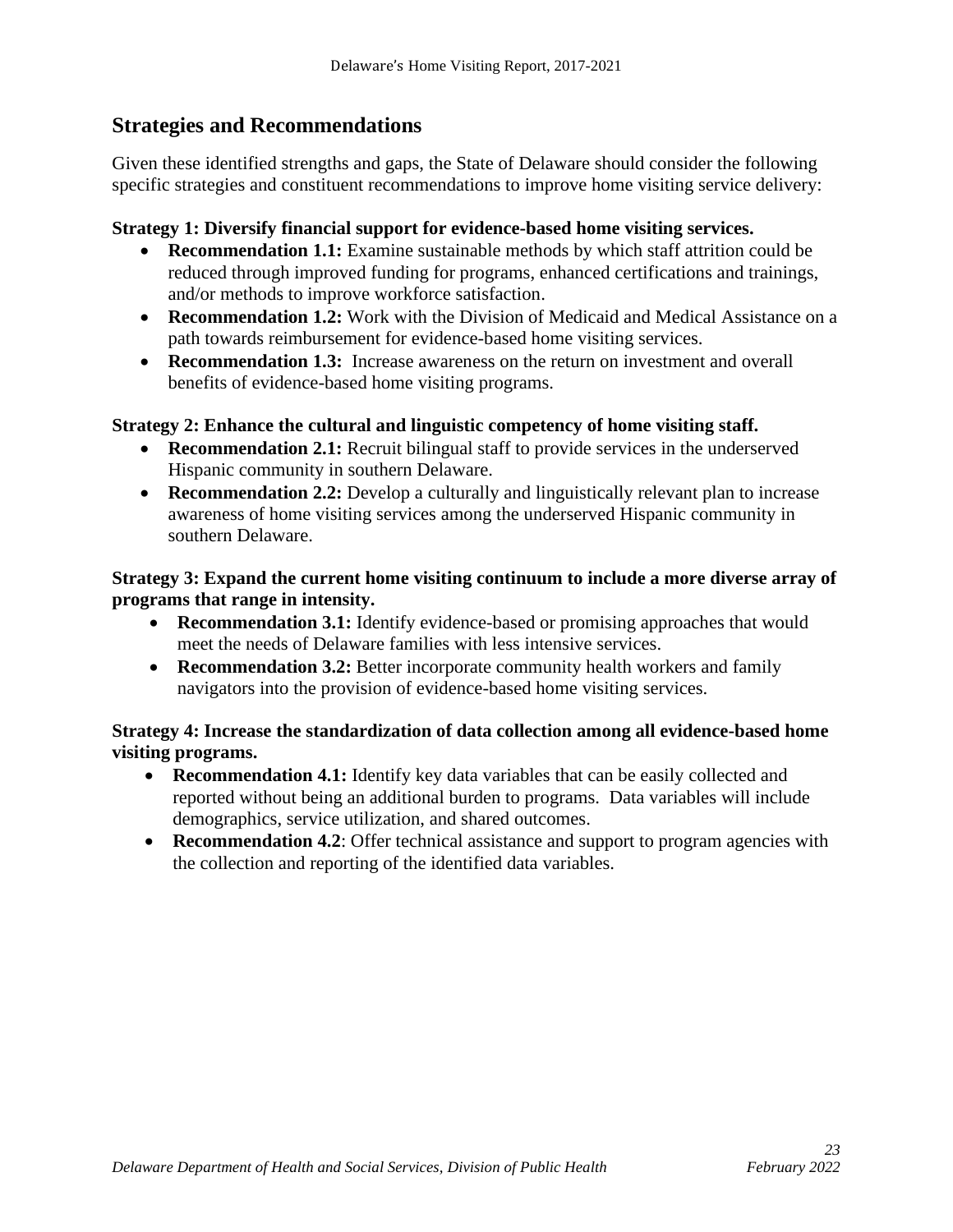## <span id="page-23-0"></span>**Summary of Demographics and Service Utilization of MIECHV-funded Programs**

Appendix A provides an exhaustive list of the demographics and service utilization of the two MIECHV-funded programs across the five-year period of 2017 to 2021. Appendix B details the demographics and service utilization reported by Early Head Start.

These characteristics embody MIECHV enrollees from 2017 to 2021:

- The number of enrolled caregivers increased from 493 in 2017 to 668 in 2021 and the number of index children correspondingly increased from 458 to 587.
- The caregivers were disproportionately between ages 22 and 34 years and the index children were generally under three years of age.
- The most commonly reported educational attainment among caregivers was a high school diploma/GED (34.6 percent in 2021).
- The overwhelming majority of enrollees reported speaking English at home.
- Most of the caregivers and index children reported having Medicaid or CHIP as their health insurance coverage (87.7 percent in 2021).

Table 11 shows the reported number of enrollees across all Delaware home visiting programs in each year assessed. Since non-MIECHV enrollee data was not available in 2017, all data reported for 2017 was MIECHV enrollee data only. In addition, the relatively large increase in the 2021 figures was due to more data becoming available and reported across the home visiting programs.

| <b>Participants</b>         | 2017 | 2018 | 2019 | 2020  | 2021  |
|-----------------------------|------|------|------|-------|-------|
| Pregnant Women              | 35   | 150  | 205  | 209   | 171   |
| <b>Female Caregivers</b>    | 450  | 585  | 714  | 736   | 1,287 |
| Male Caregivers             | 8    | 47   | 62   | 61    | 116   |
| <b>All Adults</b>           | 493  | 782  | 981  | 1,006 | 1,574 |
| Female Index Children       | 247  | 345  | 449  | 459   | 613   |
| Male Index Children         | 211  | 316  | 392  | 408   | 641   |
| <b>All Index Children</b>   | 458  | 661  | 841  | 867   | 1,254 |
| <b>Number of Households</b> | 493  | 737  | 924  | 1,363 | 1,947 |

**Table 11. Number of Enrollees in Home Visiting Programs by Age Category, Pregnancy Status, Sex and Year of Enrollment, Delaware, 2017-2021.** 

<span id="page-23-1"></span>*Source: Delaware Department of Health and Social Services, Division of Public Health, Maternal Child Health. Note: Non-Maternal, Infant, and Early Childhood Home Visiting (MIECHV) enrollee data was not available in 2017. Therefore, the data reported for 2017 was MIECHV enrollee data only.*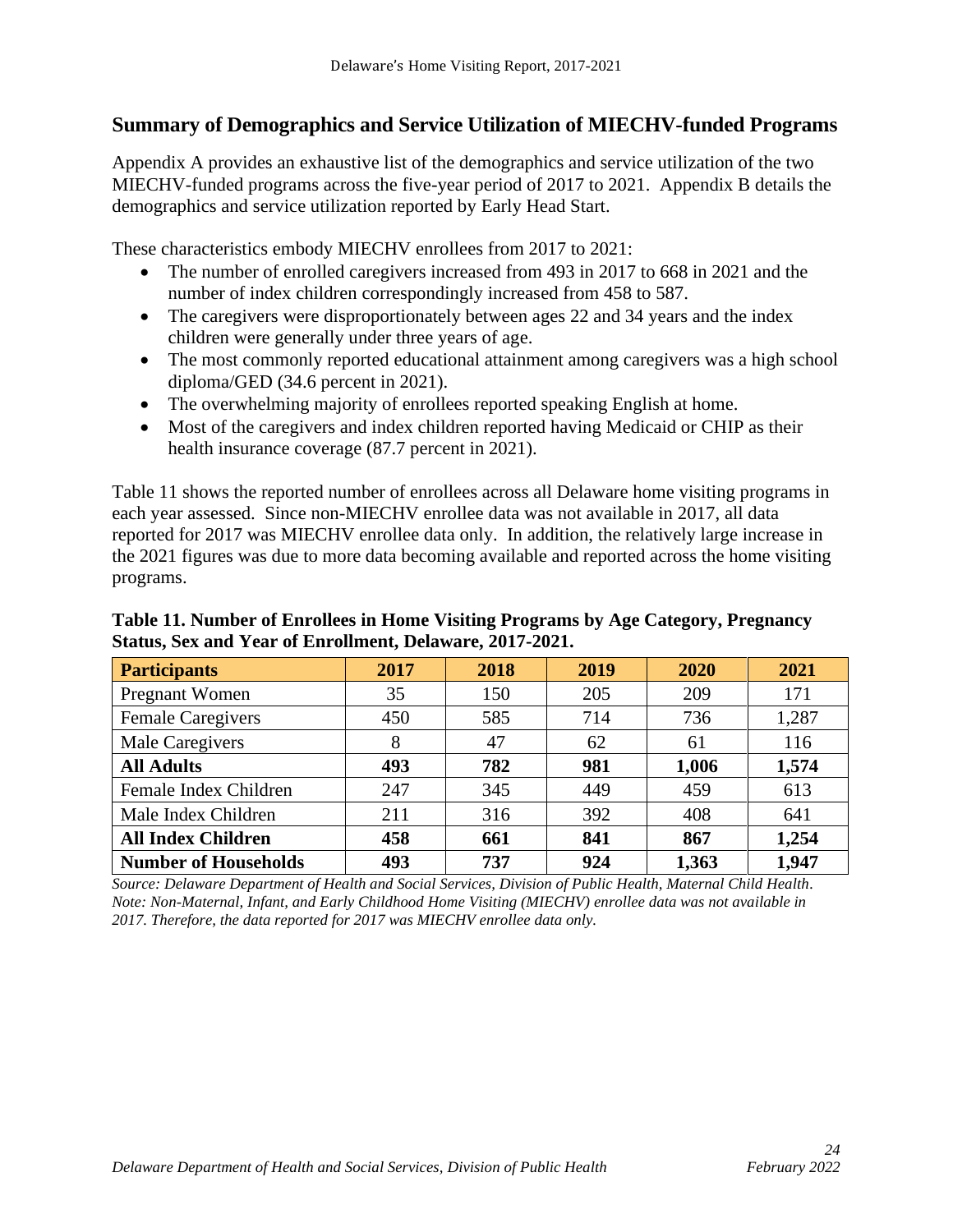## **Performance Measures of MIECHV-Funded Programs**

This section outlines the status of the MIECHV-funded home visiting programs by the 19 performance measures designed and mandated by HRSA. For each performance measure, a figure is given that shows the percentage of home visiting clients meeting the measurement criteria in 2017, 2018, 2019, 2020, and 2021. Where applicable, a U.S Healthy People 2020 National Target is indicated with a red line. In addition, note that an "Index Child" is the child in an individual household who is under the care of the participant or enrolled caregiver; more than one index child can be identified (e.g., in the case of twins, triplets, or per model developer guidelines). Finally, the definition of the measurement criteria based on the numerator and denominator is included.

## <span id="page-24-0"></span>**Preterm Birth**

The percentage of infants who were born preterm among home visiting clients enrolled in home visiting programs prior to 37 weeks of gestation was generally slightly higher than the Healthy People 2020 National Target of 9.4 percent (Figure 4).

#### **Figure 4. Percentage of Preterm Births (prior to 37 weeks gestation) to Home Visiting Clients Enrolled in Home Visiting Programs Prior to 37 Weeks of Gestation, Delaware, 2017-2021.**



<span id="page-24-1"></span>*Source: Delaware Department of Health and Social Services, Division of Public Health, Maternal Child Health. Notes: The percentages are calculated by using the number of home visiting clients reporting the delivery of a live birth before 37 weeks gestation out of the number of home visiting clients during the reporting period who were enrolled prior to 37 completed weeks of gestation.*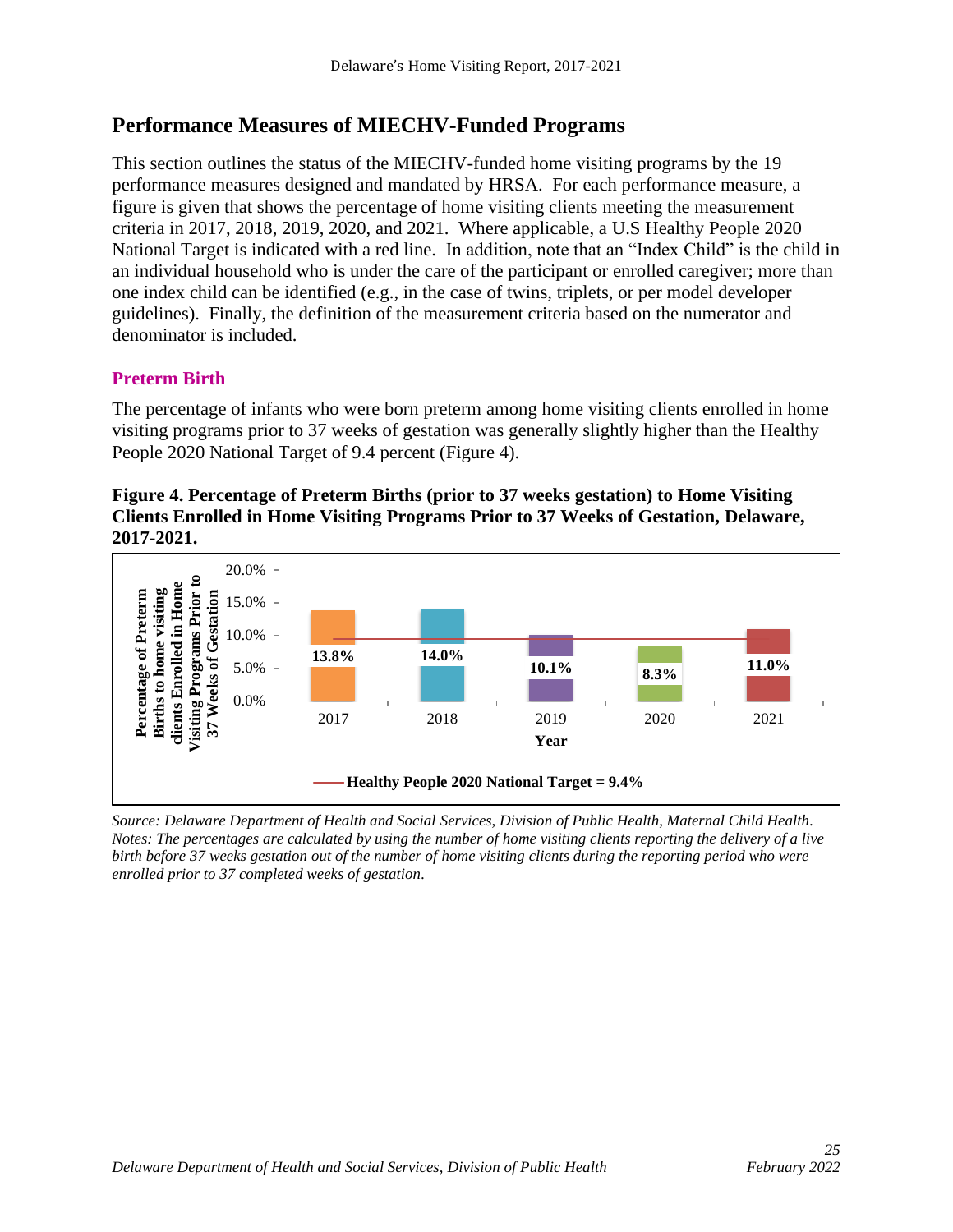## **Breastfeeding**

The percentage of home visiting clients who met the criteria for breastfeeding was slightly below the Healthy People 2020 National Target of 60.6 percent (Figure 5).



<span id="page-25-0"></span>

*Source: Delaware Department of Health and Social Services, Division of Public Health, Maternal Child Health. Notes: The percentages are calculated by using the number of home visiting clients who answered "Yes" to "Does your child continue to get breast milk?" out of the number of infants aged 6-12 months (index child among mothers who enrolled in home visiting prenatally) enrolled in home visiting for at least 6 months.*

## **Depression Screening**

Overall, the MIECHV-funded home visiting programs fare well on the percentage of home visiting clients who met the criteria for having been screened for depression (Figure 6).



**Figure 6. Percentage of Home Visiting Clients Screened for Depression, Delaware, 2017- 2021.**

<span id="page-25-1"></span>*Source: Delaware Department of Health and Social Services, Division of Public Health, Maternal Child Health. Notes: The percentages are calculated by using the number of home visiting clients with the Patient Health Questionnaire-9 (PHQ-9), an evidence-based depression screening questionnaire, completed at 3 months post-enrollment (for those not enrolled prenatally) plus the number of home visiting clients with a PHQ-9 completed at infant age 3 months (for those enrolled prenatally) out of the number of home visiting clients enrolled in home visiting for at least 3 months; for those enrolled prenatally, number of home visiting clients enrolled in home visiting for at least three months post-delivery.*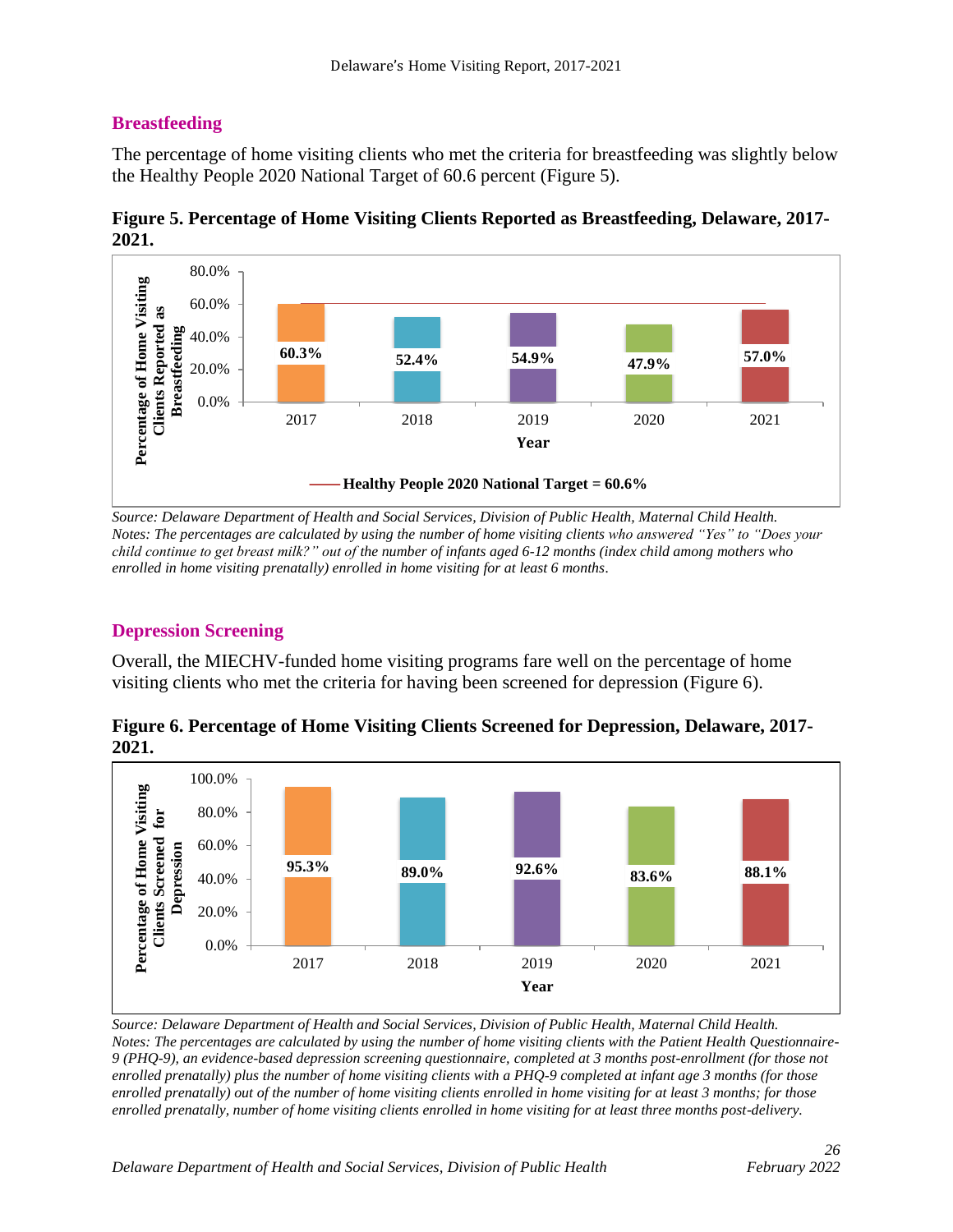## **Well-Child Visit**

Roughly four of five children have a complete well-child visit each year (Figure 7).





<span id="page-26-0"></span>*Source: Delaware Department of Health and Social Services, Division of Public Health, Maternal Child Health. Notes: The percentages are calculated by using the number of children with an age-appropriate well-child visit out of all enrolled index children.*

## **Postpartum Care**

The percentage of home visiting clients meeting the criteria for a postpartum care visit was slightly below the Healthy People 2020 National Target of 90.8 percent (Figure 8).

**Figure 8. Percentage of Home Visiting Clients with a Postpartum Visit, Delaware, 2017- 2021.**



<span id="page-26-1"></span>*Source: Delaware Department of Health and Social Services, Division of Public Health, Maternal Child Health. Notes: The percentages are calculated by using the number of home visiting clients who answered, "Yes" to the question "Since our last visit, have you received any of the recommended perinatal visits?" out of the number of home visiting clients who were enrolled prenatally or within 30 days of delivery and maintained enrollment for at least 8 weeks (56 days) after delivery during reporting period.*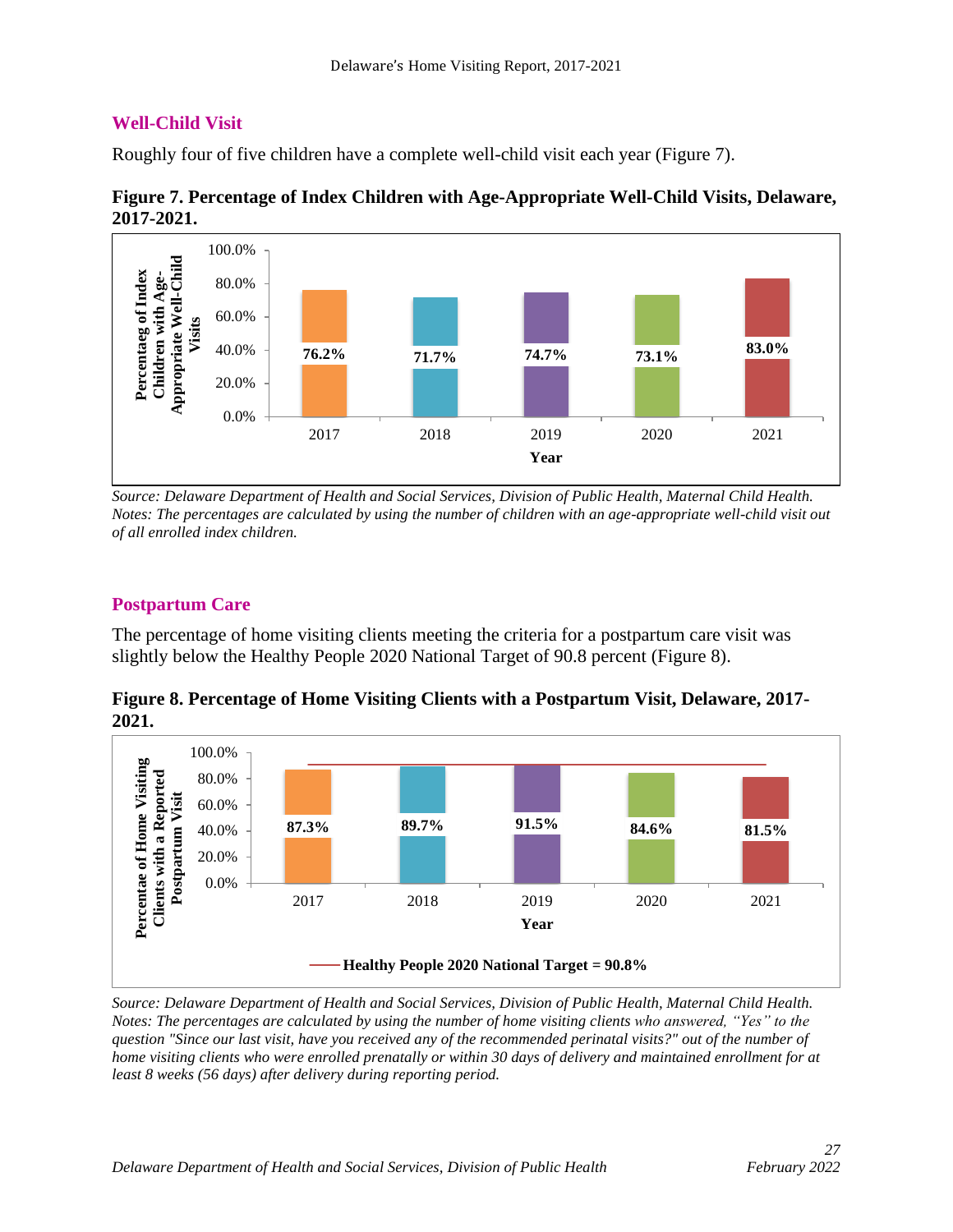#### **Tobacco Cessation Referral (Maternal Tobacco Abstinence)**

The percentage of home visiting clients who reportedly abstained from tobacco use declined from 91.5 percent in 2019 to 84.6 percent in 2020 and 81.5 percent in 2021 (Figure 9).





<span id="page-27-0"></span>*Source: Delaware Department of Health and Social Services, Division of Public Health, Maternal Child Health. Notes: The percentages are calculated in two steps: (1) taking the number of home visiting clients who were referred to tobacco cessation services within 3 months after program start date out of the number of home visiting clients answering greater than 0 to "In the last 48 hours, how many cigarettes have you smoked" or answered "Yes" to "Do you use other forms of nicotine?" and then (2) subtracting this number from one.*

## **Safe Sleep**

The percentage of infants who meet the criteria for sleeping (1) on their backs, (2) not cosleeping, and (3) on a hard surface improved over time due to both CQI initiatives and better reporting habits by the home visitors (Figure 10).





<span id="page-27-1"></span>*Source: Delaware Department of Health and Social Services, Division of Public Health, Maternal Child Health. Notes: The percentages are calculated by using the number of home visiting clients who answered Always to "How often do you place your infant to sleep on their back"; Never to "How often do you bed-share with your infant"; and Never to "How often does your infant sleep with soft bedding?" out of all enrolled index children age less than 12 months.*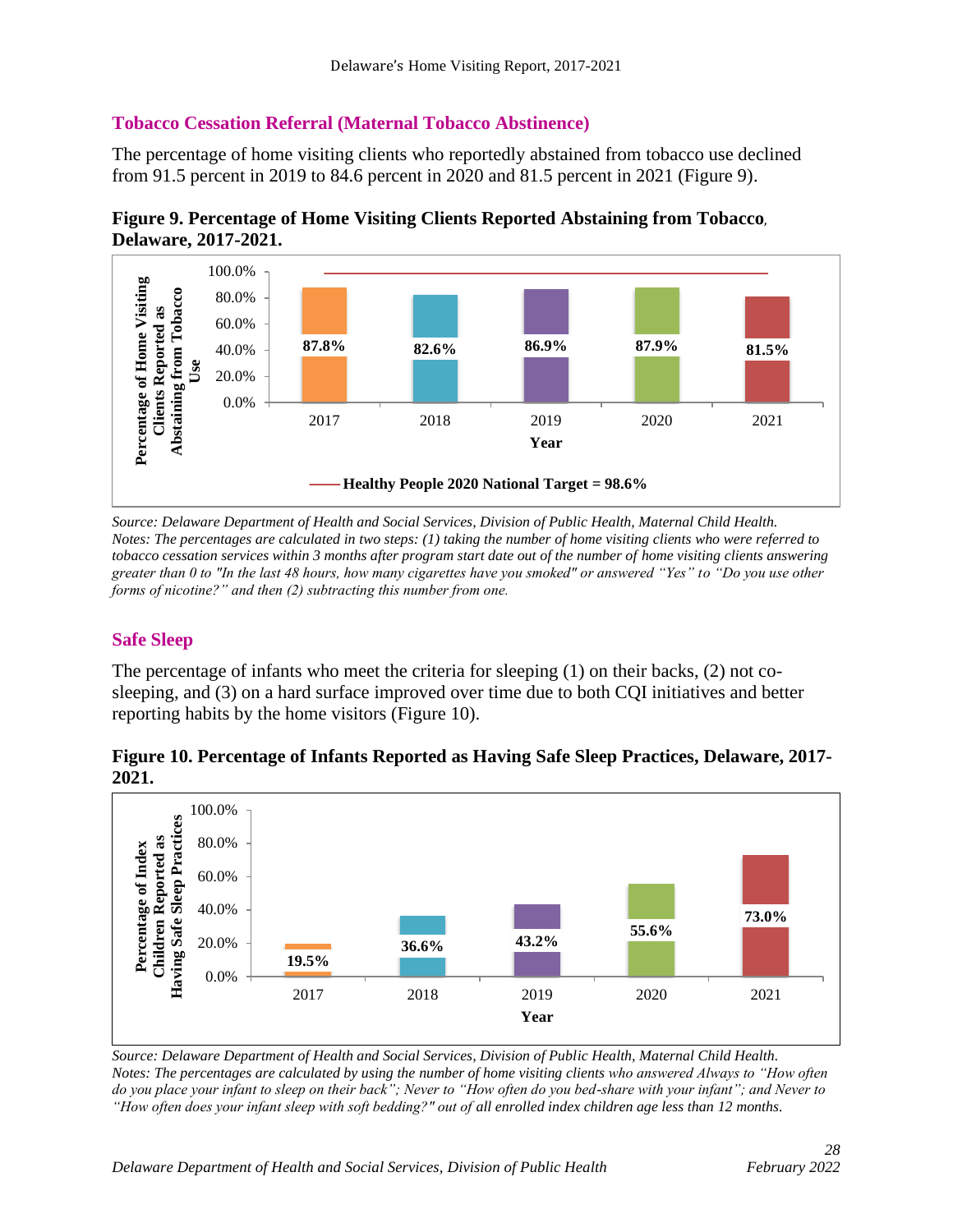## **Child Injury**

The annual rates of reported child injury in the five-year period is roughly 10 percent (Figure 11).





*Source: Delaware Department of Health and Social Services, Division of Public Health, Maternal Child Health. Notes: The percentages are calculated in two steps: (1) taking the sum of all injury-related emergency department visits divided by all enrolled index children and then (2) subtracting this number from one.*

## <span id="page-28-0"></span>**Child Maltreatment (Families Without Reported Child Maltreatment)**

The percentage of enrolled families without reported child maltreatment (e.g., physical abuse, neglect) decreased from 94.3 percent in 2017 to 87.7 percent in 2021 (Figure 12).





<span id="page-28-1"></span>*Source: Delaware Department of Health and Social Services, Division of Public Health, Maternal Child Health. Notes: The percentages are calculated by using the number of children (index child) enrolled in home visiting with at least 1 investigated case of maltreatment since enrollment out of number of children (index child) enrolled in home visiting.*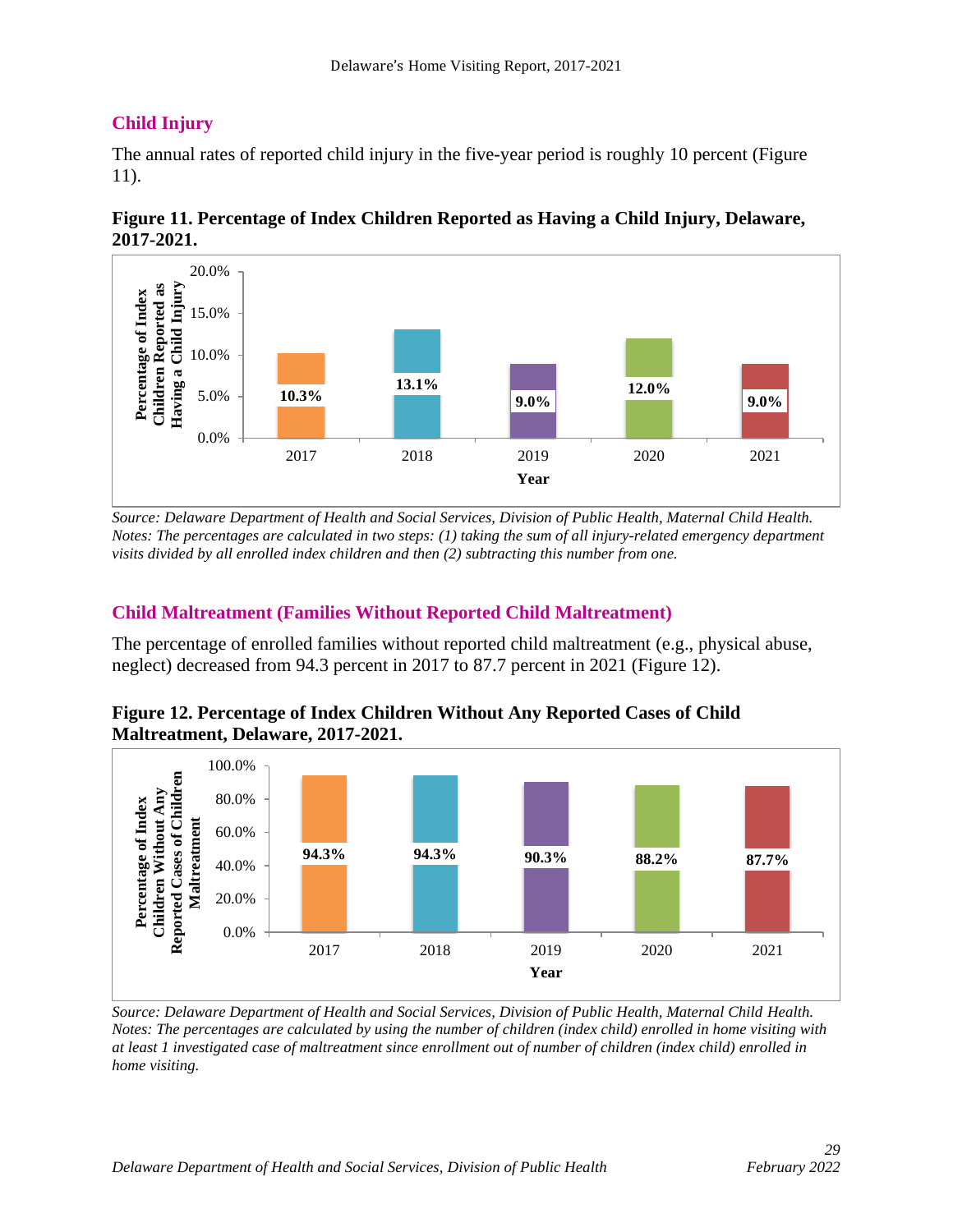## **Parent-Child Interaction**

The percentage of home visiting clients who met the criteria for having a validated parent-child interaction assessment completed fell from 95.4 percent in 2018 to 85.6 percent in 2021 (Figure 13). Overall, the MIECHV-funded home visiting programs perform well on this measure.





<span id="page-29-0"></span>*Source: Delaware Department of Health and Social Services, Division of Public Health, Maternal Child Health. Notes: The percentages are calculated by using the number of home visiting clients who have an evidence-based parent-child interaction tool completed during the reporting period.*

## **Early Language and Literacy Activities**

The MIECHV-funded home visiting programs tend to report a high percentage of children for whom early language and literacy activities were demonstrated within the household (Figure 14).

**Figure 14. Percentage of Index Children who Reportedly Engage in Early Language and Literacy Activities, Delaware, 2017-2021.**



<span id="page-29-1"></span>*Source: Delaware Department of Health and Social Services, Division of Public Health, Maternal Child Health. Notes: The percentages are calculated by using the Number of children (index child) enrolled in home visiting with a family member who answered "Yes" to "Do you (1) read, (2) tell stories to, and/or (3) sing songs to your child every day during a typical week?" out of the number of children (index child) enrolled in home visiting.*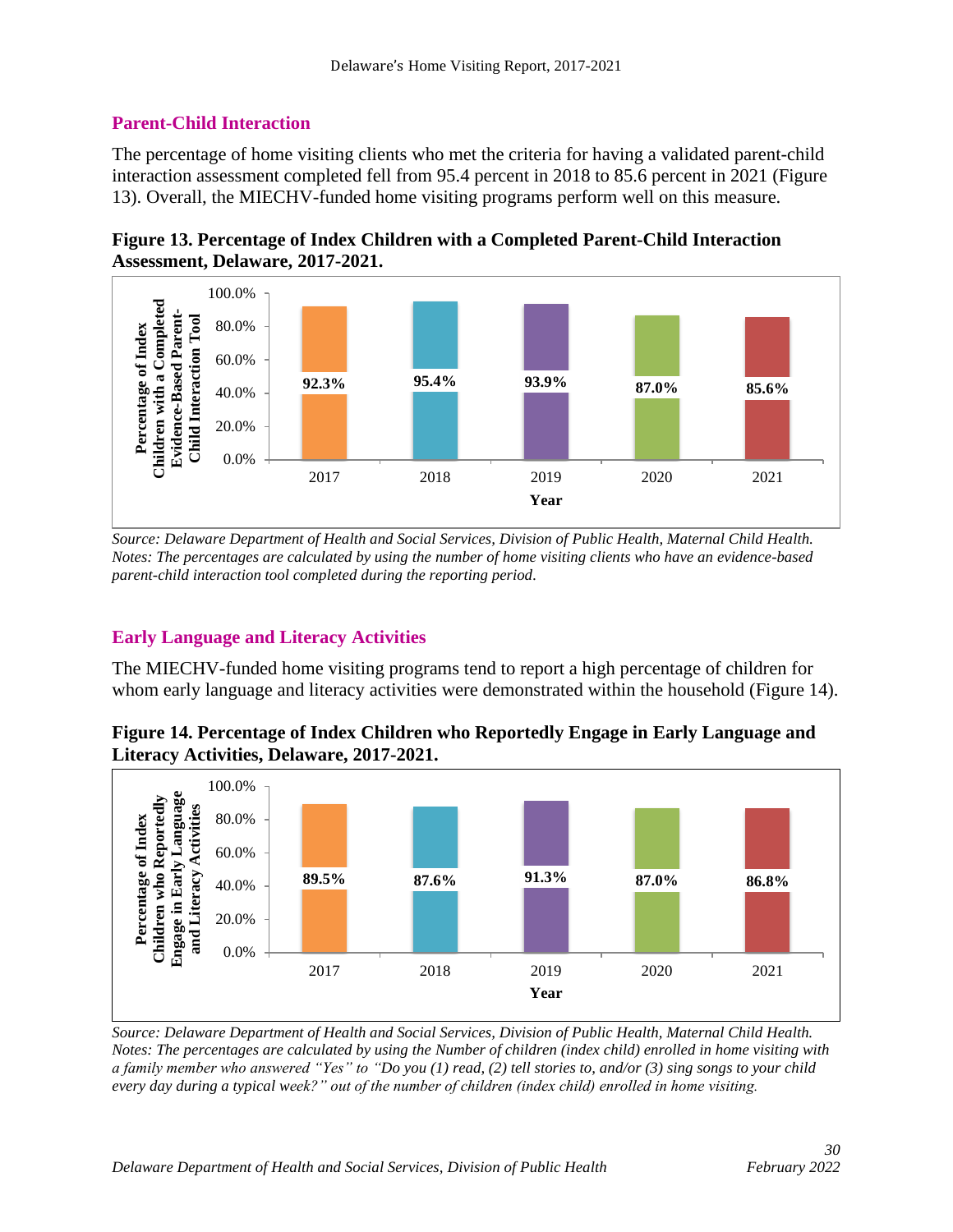## **Developmental Screening**

The percentage of children who met the criteria for having a developmental screen with the Ages and Stages Questionnaire (ASQ) was 82.2 percent in 2021, compared to 91.4 percent in 2017 and 2019 (Figure 15). Overall, the home visiting programs tended to perform well on this measure.





*Source: Delaware Department of Health and Social Services, Division of Public Health, Maternal Child Health. Notes: The percentages are calculated by using the number of children who have a submitted an Ages and Stages Questionnaire (ASQ) form, an evidence-based developmental screening tool, out of the number of children enrolled who reach eligible ASQ time point during the period.*

## <span id="page-30-0"></span>**Behavioral Concerns**

The percentage of home visits in which home visitors asked their home visiting clients if they had any behavioral concerns was 99.0 percent in 2021, the highest of the five years (Figure 16).



**Figure 16. Percentage of Home Visits in which Behavioral Concerns of an Index Child Was Asked of Home visiting clients, Delaware, 2017-2021.**

*Source: Delaware Department of Health and Social Services, Division of Public Health, Maternal Child Health. Notes: The percentages are calculated by using the number of home visits in which a client answered "Yes" or "No" to the question "Do you have any behavioral concerns for your child?" out of the number of completed home visits that occurred with home visiting clients after infant birth.*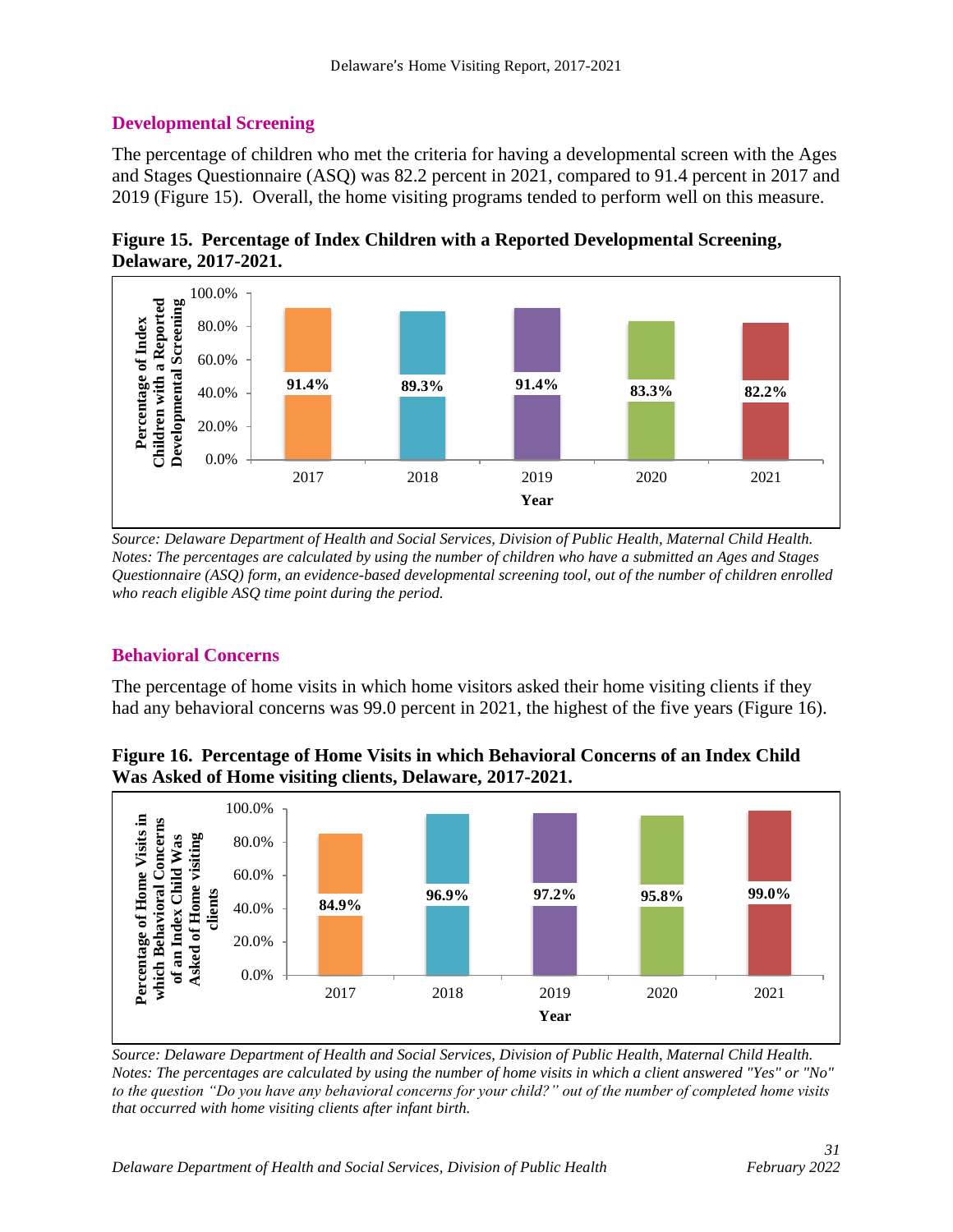## <span id="page-31-0"></span>**Intimate Partner Violence Screening**

The overwhelming majority of MIECHV-funded home visiting clients have had an intimate partner violence screening reported in each of the five years assessed (Figure 17).





*Source: Delaware Department of Health and Social Services, Division of Public Health, Maternal Child Health. Notes: The percentages are calculated by using the number of home visiting clients with an intimate partner violence assessment submitted out of the number of home visiting clients with Program Start Date plus 180 days (6 months).*

## <span id="page-31-1"></span>**Primary Caregiver Education**

The percentage of home visiting clients who completed their high school/GED program after enrolling in a MIECHV-funded home visiting program was 34.1 in 2021 following a dip to 20.6 percent in 2020 (Figure 18).



**Figure 18. Percentage of Home Visiting Clients who have Completed Their High School/GED Program, Delaware, 2017-2021.**

<span id="page-31-2"></span>*Source: Delaware Department of Health and Social Services, Division of Public Health, Maternal Child Health. Notes: The percentages are calculated by using the number of home visiting clients who, after enrollment in home visiting, answered "Yes" to have you completed high school/GED program or answered "Yes" to are you currently enrolled in high school out of the number of home visiting clients who indicated they have not completed high school/GED at enrollment.*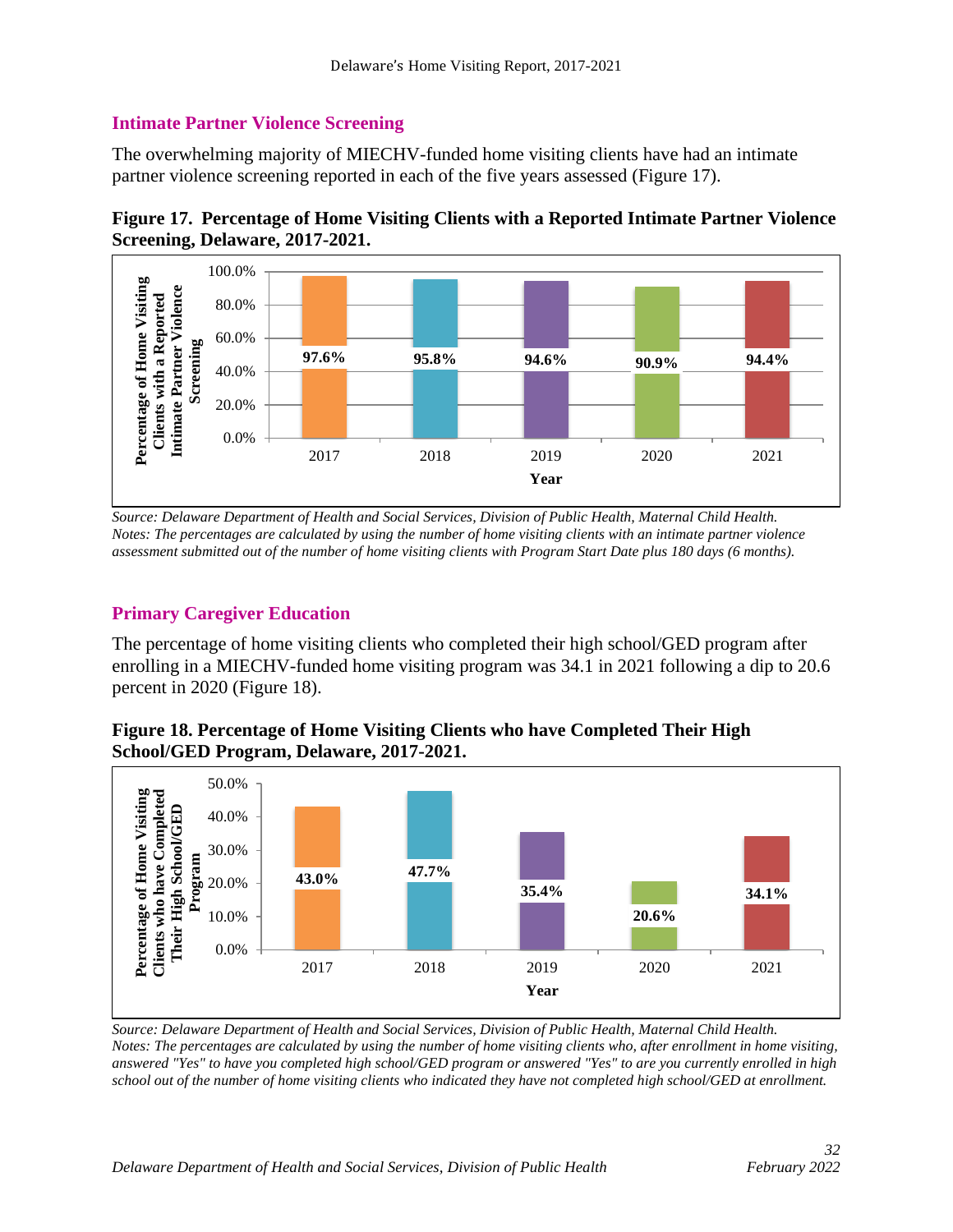## **Continuity of Insurance Coverage**

The percentage of home visiting clients who reported having at least six months of continuous health insurance was consistently high across each of the five years assessed (Figure 19).

#### **Figure 19. Percentage of Home Visiting Clients Reported as Having at Least Six Months of Continuous Health Insurance, Continuity of Insurance Coverage, Delaware, 2017-2021.**



*Source: Delaware Department of Health and Social Services, Division of Public Health, Maternal Child Health. Notes: The percentages are calculated by using the number of home visiting clients who were reported as having six months of continuous insurance to any of the insurance options given on the forms listed out of the number of primary caregivers enrolled in home visiting for at least 6 months.*

## <span id="page-32-0"></span>**Completed Depression Referrals**

The percentage of home visiting clients for whom a referral was reported due to the client having a higher risk for depression was 70.6 percent in 2021 compared to 89.5 percent in 2018.

#### **Figure 20. Percentage of Home Visiting Clients with a Depression Referral that was Completed, Delaware, 2017-2021.**



<span id="page-32-1"></span>*Source: Delaware Department of Health and Social Services, Division of Public Health, Maternal Child Health. Notes: The percentages are calculated by using the number of home visiting clients who were indicated as having a mental health treatment of therapy out of the number of home visiting clients within 3 months of enrollment or 3 months postpartum with a completed PHQ-9 who scored above cutoff score and were referred to services plus number of home visiting clients who stated that they were depressed and were in need of services.*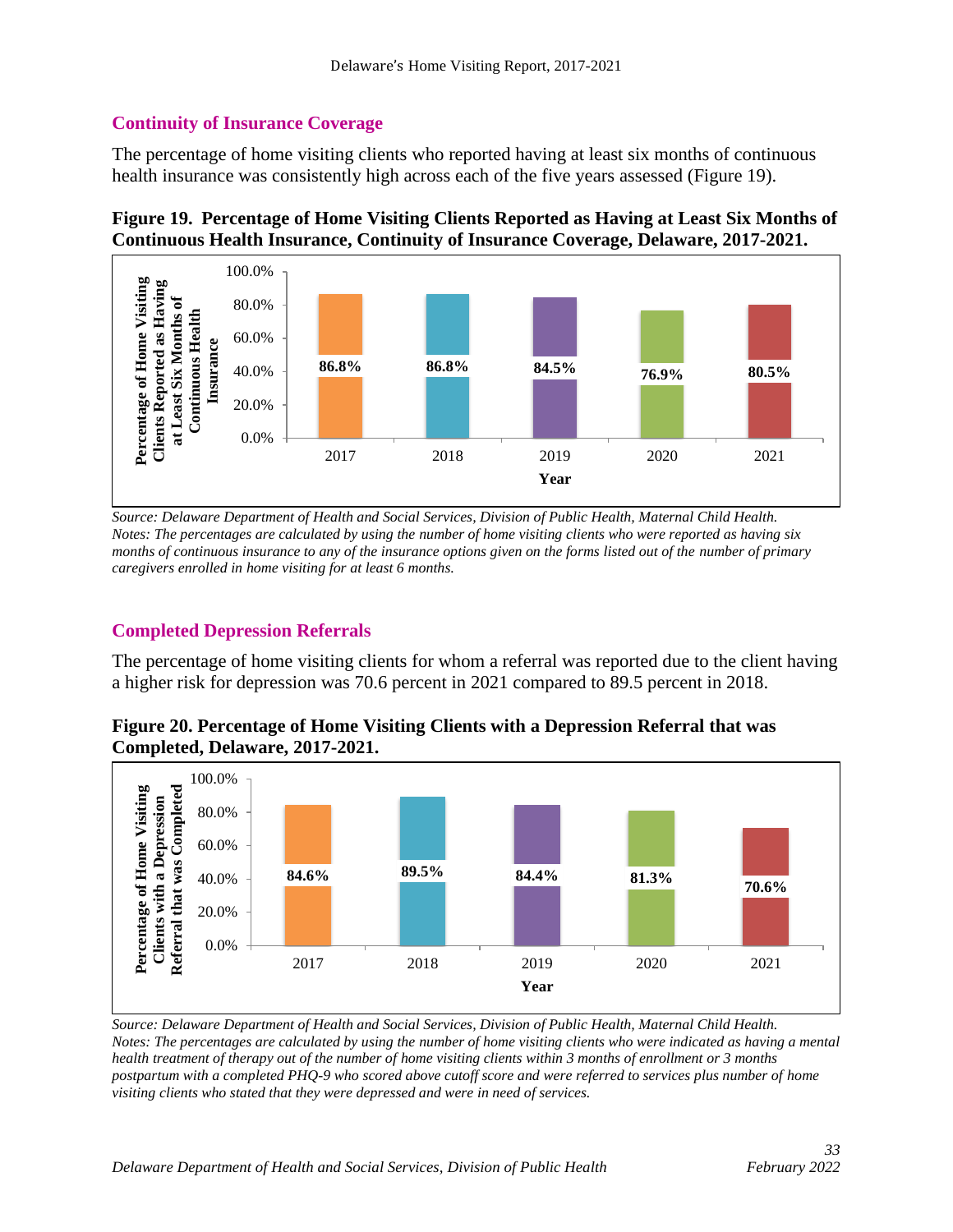## **Completed Developmental Referrals**

The percentage of children who completed developmental referral due to a score on their ASQ that indicated a need for a referral for services was 87.5 percent in 2021, compared to 97.1 percent in 2019 (Figure 21).





*Source: Delaware Department of Health and Social Services, Division of Public Health, Maternal Child Health. Notes: The percentages are calculated by using the number of children with completed ASQ and indicated "Yes" child received services within 45 days of screen out of the number of children with a completed ASQ and who had a score that indicated a need for a referral for services.*

## <span id="page-33-0"></span>**Intimate Partner Violence Referrals**

The percentages for intimate partner violence referrals are based on relatively small counts. For example, in 2021, five of seven home visiting clients reported a referral (Figure 22).

## **Figure 22. Percentage of Home Visiting Clients with an Intimate Partner Violence Referral that was Completed, Delaware, 2017-2021.**



*Source: Delaware Department of Health and Social Services, Division of Public Health, Maternal Child Health. Notes: The percentages are calculated by using the number of home visiting clients who received a referral to intimate partner violence-related services out of the number of home visiting clients with a completed intimate partner violence assessment within 6 months of enrollment and scored to indicate a positive screen and were in need of referral to intimate partner violence-related services.*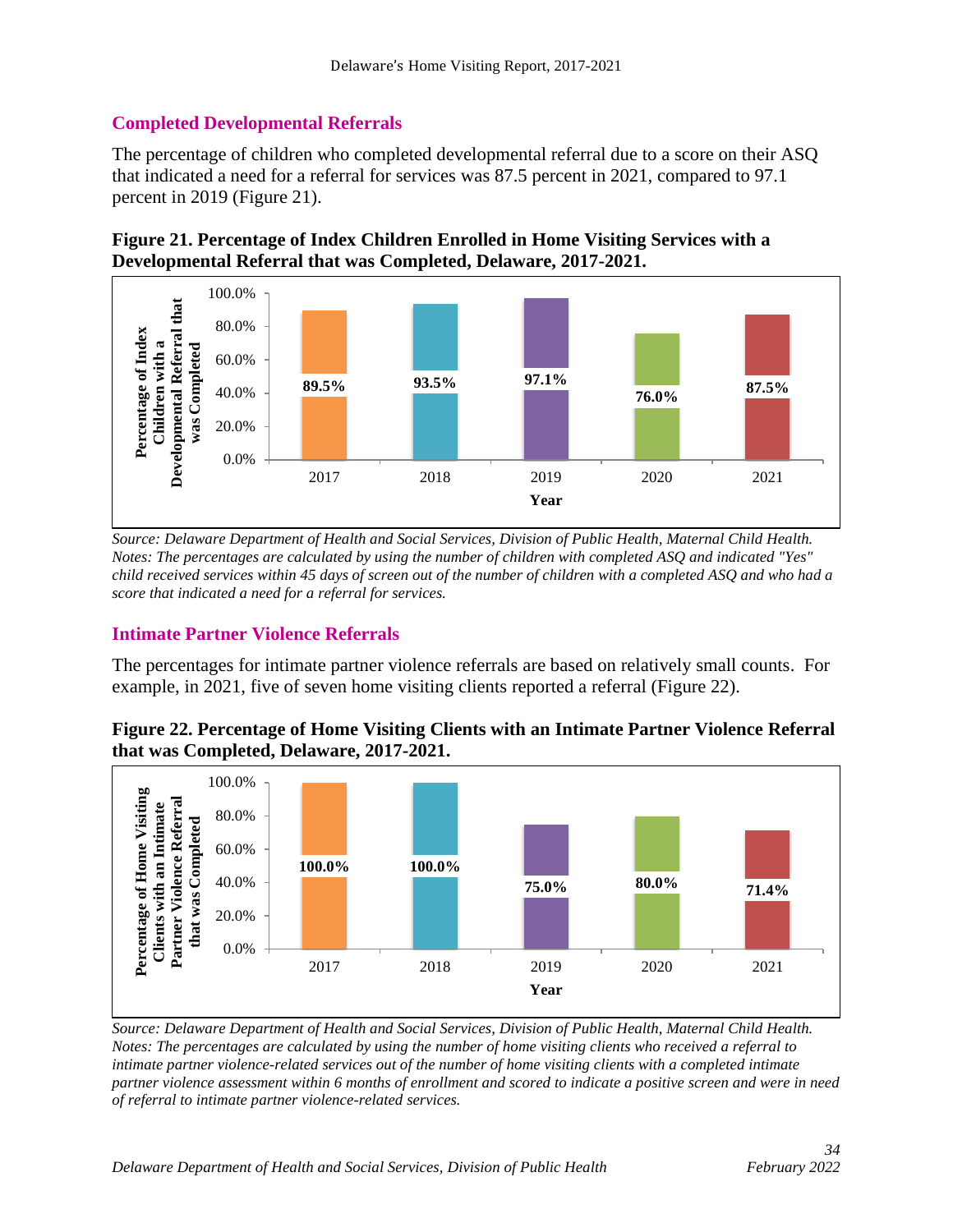## <span id="page-34-0"></span>**Continuous Quality Improvement in MIECHV-funded Programs**

In calendar years 2018, 2019, 2020, and 2021, the MIECHV-funded local implementing agencies (LIAs) chose two projects on which to focus for continuous quality improvement (CQI):

- 1. Improving reported behaviors on breastfeeding practices
- 2. Improving documentation and reported behaviors on safe sleep practices.

The MIECHV-funded LIAs incorporated the following methods to help further these CQI projects:

- *Measurement and data collection processes*. The LIAs received guidance regarding the specific variables and data collection forms on which to focus CQI efforts for their specific priority areas (e.g., for breastfeeding, the LIAs were encouraged to focus on the breastfeeding-specific variables reported on the Age 3 Month and Age 6 Month forms).
- *Monitoring and assessing progress*. The LIAs were instructed how to monitor and assess progress on a timely basis using the data collected in their respective data systems (e.g., for safe sleep, the LIAs were shown how to track reported safe sleep practices at age 3 months, age 6 months, and age 9 months to ensure proper safe sleep practices were practiced at these time intervals, and if not, the reasons why these practices were not carried out and ideas to improve upon safe sleep practices).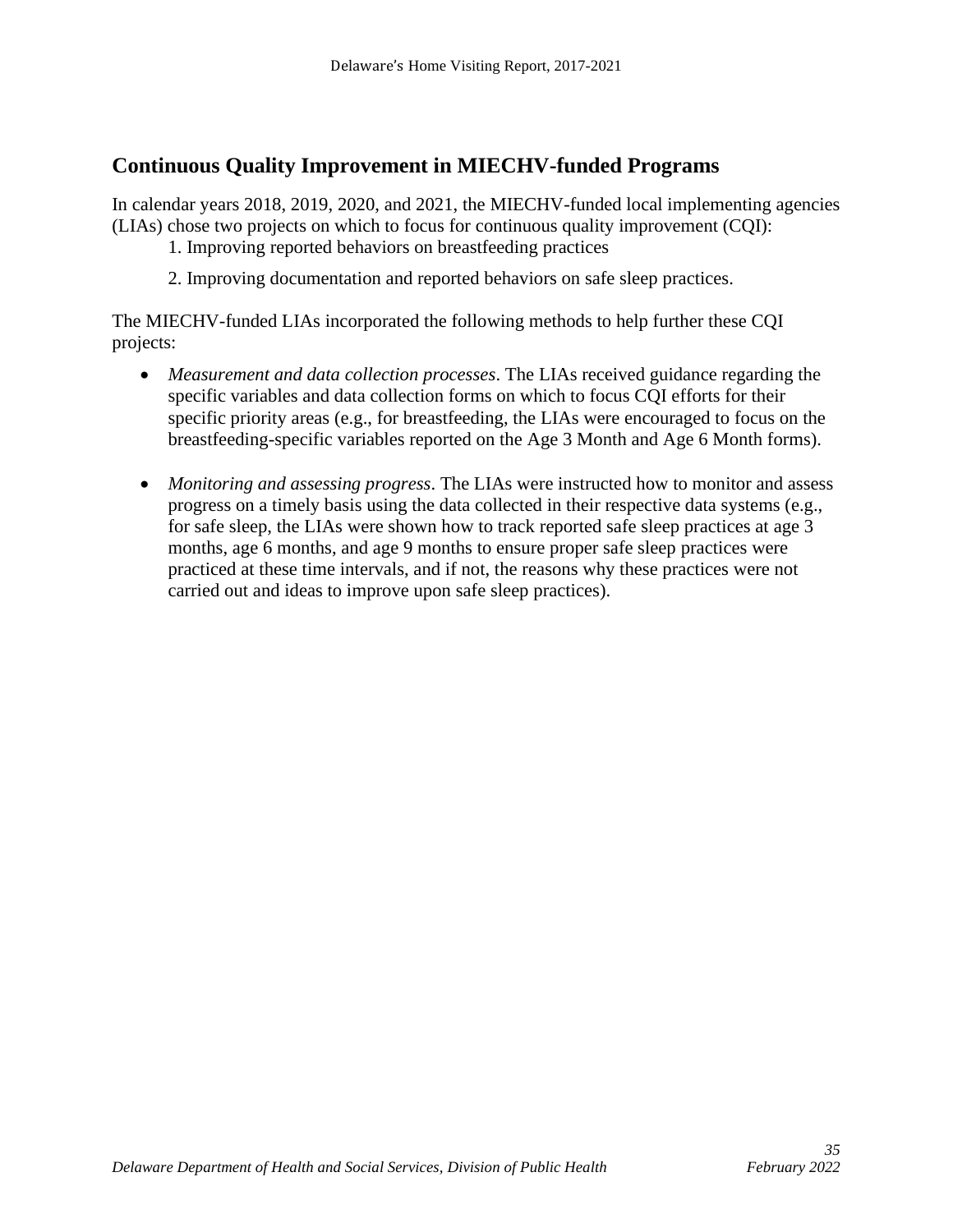## <span id="page-35-0"></span>**Appendix A. Demographics and Service Utilization of MIECHV-funded Programs**

**Table A1. Unduplicated Count of Participants Served by Delaware Maternal, Infant, and Early Childhood Home Visiting Home Visitors, 2017-2021.**

| <b>Participants</b>       | 2017 | 2018 | 2019 | 2020 | 2021 |
|---------------------------|------|------|------|------|------|
| Pregnant Women            | 35   | 43   | 72   | 40   | 67   |
| <b>Female Caregivers</b>  | 450  | 513  | 515  | 564  | 540  |
| Male Caregivers           |      | 47   | 62   | 60   | 61   |
| <b>All Adults</b>         | 493  | 603  | 649  | 664  | 668  |
| Female Index Children     | 247  | 299  | 300  | 304  | 281  |
| Male Index Children       | 211  | 259  | 268  | 289  | 306  |
| <b>All Index Children</b> | 458  | 558  | 568  | 593  | 587  |

*Source: Delaware Maternal, Infant and Early Childhood Home Visiting Program, 2017-2021.*

#### **Table A2. Unduplicated Count of Households Served by Delaware Maternal, Infant, and Early Childhood Home Visiting Home Visitors, 2017-2021.**

| <b>Households</b> | 2017<br>40 L | 2018 | 2019 | 2020            | 2021 |
|-------------------|--------------|------|------|-----------------|------|
| Number of         | 402          | 558  | 592  | $\sim$          | -1 - |
| 'Households       | ナノコ          |      | ັ    | 00 <sub>1</sub> | ∪⊥⊃  |

*Source: Delaware Maternal, Infant and Early Childhood Home Visiting Program, 2017-2021.*

| Table A3. Unduplicated Count of Caregivers by Age, Delaware Maternal, Infant, and |
|-----------------------------------------------------------------------------------|
| Early Childhood Home Visiting Program, 2017-2021.                                 |

| <b>Participants</b>    | 2017     | 2018 | 2019           | 2020 | 2021 |
|------------------------|----------|------|----------------|------|------|
| Less Than 18 Years     | 13       | 33   | 23             | 10   | 14   |
| 18-19 Years            | 26       | 32   | 28             | 33   | 30   |
| 20-21 Years            | 54       | 34   | 48             | 44   | 48   |
| 22-24 Years            | 83       | 86   | 69             | 80   | 109  |
| 25-29 Years            | 113      | 169  | 152            | 175  | 179  |
| 30-34 Years            | 103      | 115  | 145            | 153  | 137  |
| 35-44 Years            | 87       | 91   | 120            | 133  | 126  |
| 45-54 Years            | 6        | 14   | 12             | 14   | 15   |
| 55-64 Years            | 5        | 5    | $\overline{4}$ | 6    | 6    |
| 65 Years or More       | 3        | 4    |                | 10   | 2    |
| Unknown/Did Not Report | $\Omega$ | 20   | 47             | 6    | 2    |
| <b>Total</b>           | 493      | 603  | 649            | 664  | 668  |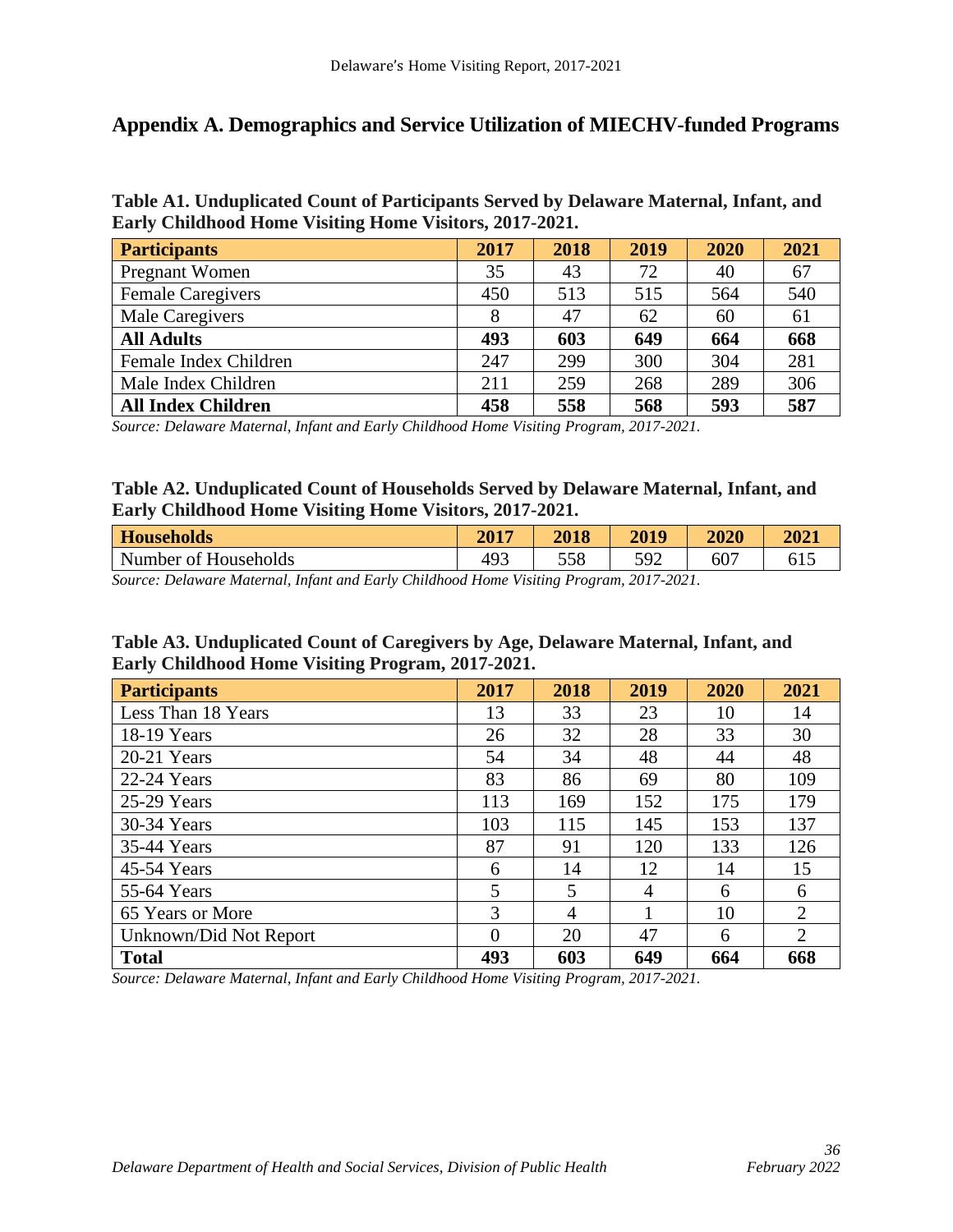| <b>Participants</b>    | 2017 | 2018 | 2019 | 2020 | 2021 |
|------------------------|------|------|------|------|------|
| Less Than 1 Year       | 149  | 164  | 219  | 211  | 228  |
| 1-2 Years              | 151  | 234  | 201  | 241  | 250  |
| 3-4 Years              | 126  | 150  | 128  | 130  | 104  |
| 5-6 Years              | 32   |      |      |      | 4    |
| Unknown/Did Not Report |      |      | 16   |      |      |
| <b>Total</b>           | 458  | 558  | 568  | 593  | 587  |

**Table A4. Unduplicated Count of Index Children by Age, Delaware Maternal, Infant, and Early Childhood Home Visiting Program, 2017-2021.**

**Table A5. Unduplicated Count of Caregivers by Race/Ethnicity, Delaware Maternal, Infant, and Early Childhood Home Visiting Program, 2017-2021.**

| <b>Participants</b>                       | 2017 | 2018 | 2019 | 2020 | 2021 |
|-------------------------------------------|------|------|------|------|------|
| American Indian or Alaska Native          |      | 52   | 56   | 66   | 74   |
| Asian                                     |      | 12   | 13   | 10   |      |
| <b>Black or African American</b>          | 225  | 202  | 181  | 241  | 267  |
| <b>Hispanic or Latino</b>                 | 122  | 130  | 218  | 155  | 143  |
| Native Hawaiian or Other Pacific Islander |      |      |      |      |      |
| White                                     | 190  | 244  | 262  | 266  | 231  |
| More Than One Race                        | 36   | 40   | 28   | 31   | 33   |

*Source: Delaware Maternal, Infant and Early Childhood Home Visiting Program, 2017-2021.*

## **Table A6. Unduplicated Count of Index Children by Race/Ethnicity, Delaware Maternal, Infant, and Early Childhood Home Visiting Program, 2017-2021.**

| <b>Participants</b>                       | 2017 | 2018 | 2019 | 2020 | 2021 |
|-------------------------------------------|------|------|------|------|------|
| American Indian or Alaska Native          |      | 52   | 49   | 60   | 68   |
| Asian                                     |      |      | 13   | 10   |      |
| <b>Black or African American</b>          | 232  | 192  | 198  | 221  | 245  |
| <b>Hispanic or Latino</b>                 | 117  | 129  | 123  | 153  | 136  |
| Native Hawaiian or Other Pacific Islander |      |      |      |      |      |
| White                                     | 151  | 201  | 226  | 205  | 175  |
| More Than One Race                        | 39   |      | 48   |      |      |

*Source: Delaware Maternal, Infant and Early Childhood Home Visiting Program, 2017-2021.*

## **Table A7. Unduplicated Count of Caregivers by Marital Status, Delaware Maternal, Infant, and Early Childhood Home Visiting Program, 2017-2021.**

| <b>Participants</b>                    | 2017 | 2018 | 2019 | 2020 | 2021 |
|----------------------------------------|------|------|------|------|------|
| Never Married                          | 289  | 110  | 248  | 265  | 315  |
| Married                                | 150  | 290  | 138  | 118  | 131  |
| Never Married, Live Together w/Partner | 32   | 96   | 44   | 87   | 116  |
| Separated/Divorced/Widowed             |      | 62   | 23   | 30   | 43   |
| Unknown/Did Not Report                 | 21   | 45   | 196  | 164  | 63   |
| <b>Total</b>                           | 493  | 603  | 649  | 664  | 668  |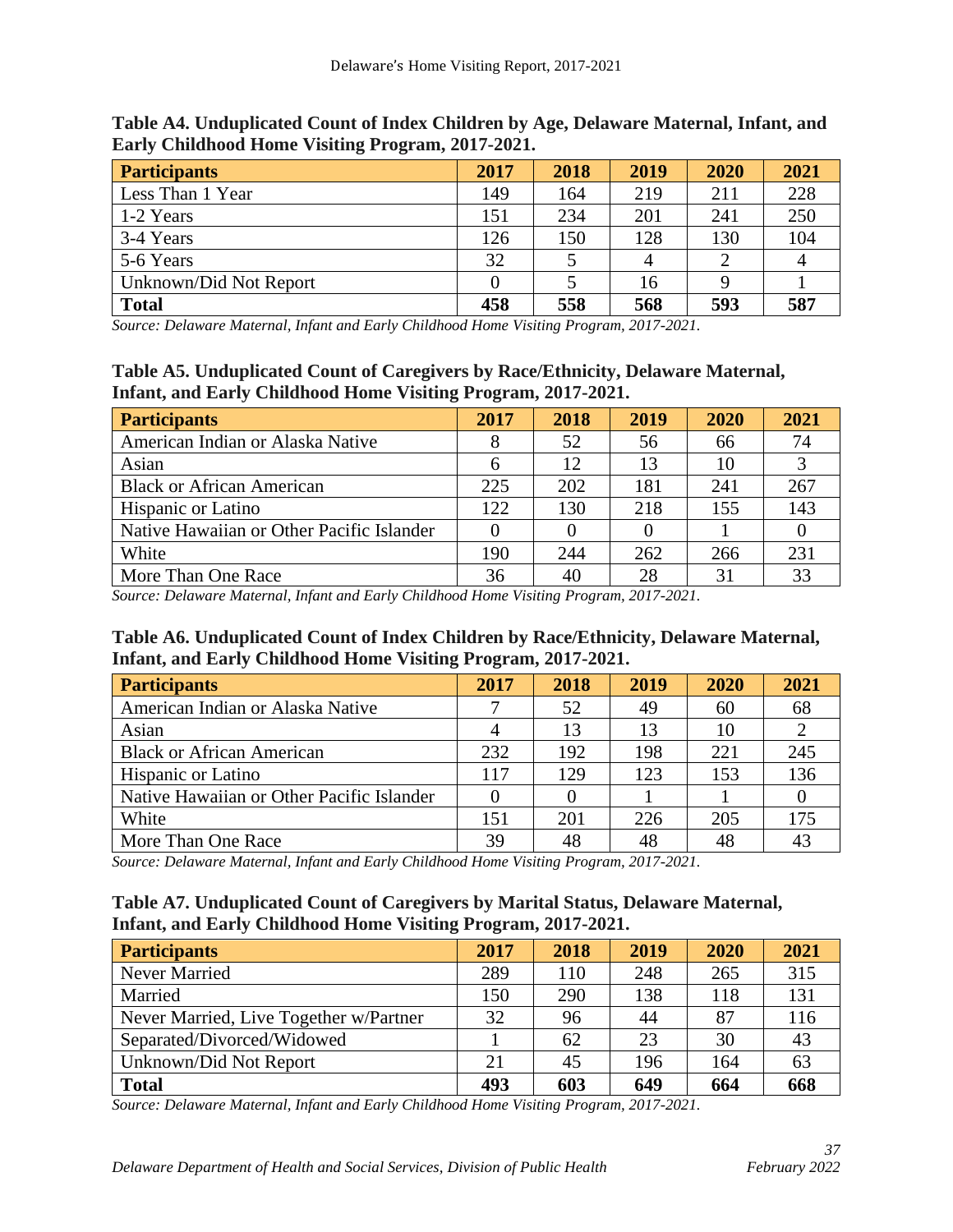| <b>Participants</b>                        | 2017 | 2018 | 2019 | 2020 | 2021     |
|--------------------------------------------|------|------|------|------|----------|
| Less Than High School Diploma              | 86   | 160  | 155  | 170  | 157      |
| High School Diploma/GED                    | 280  | 195  | 204  | 224  | 231      |
| Some College/Training                      | 43   | 96   | 93   | 123  | 128      |
| <b>Technical Training or Certification</b> | 19   | 29   | 35   | 29   | 32       |
| Associate degree                           | 14   | 17   | 29   | 22   | 24       |
| Bachelor's Degree or Higher                | 35   | 67   | 64   | 58   | 46       |
| Other                                      |      | 0    |      |      | $\theta$ |
| Unknown/Did Not Report                     | 16   | 39   | 69   | 38   | 50       |
| <b>Total</b>                               | 493  | 603  | 649  | 664  | 668      |

**Table A8. Unduplicated Count of Caregivers by Educational Attainment, Delaware Maternal, Infant, and Early Childhood Home Visiting Program, 2017-2021.**

#### **Table A9. Unduplicated Count of Caregivers by Employee Status, Delaware Maternal, Infant, and Early Childhood Home Visiting Program, 2017-2021.**

| <b>Participants</b>       | 2017 | 2018 | 2019 | 2020 | 2021 |
|---------------------------|------|------|------|------|------|
| <b>Employed Full-Time</b> | 130  | 166  | 174  | 160  | 181  |
| <b>Employed Part-Time</b> | 123  | 106  | 112  | 126  | 122  |
| Not Employed              | 223  | 275  | 307  | 329  | 306  |
| Unknown/Did Not Report    | 17   | 56   | 56   | 49   | 59   |
| <b>Total</b>              | 493  | 603  | 649  | 664  | 668  |

*Source: Delaware Maternal, Infant and Early Childhood Home Visiting Program, 2017-2021.*

## **Table A10. Unduplicated Count of Caregivers by Housing Status, Delaware Maternal, Infant, and Early Childhood Home Visiting Program, 2017-2021.**

| <b>Participants</b>                   | 2017 | 2018          | 2019 | 2020 | 2021 |
|---------------------------------------|------|---------------|------|------|------|
| Owns/Shares Own Home, Condo, or Apt   | 99   | 86            | 116  | 95   | 78   |
| Rents or Shares Own Home or Apartment | 179  | 221           | 223  | 276  | 273  |
| Lives in Public Housing               | 17   | 35            | 29   | 44   | 40   |
| Lives with Parent or Family Member    | 86   | 149           | 160  | 155  | 149  |
| Some Other Arrangement                |      | 19            | 20   | 12   | 15   |
| <b>Total Not Homeless</b>             | 382  | 510           | 548  | 582  | 555  |
| Homeless and Sharing Housing          |      | 19            | 23   |      | 30   |
| Homeless and Living in Shelter        |      | $\mathcal{D}$ | 19   | 13   | 19   |
| Some Other Arrangement                |      |               | ∍    | 8    | 7    |
| <b>Total Homeless</b>                 |      | 25            | ΔΔ   | 32   | 56   |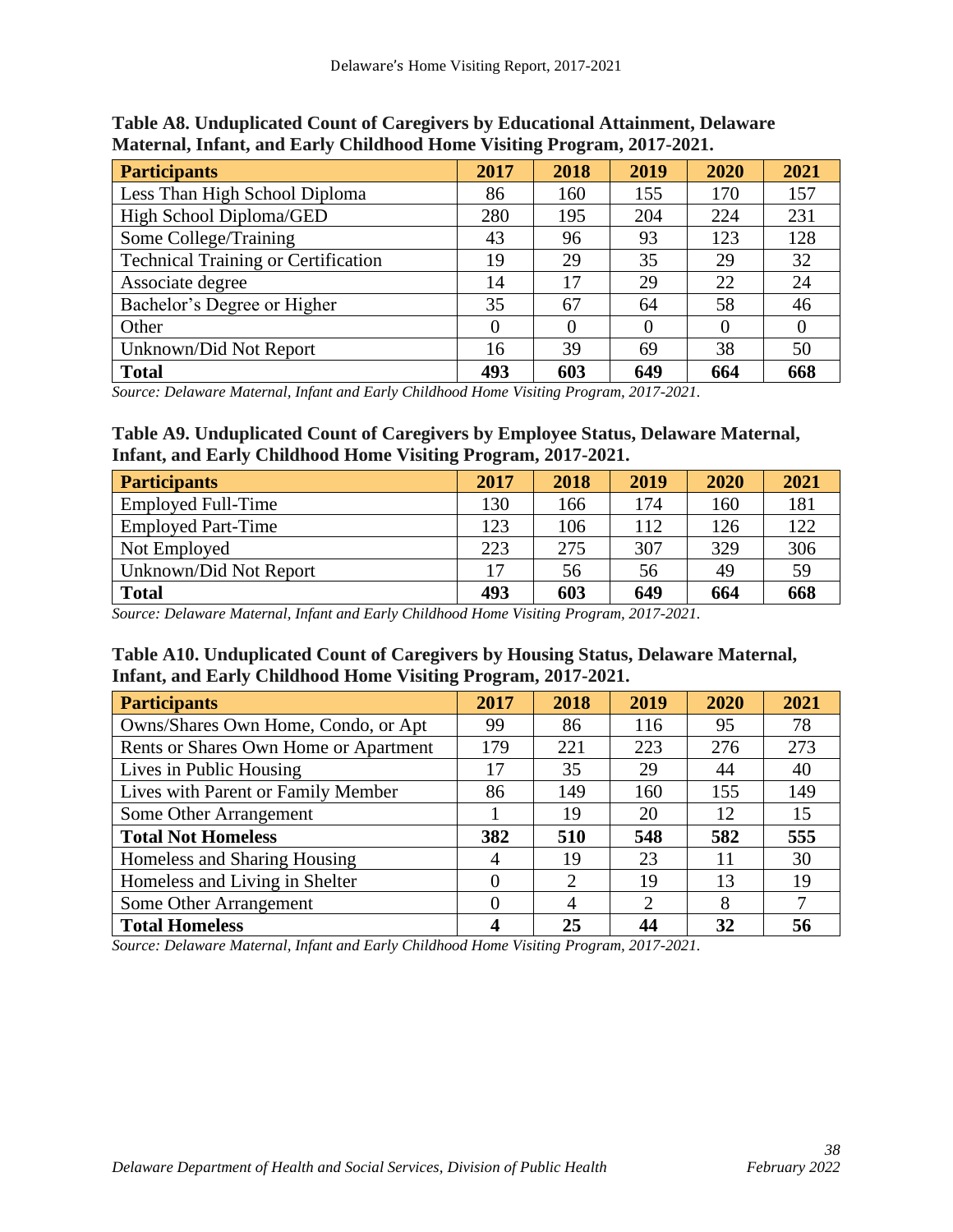| <b>Participants</b>    | 2017 | 2018 | 2019 | 2020 | 2021 |
|------------------------|------|------|------|------|------|
| English                | 340  | 410  | 453  | 457  | 455  |
| Spanish                | 69   | 93   | 99   | 120  | 119  |
| Other                  |      | 18   | 16   |      |      |
| Unknown/Did Not Report | 44   | 37   |      |      |      |
| <b>Total</b>           | 458  | 558  | 568  | 593  | 587  |

**Table A11. Unduplicated Count of Households by Primary Language Spoken at Home, Delaware Maternal, Infant, and Early Childhood Home Visiting Program, 2017-2021.**

**Table A12. Unduplicated Count of Households by Household Income Federal Poverty Guidelines, Delaware Maternal, Infant, and Early Childhood Home Visiting Program, 2017-2021.**

| <b>Participants</b>      | 2017 | 2018 | 2019 | 2020 | 2021 |
|--------------------------|------|------|------|------|------|
| 50 Percent and Under     | 145  | 198  | 169  | 188  | 164  |
| 51-100 Percent           | 113  | 65   | 103  | 105  | 110  |
| 101-133 Percent          | 89   | 20   | 27   | 41   | 50   |
| 134-200 Percent          | 25   | 20   | 36   | 37   | 29   |
| 201-300 Percent          | ⇁    | 17   | 15   | 17   | 10   |
| Greater Than 300 Percent |      | 15   | 14   | 11   |      |
| Unknown/Did Not Report   | 114  | 223  | 228  | 208  | 241  |
| <b>Total</b>             | 493  | 558  | 592  | 607  | 615  |

*Source: Delaware Maternal, Infant and Early Childhood Home Visiting Program, 2017-2021.*

## **Table A13. Reported Number of Home Visits Completed by Delaware Maternal, Infant, and Early Childhood Home Visiting Home Visitors, 2017-2021.**

| <b>Home Visits</b>              | 2017 | 2018  | 2019  | 2020 | 2021  |
|---------------------------------|------|-------|-------|------|-------|
| Number of Home Visits Completed |      | 5,783 | 6,882 | .489 | 7.045 |

*Source: Delaware Maternal, Infant and Early Childhood Home Visiting Program, 2017-2021.*

#### **Table A14. Family Engagement by Household, Delaware Maternal, Infant, and Early Childhood Home Visiting Program, 2017-2021.**

| <b>Households</b>                               | 2017 | 2018 | 2019 | 2020 | 2021 |
|-------------------------------------------------|------|------|------|------|------|
| <b>Currently Receiving Services</b>             | 346  | 322  | 359  | 409  | 384  |
| <b>Completed Program</b>                        | 55   | 99   | 155  | 79   | 86   |
| <b>Stopped Services Before Completion</b>       | 92   | 136  | 70   | 118  | 144  |
| <b>Enrolled, Not Currently Receive Services</b> |      |      |      |      |      |
| Unknown/Did Not Report                          |      |      |      |      |      |
| <b>Total</b>                                    | 493  | 558  | 592  | 607  | 615  |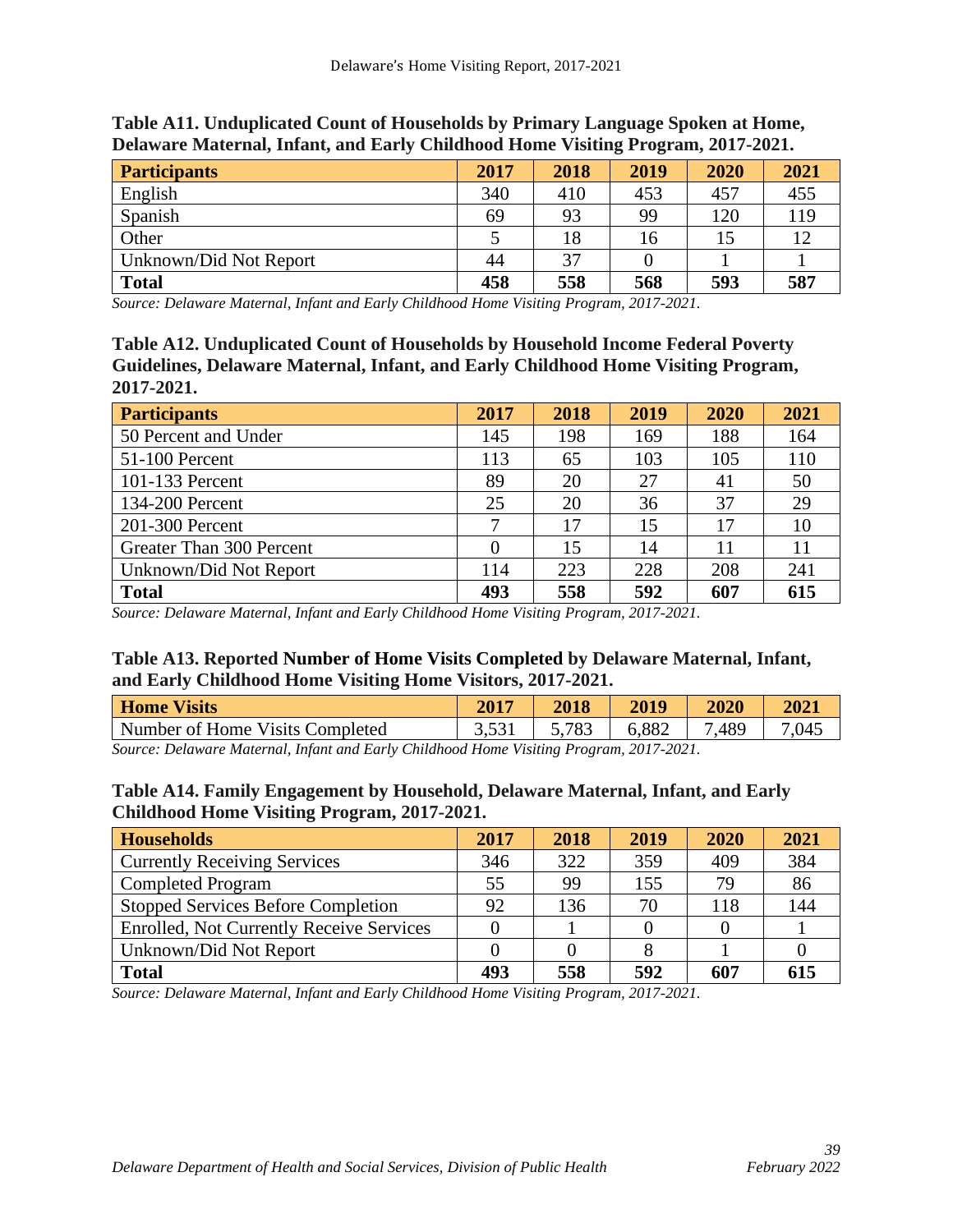| <b>Participants</b>        | 2017 | 2018 | 2019 | 2020 | 2021 |
|----------------------------|------|------|------|------|------|
| No Insurance Coverage      | 47   | 67   | 36   | 63   | 59   |
| Medicaid or CHIP           | 340  | 383  | 463  | 464  | 503  |
| Tri-Care                   |      |      |      |      |      |
| Private or Other Insurance | 64   | 96   | 112  | 92   | 85   |
| Unknown/Did Not Report     | 36   | 46   | 30   | 37   | 14   |
| <b>Total</b>               | 493  | 603  | 649  | 664  | 668  |

**Table A15. Unduplicated Count of Caregivers by Health Insurance Coverage, Delaware Maternal, Infant, and Early Childhood Home Visiting Program, 2017-2021.**

#### **Table A16. Unduplicated Count of Index Children by Health Insurance Coverage, Delaware Maternal, Infant, and Early Childhood Home Visiting Program, 2017-2021.**

| <b>Participants</b>        | 2017 | 2018 | 2019 | 2020 | 2021 |
|----------------------------|------|------|------|------|------|
| No Insurance Coverage      |      |      |      |      |      |
| Medicaid or CHIP           | 351  | 405  | 396  | 457  | 515  |
| Tri-Care                   |      |      |      |      |      |
| Private or Other Insurance | 60   | 54   | 64   | 72   | 38   |
| Unknown/Did Not Report     | 36   | 83   | 100  | 56   | 27   |
| <b>Total</b>               | 458  | 558  | 568  | 593  | 587  |

*Source: Delaware Maternal, Infant and Early Childhood Home Visiting Program, 2017-2021.*

## **Table A17. Unduplicated Count of Index Children by Usual Source of Medical Care, Delaware Maternal, Infant, and Early Childhood Home Visiting Program, 2017-2021.**

| <b>Participants</b>                      | 2017 | 2018 | 2019 | 2020 | 2021 |
|------------------------------------------|------|------|------|------|------|
| Doctor's/Nurse Practitioner's Office     | 221  | 459  | 463  | 485  | 460  |
| <b>Hospital Emergency Room</b>           |      |      |      |      |      |
| <b>Hospital Outpatient</b>               |      | ∍    |      |      |      |
| <b>Federally Qualified Health Center</b> |      |      | 8    |      | 3    |
| <b>Retail Store or Minute Clinic</b>     |      |      |      |      |      |
| Other                                    |      |      |      |      |      |
| None                                     |      |      |      |      |      |
| Unknown/Did Not Report                   | 243  | 89   | 89   | 95   | 114  |
| <b>Total</b>                             | 458  | 558  | 568  | 593  | 587  |